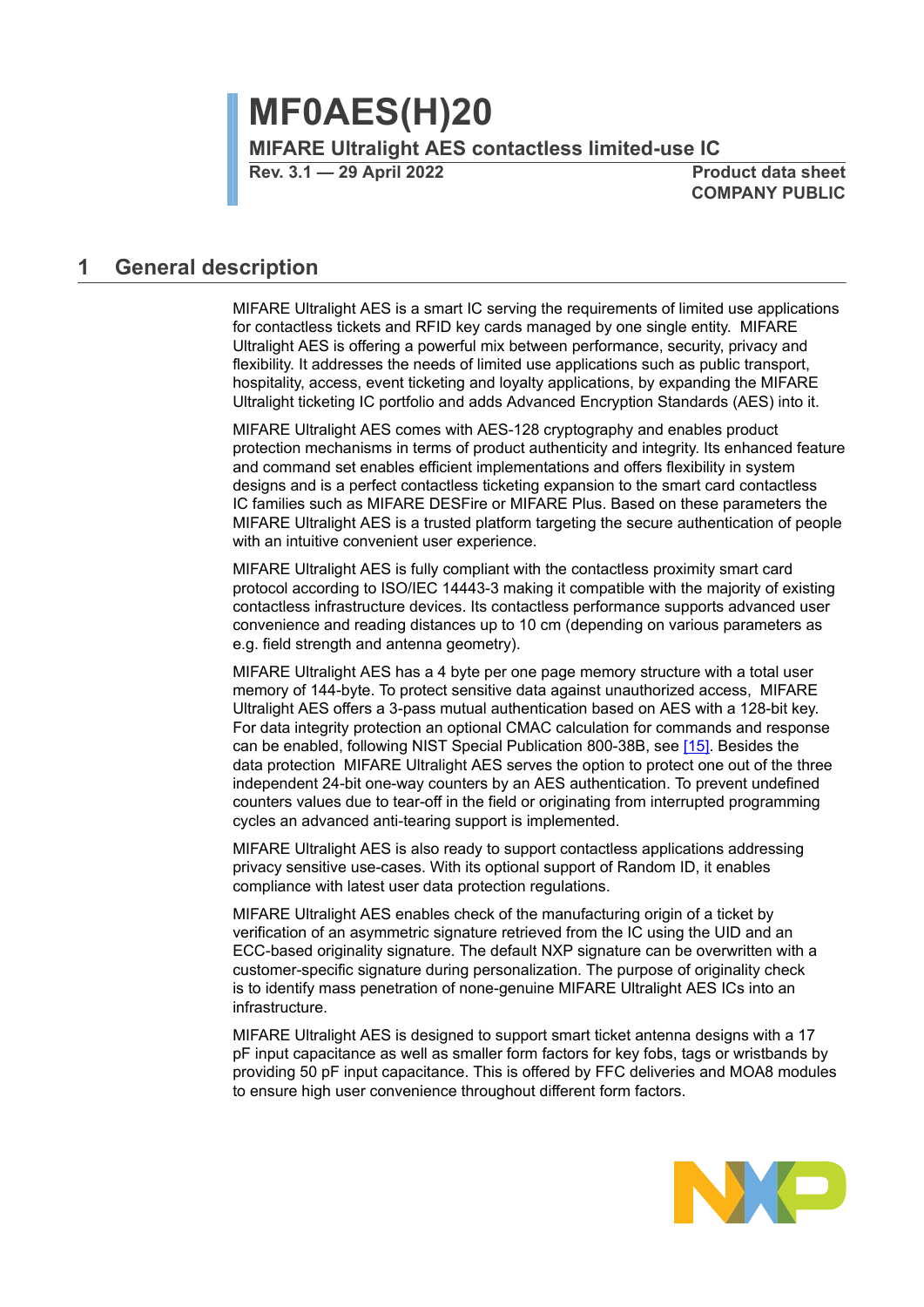#### **MIFARE Ultralight AES contactless limited-use IC**

## **1.1 Contactless energy and data transfer**

Communication to MIFARE Ultralight AES is established by connection of the IC to an antenna. The MIFARE Ultralight AES supports either 17 pF or 50 pF resonance capacitor. The contactless interface is compliant to ISO/IEC 14443A-2/ -3, see [\[1\]](#page-65-1) , [\[2\]](#page-65-2) with low power consumption enabling operating distances of up to 10 cm. Together with the fast start-up time it allows reliable and robust detection at terminals. As soon as the MIFARE Ultralight AES credential with applied antenna is positioned in the RF field, the RF communication interface allows the transmission of the data with a baud rate of 106 kbit/s.

## **1.2 Anti-collision**

An anti-collision function allows to operate more than one card in the field simultaneously. The anti-collision algorithm selects each card individually and ensures that the execution of a transaction with a selected card is performed correctly without interference from another card in the field.



The anti-collision function is based on an IC individual serial number called Unique IDentifier. The MIFARE Ultralight AES supports double size UID according to ISO/IEC 14443-3, see [\[2\]](#page-65-2).

## **1.3 Simple integration and user convenience**

MIFARE Ultralight AES offers specific features designed to improve integration and user convenience:

- **•** The data access protection with AES authentication based on a key length of 128-bit
- **•** Optional CMAC protection for message integrity
- **•** The fast read capability allows reading the complete user memory with only one FAST\_READ command, therefore reducing the overhead in high throughput production environments
- **•** The improved RF performance allows for more flexibility in the choice of shape, dimension and materials
- **•** The Random ID support for enhanced user privacy compliant with latest user data protection regulations

The MIFARE Ultralight AES is designed for simple integration and advanced user convenience with superior ticketing transactions times.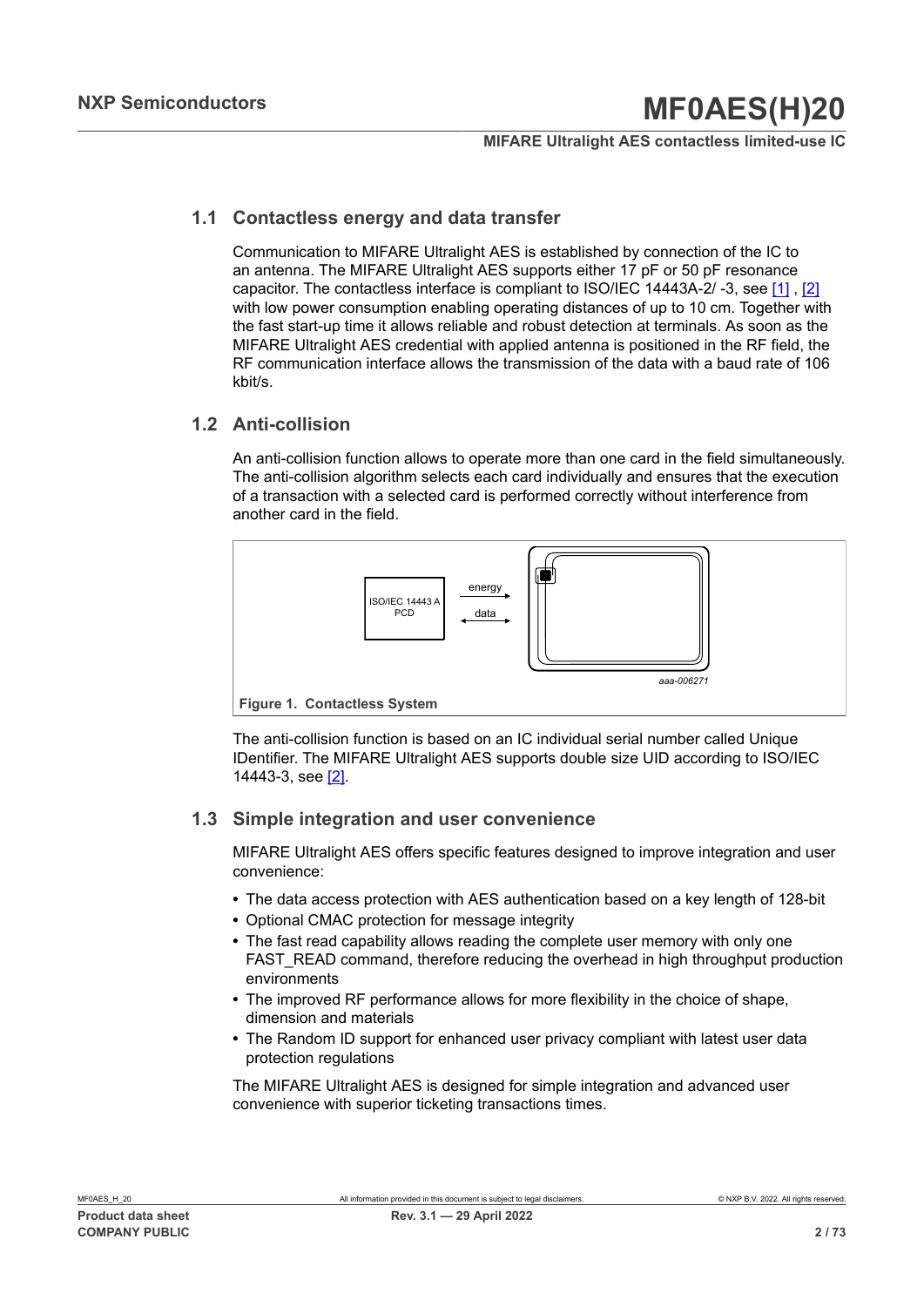## **MIFARE Ultralight AES contactless limited-use IC**

## **1.4 NFC Forum Tag 2 Type compliance**

MIFARE Ultralight AES can be configured to comply to the NFC Forum Tag 2 Type technical specification, see [\[20\]](#page-66-0) and allows to enable NDEF data structure configurations as specified in [\[21\].](#page-66-1)

## **1.5 Security and privacy**

- **•** Common Criteria certification: EAL3+ (AVA\_VAN.2)
- **•** 3-pass mutual AES authentication based on a key length of 128-bit
- **•** Configurable secure messaging communication mode - CMAC for message integrity protection according to NIST Special Publication 800-38B, see [\[15\]](#page-65-0).
- **•** Three independent 24-bit one-way counters with optional AES authentication protection of one counter
- **•** Unique 7-byte IDentifier for each device
- **•** Random ID (optional) for enhanced privacy. Compliant to ISO14443-3
- **•** 32-bit user programmable OTP area
- **•** Field programmable read-only locking function per page for the first 512 bit
- **•** Read-only locking per block of 2 pages for the memory above 512 bit
- **•** Pre-programmed ECC-based originality signature, offering the possibility for customizing and permanently locking
- **•** AES-based originality key leveraging the AES authentication to check the NXP origin of the IC via NXP tools

**Note:** MF0AES(H)20 comes with an external CC EAL3+ certification targeting basic attack potential (AVA\_VAN.2). Hence, the contactless IC does not claim to be completely resistant. In case of broader protection is required, products with a higher security certification should be considered.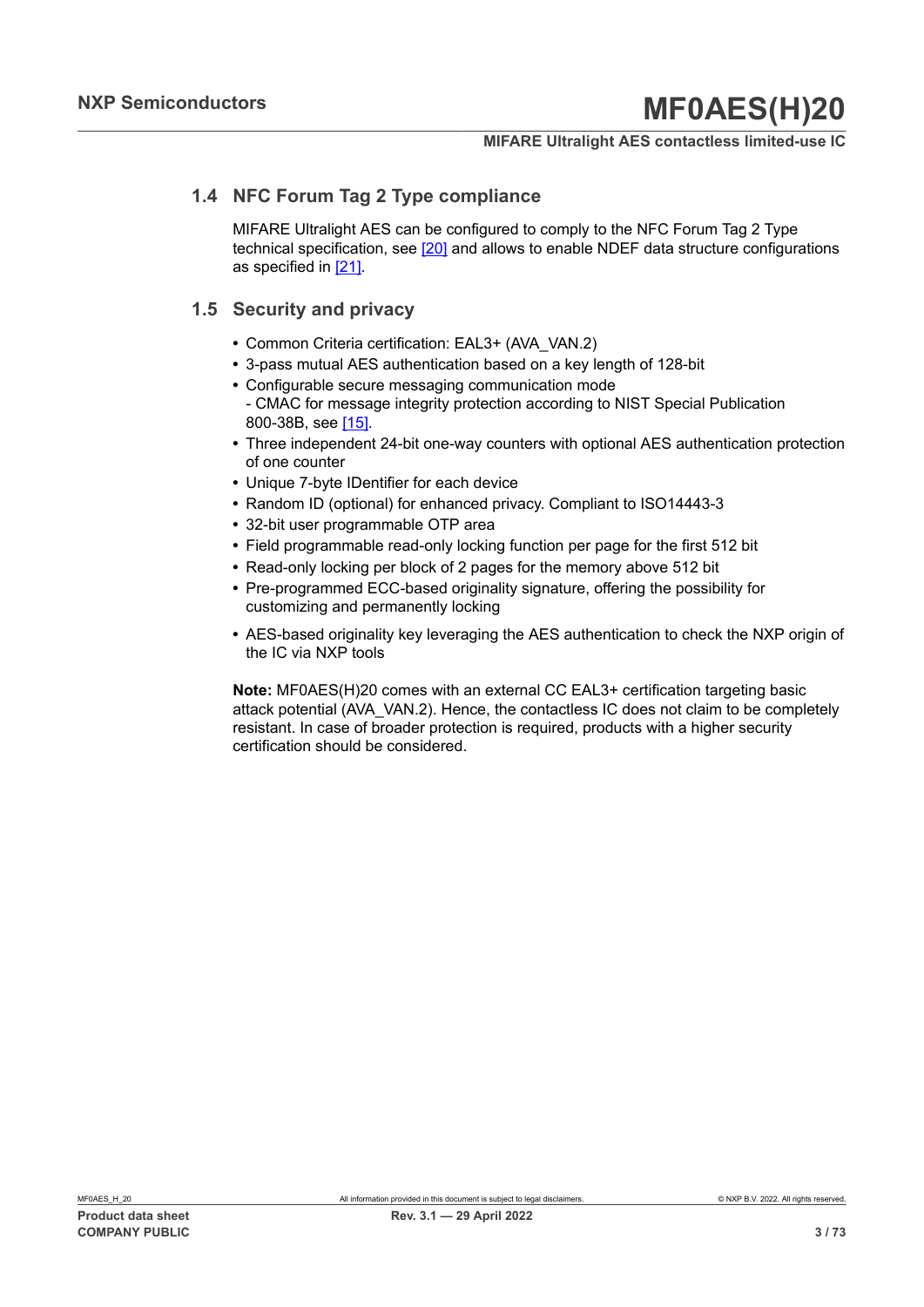## **MIFARE Ultralight AES contactless limited-use IC**

## **1.6 Naming conventions**

| Table 1. Naming conventions<br>MF0AES(H)xyffdpp | <b>Description</b>                                                                                                                                         |
|-------------------------------------------------|------------------------------------------------------------------------------------------------------------------------------------------------------------|
| MF <sub>0</sub>                                 | <b>MIFARE Ultralight family</b>                                                                                                                            |
| <b>AES</b>                                      | AES  Advanced Encryption Standard                                                                                                                          |
| (H)                                             | One-character identifier for input capacitance<br>$\dots$ 17 pF<br>$H$ 50 pF                                                                               |
| X                                               | One-character identifier for user memory size<br>2  144 byte                                                                                               |
| y                                               | 0. FV0                                                                                                                                                     |
| f                                               | One-character identifier for UID type<br>$0 \ldots 7B$ UID                                                                                                 |
| f                                               | One-character identifier for the source<br>1  Single source<br>$0 \ldots$ Multi source                                                                     |
| <b>Dpp</b>                                      | Fixed plus two-character identifier for the package type<br>UF  bare die, 75 µm thickness<br>UD  bare die, 120 µm thickness<br>A8  MOA8 contactless module |

## **Product data sheet Rev. 3.1 — 29 April 2022 COMPANY PUBLIC 4 / 73**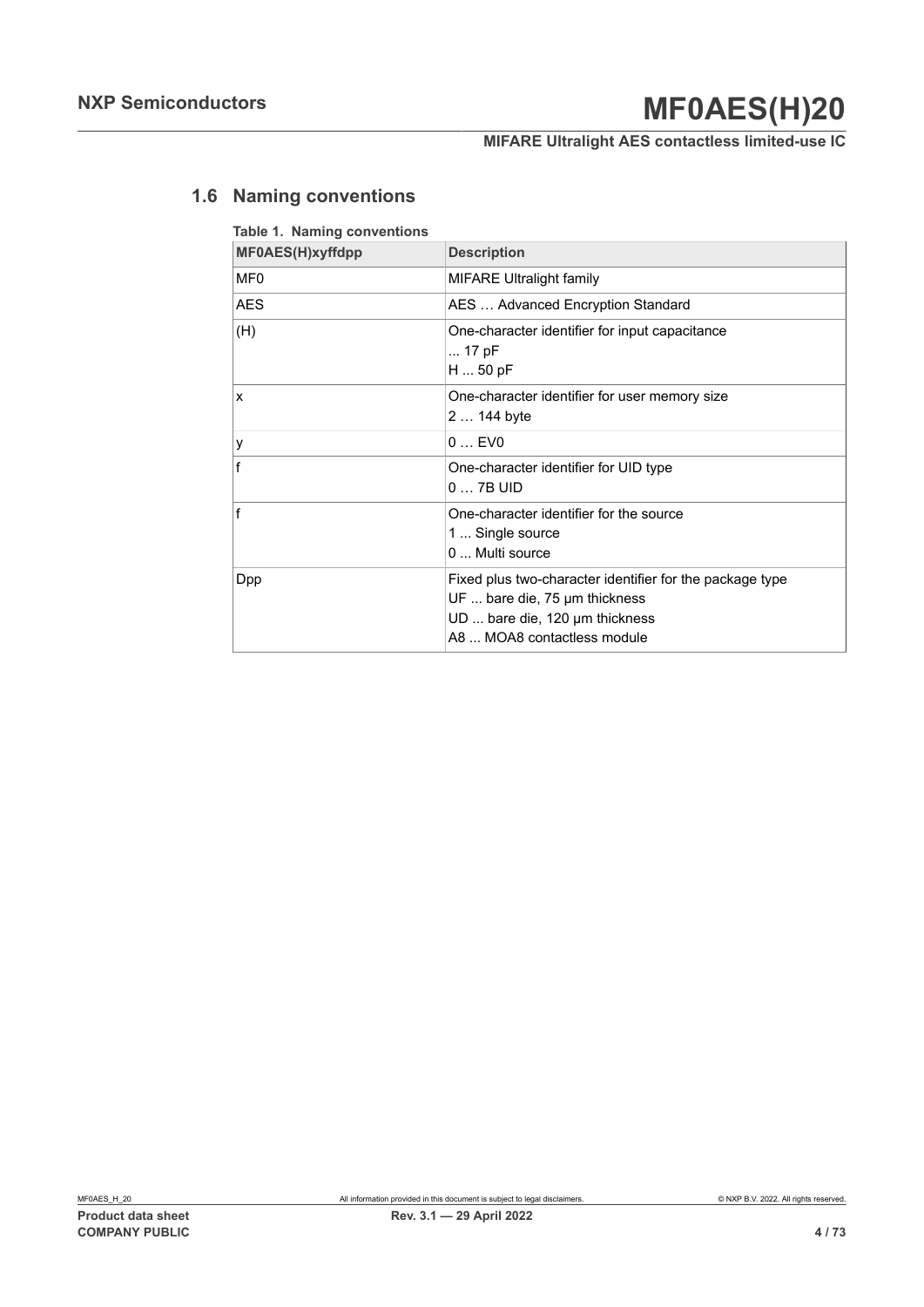## **MIFARE Ultralight AES contactless limited-use IC**

## **2 Features and benefits**

- **•** Contactless transmission of data and supply energy compliant to ISO/IEC 14443 -2/ -3 A, see  $[1]$ and  $[2]$
- **•** Operating frequency of 13.56 MHz
- **•** Data transfer of 106 kbit/s
- **•** Data integrity of 16-bit CRC, parity, bit coding, bit counting
- **•** Anti-collision function allows to operate more than one card in the field simultaneously
- **•** Low power consumption enabling operating distances of up to 10 cm (depending on various parameters as e.g. field strength and antenna geometry)
- **•** Fast start-up time for reliable and robust detection
- **•** Support of double size (7-byte) Unique IDentifiers (UID) and optionally Random ID (RID) according to ISO/IEC 14443-3 A, [\[2\]](#page-65-2)
- **•** Optional CMAC calculation for data integrity protection
- **•** 3-pass mutual authentication with AES based on a 128-bit key
- **•** ECC-based originality signature, offering the possibility for customizing and permanently locking
- **•** Fast read command
- **•** 17 pF and 50 pF input capacitance to support high user convenience throughout different form factors
- **•** Fast counter transaction

## **2.1 Memory**

- **•** 144 bytes freely available Read/Write user memory, organized in 36 pages with 4 bytes per page
- **•** 4 bytes One Time Programmable (OTP) access bits
- **•** Anti-tearing support for counters, Lock bits, OTP bits
- **•** Field programmable read-only locking function per page for the first 16 pages
- **•** Field programmable read-only locking function above the first 16 pages per 2 pages
- **•** Configurable AES authentication for data access protection with optional limit of unsuccessful attempts
- **•** Configurable data protection access rights for available user memory
- **•** Pre-programmed ECC-based originality signature, offering the possibility for customizing and permanently locking
- **•** Compatibility to allow NFC Type 2 Tag compliant configurations
- **•** Data retention time of 10 years
- **•** Write endurance of 100.000 cycles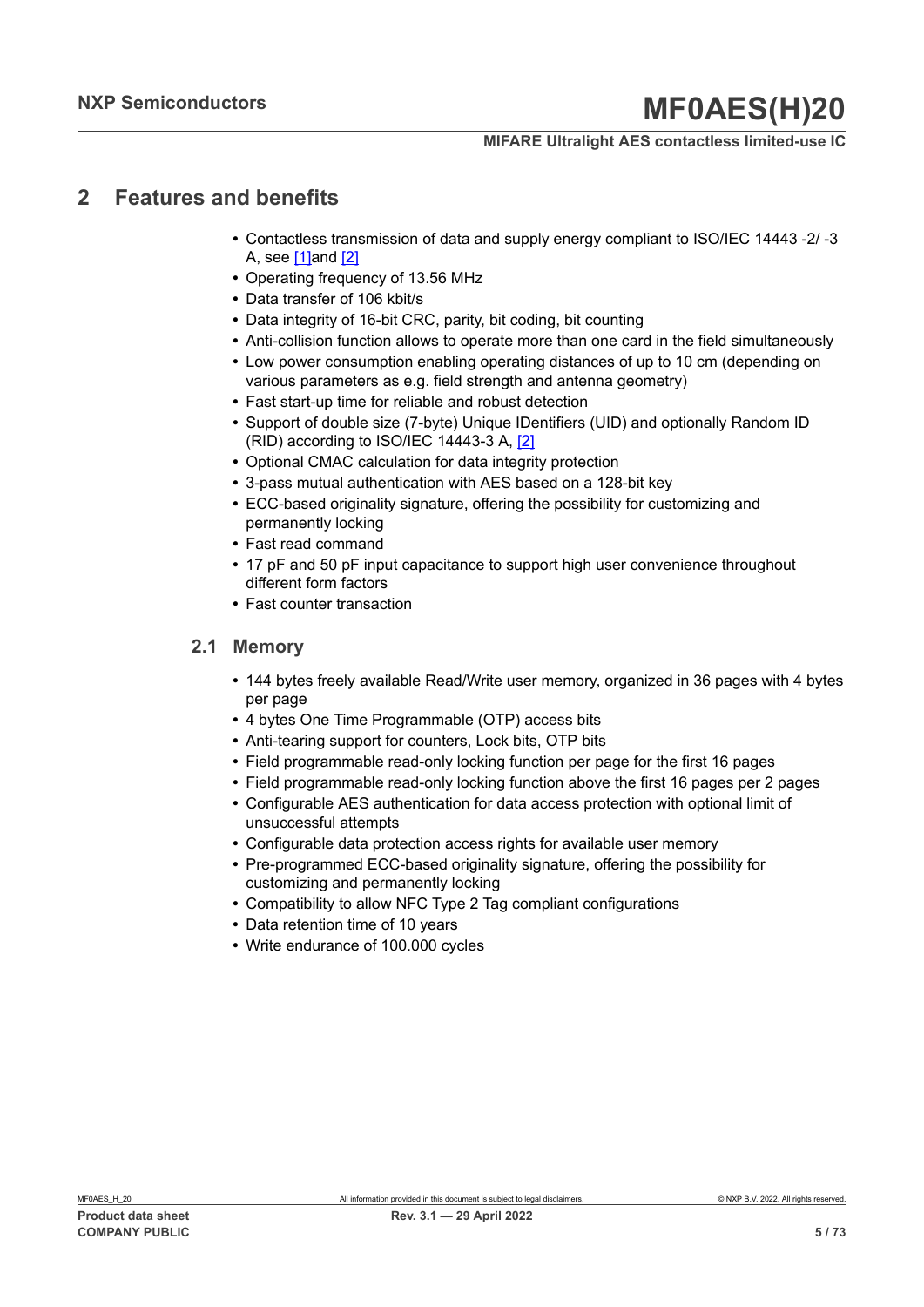## **MIFARE Ultralight AES contactless limited-use IC**

## **3 Applications**

The target applications of the MIFARE Ultralight AES are primarily designed for single or limited use applications such as:

- **•** Public transport for limited use ticketing
- **•** Hospitality RFID basic guest card
- **•** Event ticketing
- **•** Electronic voucher
- **•** Loyalty tickets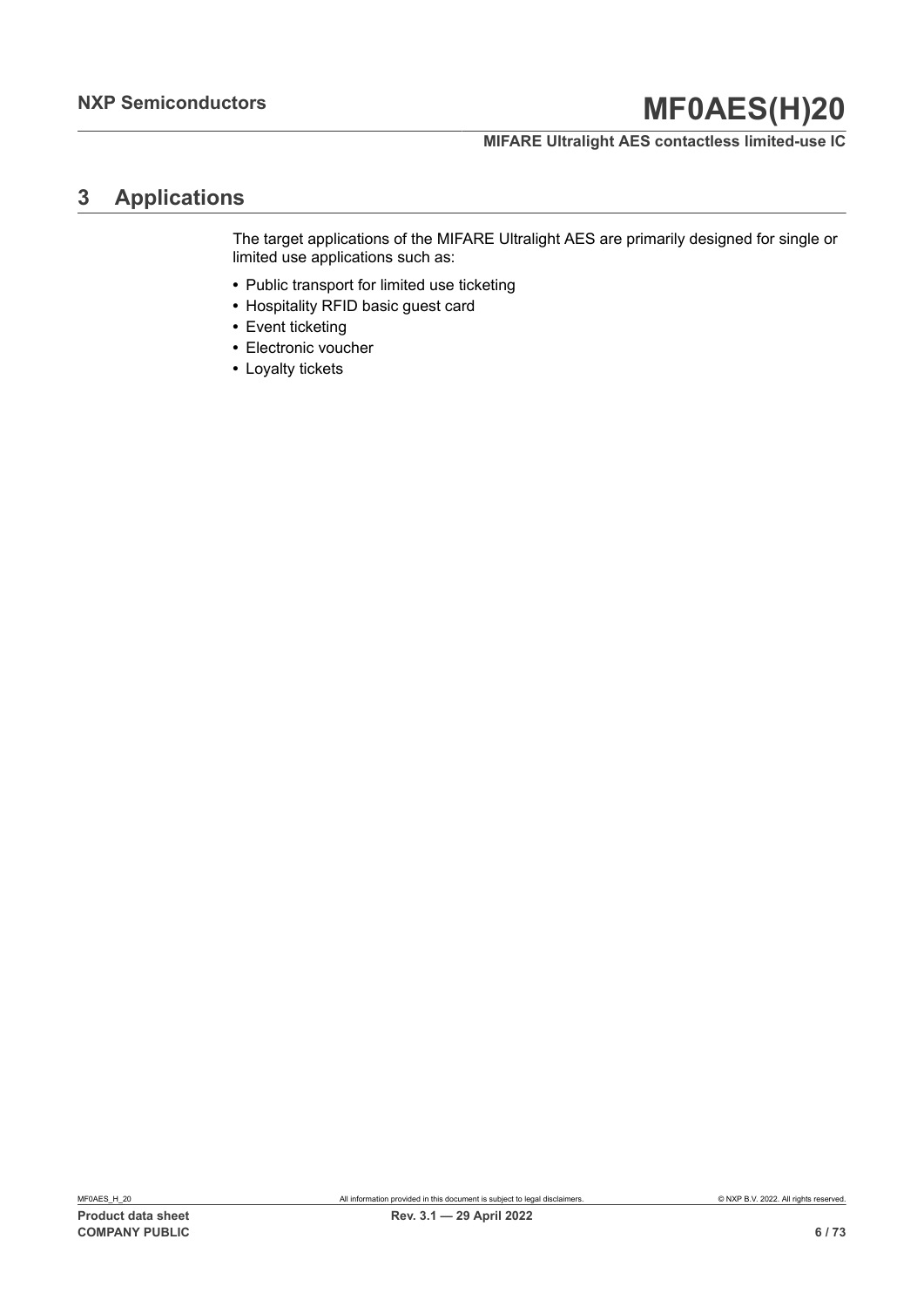## **MIFARE Ultralight AES contactless limited-use IC**

## **4 Quick reference data**

<span id="page-6-0"></span>

|                             | Table 2. Characteristics of MIFARE Ultralight AES |                   |                          |            |            |            |
|-----------------------------|---------------------------------------------------|-------------------|--------------------------|------------|------------|------------|
| Symbol                      | <b>Parameter</b>                                  | <b>Conditions</b> | Min                      | <b>Typ</b> | <b>Max</b> | Unit       |
| $f_i$                       | input frequency                                   |                   | $\overline{\phantom{a}}$ | 13.56      |            | <b>MHz</b> |
| $C_i$                       | input capacitance for<br>MF0AESxy <sup>[1]</sup>  | IC and MOA8       | $\overline{\phantom{0}}$ | 17         |            | pF         |
|                             | input capacitance for<br>MF0AESHxy <sup>[1]</sup> | IC and MOA8       |                          | 50         |            | рF         |
|                             | <b>EEPROM</b> characteristics                     |                   |                          |            |            |            |
| $\mathsf{t}_{\mathsf{ret}}$ | retention time                                    | $T_{amb}$ = 22 °C | 10                       |            |            | year       |
| $N_{\mathsf{endu}(W)}$      | write endurance                                   | $T_{amb}$ = 22 °C | 100                      |            |            | kcycle     |

[1]  $T_{amb} = 22 °C$ , f = 13.56 MHz,  $V_{Lab} = 2 V$  RMS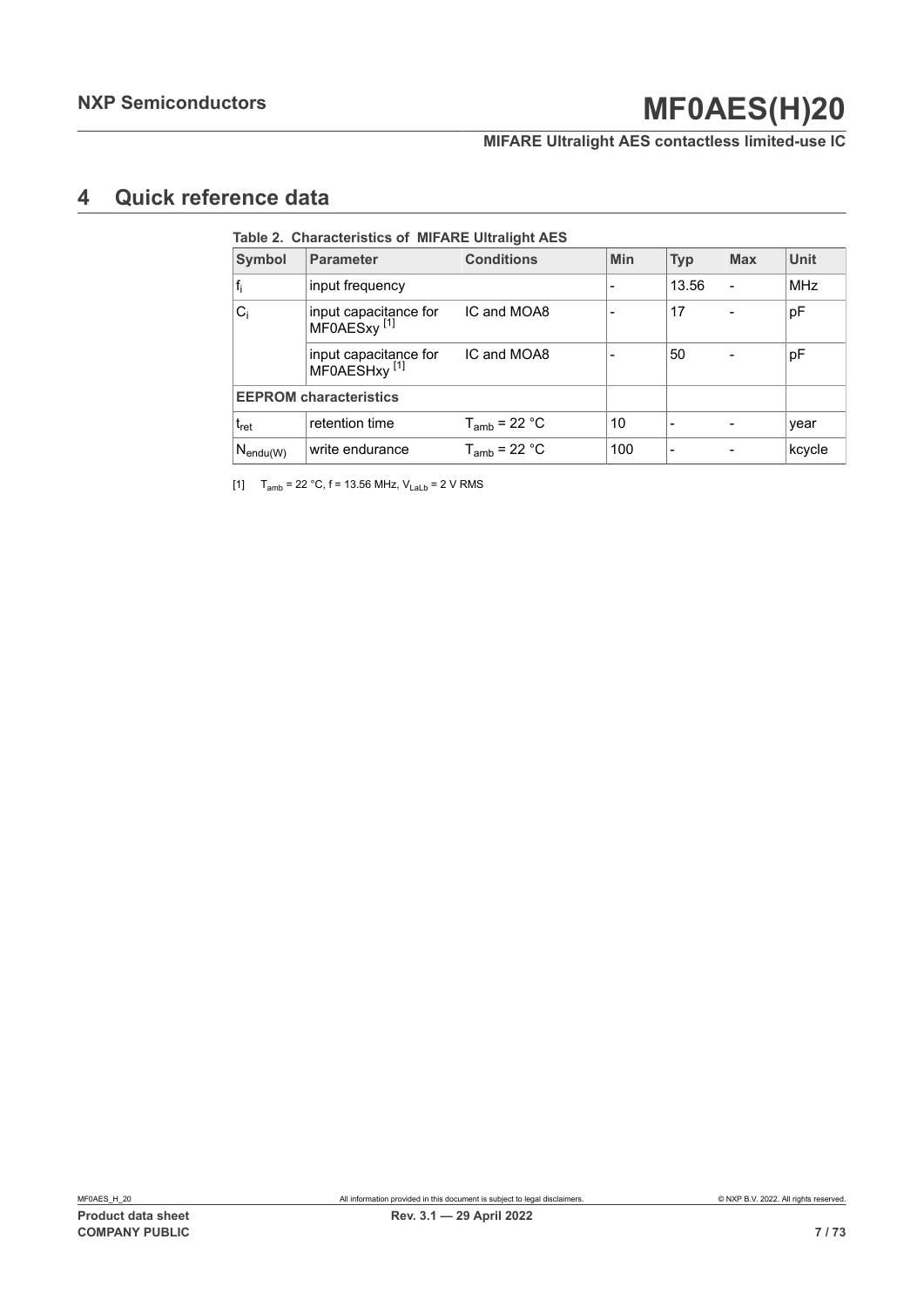## **MIFARE Ultralight AES contactless limited-use IC**

## <span id="page-7-1"></span><span id="page-7-0"></span>**5 Ordering information**

| <b>Type number</b> | Package | <b>Description</b>                              | <b>Memory</b> | Input<br>cap | <b>UID</b> |
|--------------------|---------|-------------------------------------------------|---------------|--------------|------------|
| MF0AES2001DUD      | FFC     | 8 inch wafer (laser diced, 120 µm) [1]          | 144 byte      | 17pF         | 7 byte     |
| MF0AES2001DUF      | FFC     | $ 8$ inch wafer (laser diced, 75 µm) $^{[1]}$   | 144 byte      | 17pF         | 7 byte     |
| MF0AES2000DA8      | MOA8    | Plastic leadless module carrier package [2]     | 144 byte      | 17pF         | 7 byte     |
| MF0AESH2001DUD     | FFC     | 8 inch wafer (laser diced, 120 $\mu$ m) [1]     | 144 byte      | 50 pF        | 7 byte     |
| MF0AESH2001DUF     | FFC     | 8 inch wafer (laser diced, 75 $\mu$ m) $^{[1]}$ | 144 byte      | 50pF         | 7 byte     |
| MF0AESH2000DA8     | MOA8    | Plastic leadless module carrier package [2]     | 144 byte      | 50 pF        | 7 byte     |

#### **Table 3. Ordering information MF0AES(H)xy**

[1] On FFC (Film Frame Carrier) with electronic fail die marking according to SECSII format

[2] Plastic leadless module carrier package; 35 mm wide tape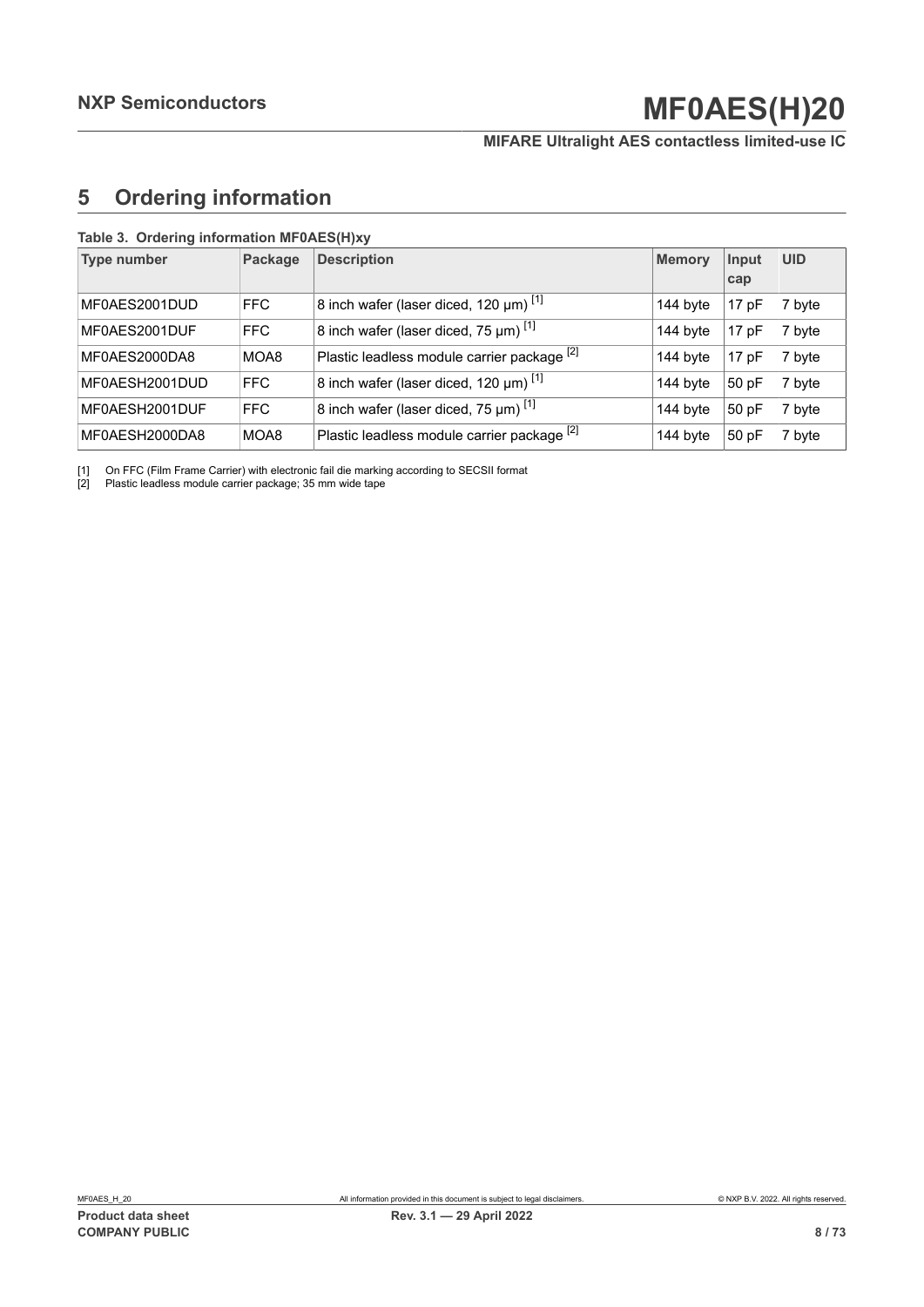**MIFARE Ultralight AES contactless limited-use IC**

## **6 Block diagram**

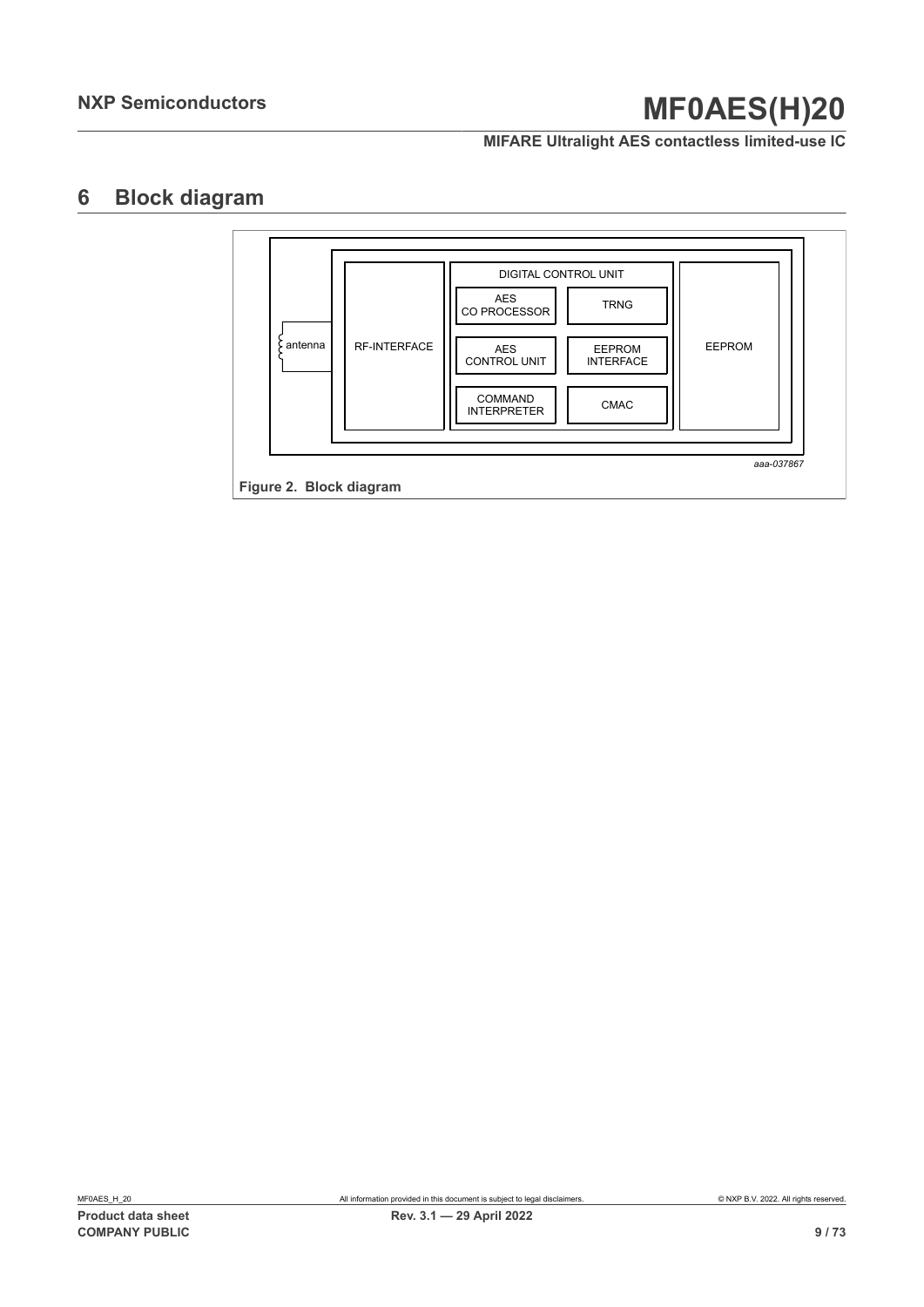**MIFARE Ultralight AES contactless limited-use IC**

## **7 Pinning information**

## **7.1 Wafer delivery**

The pinning of the dies on the Film Frame Carrier (FFC) is shown in section "Bare die outline", see [Table](#page-9-0) 4.

#### <span id="page-9-0"></span>**Table 4. Pin allocation table**

| Pin         | Symbol      | <b>Description</b>         |
|-------------|-------------|----------------------------|
| LA          | LA          | Antenna coil connection LA |
| LВ          | LВ          | Antenna coil connection LB |
| <b>GND</b>  | <b>GND</b>  | Ground Pin (disconnected)  |
| <b>TEST</b> | <b>TEST</b> | Test Pin (disconnected)    |

## **7.2 Smart card contactless module**



#### **Table 5. Pin allocation table**

| Antenna contacts Symbol |    | <b>Description</b>         |
|-------------------------|----|----------------------------|
|                         | LA | Antenna coil connection LA |
|                         | B  | Antenna coil connection LB |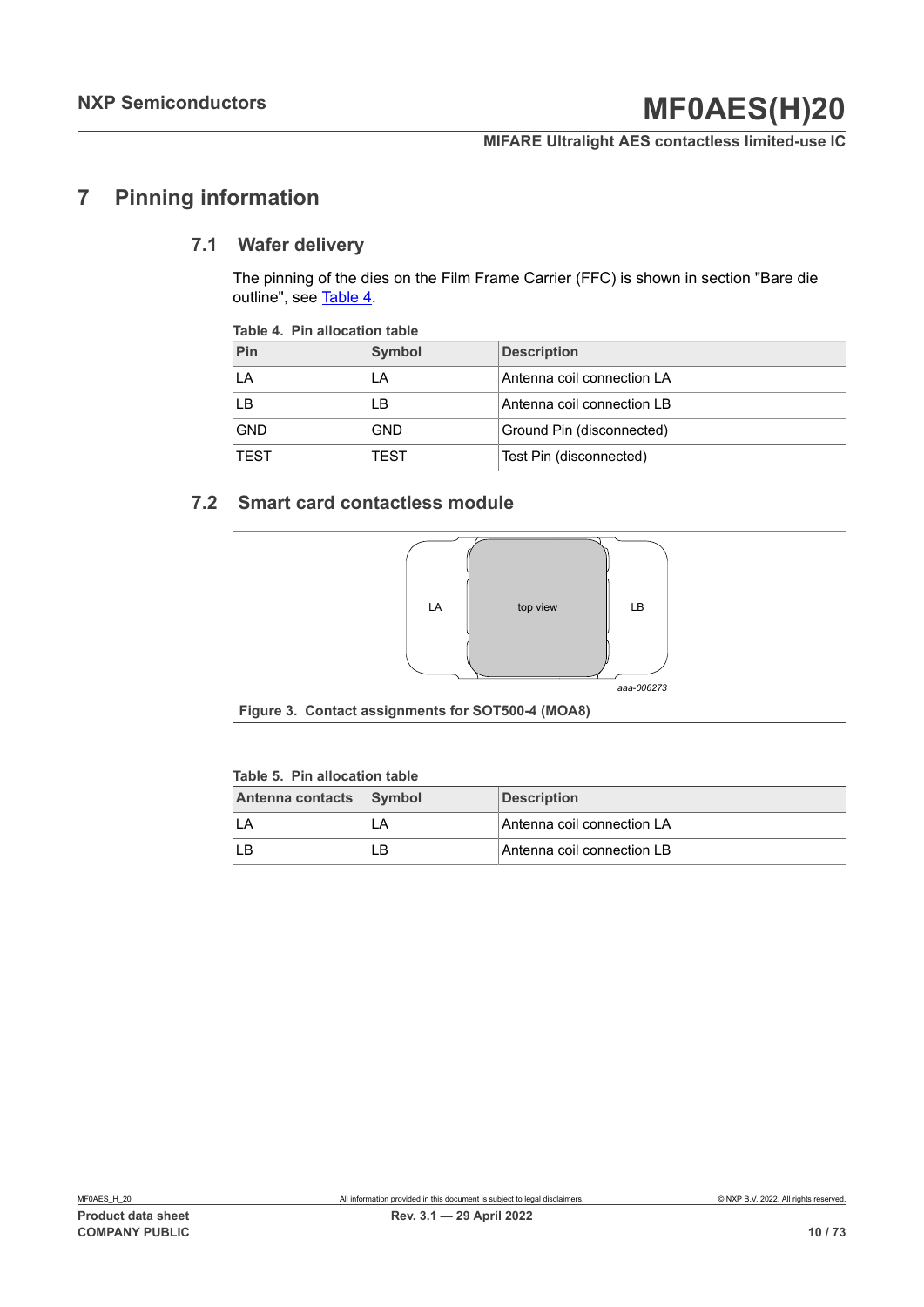## **MIFARE Ultralight AES contactless limited-use IC**

## **8 Functional description**

## **8.1 Block description**

The MIFARE Ultralight AES IC consists of a 240 byte EEPROM, RF-Interface and the Digital Control Unit. Energy and data are contactless transferred between the contactless reader resp. Proximity Coupled Device (PCD) and Proximity Integrated Circuit Card (PICC). PICC antenna which consists of a coil with a few turns directly connects to the MIFARE Ultralight AES contactless IC.

No further external components are necessary. For details on antenna design please refer to the document, see [\[7\].](#page-65-3)

- **•** RF-Interface:
	- **–** Modulator/Demodulator
	- **–** Rectifier
	- **–** Clock Regenerator
	- **–** Power On Reset
	- **–** Voltage Regulator
- **•** Anti-collision support: multiple cards may be selected and managed in sequence
- **•** True Random Number Generator (TRNG)
- **•** Crypto coprocessor: Advanced Encryption Standard (AES)
- **•** Crypto control unit: controls Crypto coprocessor operations
- **•** Command Interpreter: processes memory access commands that the MIFARE Ultralight AES supports
- **•** EEPROM-Interface
- **•** MIFARE Ultralight AES EEPROM: 240 byte, organized in 60 pages of 4 bytes per page.

- First 16 byte are for manufacturer data, Lock byte 0 and 1, One-Time-Programmable (OTP) page

- 144 byte are user programmable read/write memory
- 80 byte configuration pages and RFU

## **8.2 RF interface**

The RF interface is based on the ISO/IEC 14443 Type A standard, see [\[1\]](#page-65-1) and [\[2\]](#page-65-2).

During operation, the contactless reader (PCD) generates an RF field. This RF field must always be present with short pauses for data communication. It is used for both communication and as power supply for the tag.

For both directions of data communication, there is one start bit at the beginning of each frame. Each byte is transmitted with an odd parity bit at the end, except for REQA and WUPA command. The LSB of the byte with the lowest address of the selected block is transmitted first. The maximum length of a PCD to PICC frame for AUTH\_Part 2 is 280 bits excluding parity bits. The maximum length for a fixed size PICC to PCD frame is 208 bits for READ command with CMAC without parity bits. The FAST\_READ response has a variable frame length depending on the start and end address parameters. When issuing this command, take the maximum frame length of the PCD into account.

For a multi-byte parameter, the least significant byte is always transmitted first. As an example, take reading from the memory using the READ command, byte 0 from the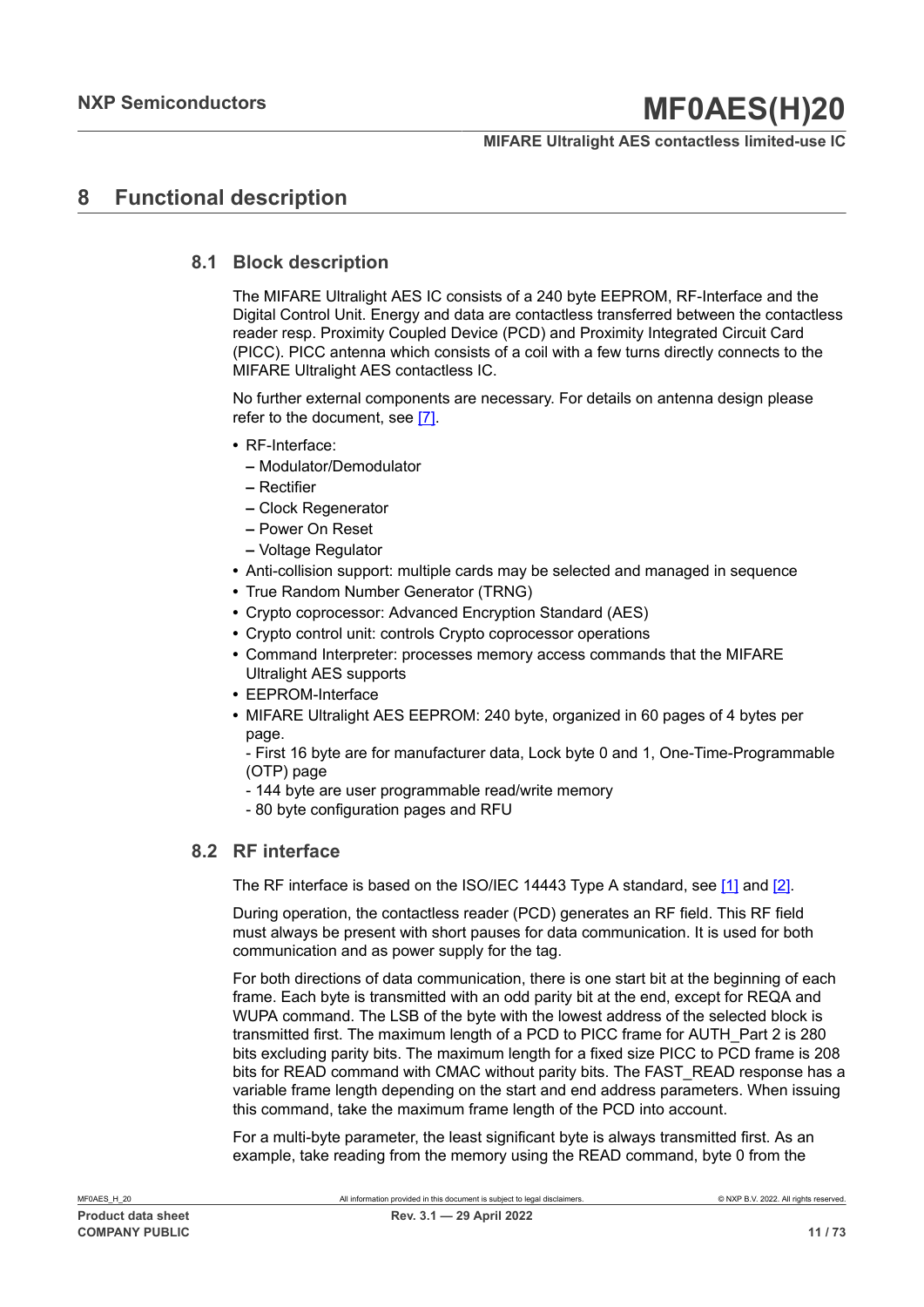## **MIFARE Ultralight AES contactless limited-use IC**

addressed block is transmitted first. It is then followed by bytes 1 to byte 3 out of this block. The same sequence continues for the next block and all subsequent blocks.

## **8.3 Data integrity**

Following mechanisms are implemented in the contactless communication link between contactless reader and smart ticket contactless IC to ensure very reliable data transmission:

- **•** User commands and responses
- **•** 16-bit Cyclic Redundancy Check (CRC) according to ISO/IEC 14443-3, see [\[2\],](#page-65-2) calculated over all preceding bytes in the same communication frame
- **•** Parity bit for each byte
- **•** Bit count checking and bit coding to distinguish between "1", "0", and no information
- **•** Channel monitoring (protocol sequence and bit stream analysis)
- **•** Configurable secure messaging communication mode to apply CMAC for message integrity protection

## **8.4 Communication principle**

The contactless reader initiates the commands and the Command Interpreter of the MIFARE Ultralight AES processes them. The command response is depending on the state of the IC and for memory operations also on the access conditions valid for the corresponding page.

For a correct implementation of an anti-collision procedure, see [\[2\]](#page-65-2).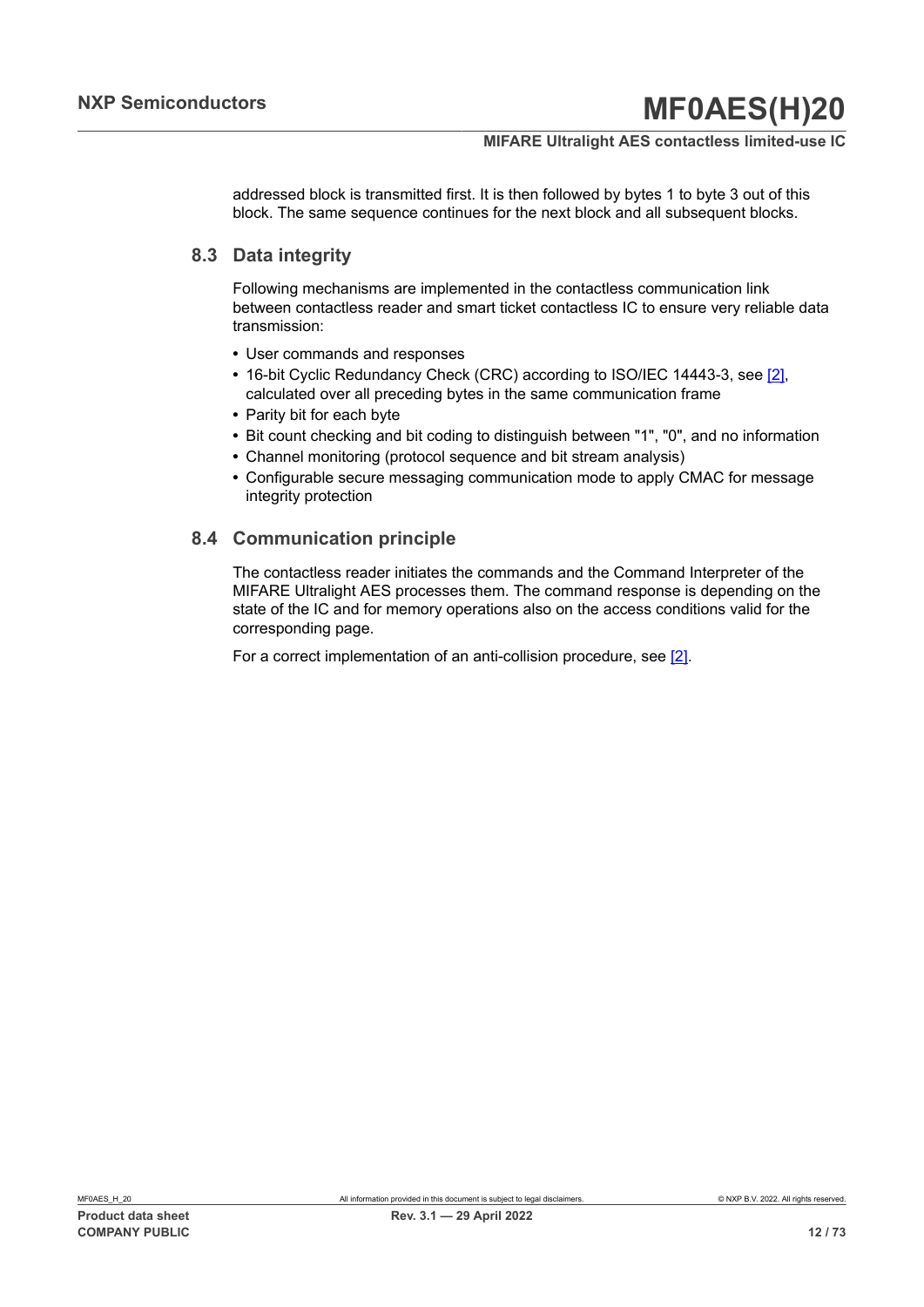### **MIFARE Ultralight AES contactless limited-use IC**



unexpected command. If the IC was previously in the HALT state, it returns in that state. **Remark:** The VCSL command is only allowed in the ACTIVE state.

**Remark:** In ACTIVE state, all operations are allowed which are not requiring authentication. **Remark:** In TRACEABLE state, once standard 7 byte UID is activated, there is not difference to ACTIVE state except that VCSL command is not supported in TRACEABLE state. Once RID is activated, then on top of all operations allowed in ACTIVE state in TRACEABLE state also all privacy sensitive operations reading UID bytes and originality signature are allowed. **Remark:** In AUTHENTICATED state, all operations are allowed like in ACTIVE or TRACEABLE state except VCSL command. On top in AUTHENTICATED state, the access to protected memory element is allowed and access to counter #2 is allowed if configured as authentication protected.

**Figure 4. State diagram**

## **8.4.1 IDLE and HALT**

After Power-On-Reset (POR), MIFARE Ultralight AES switches to IDLE state. It only exits this state when a REQA or a WUPA command is received from the contactless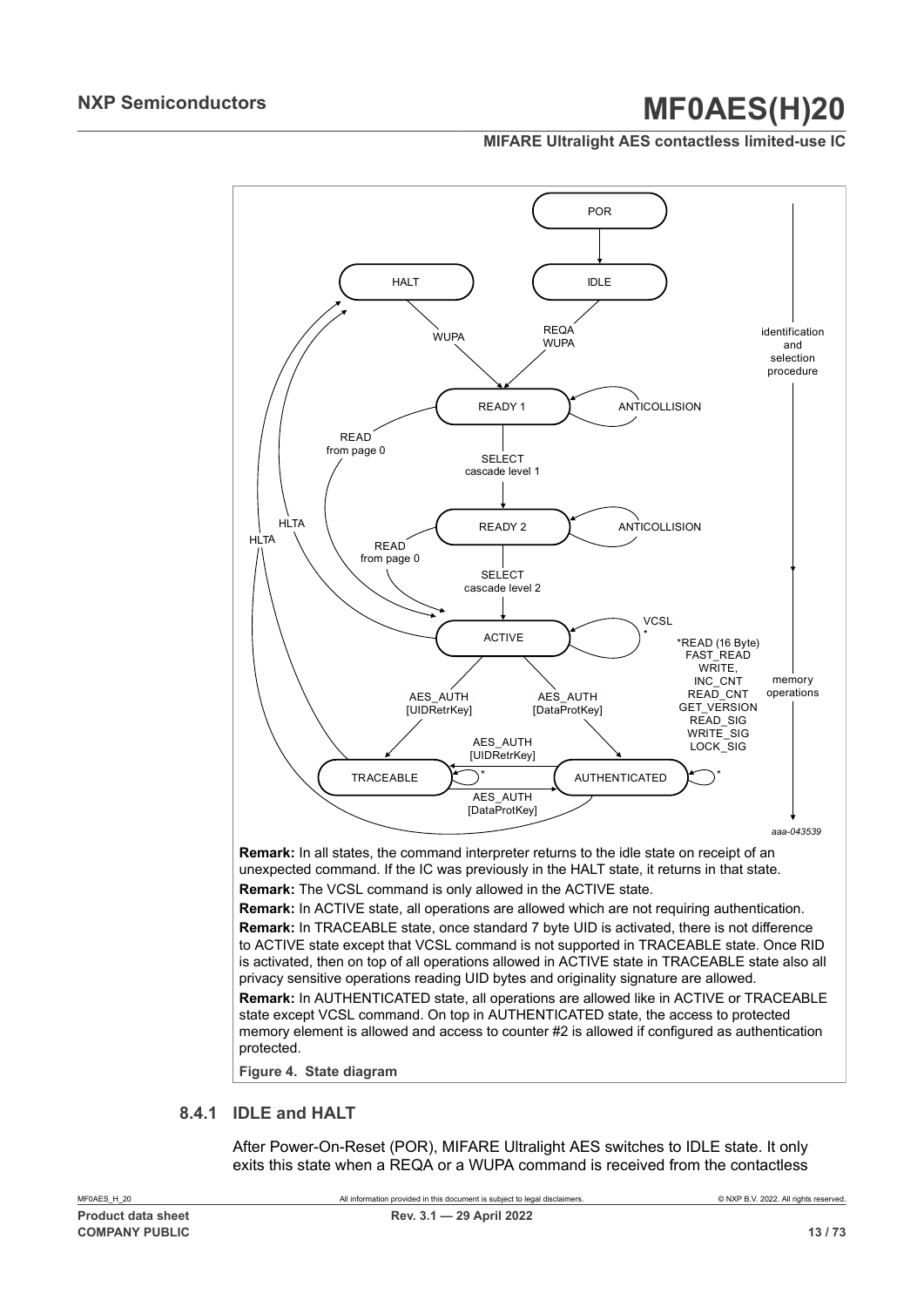## **MIFARE Ultralight AES contactless limited-use IC**

reader. Any other data received while in this state is interpreted as an error and MIFARE Ultralight AES remains in the IDLE state. After a correctly executed HLTA command i.e. out of the ACTIVE, TRACEABLE or AUTHENTICATED state, the default waiting state changes from the IDLE state to the HALT state. This state can then be exited with a WUPA command only.

Please refer to  $[2]$  for implementation hints for a card polling algorithm that respects relevant timing specifications from ISO/IEC 14443 Type A.

### **8.4.2 READY1**

In this state, the contactless reader resolves the first part of the UID (3 bytes) or complete Random ID using the ANTICOLLISION or SELECT commands in cascade level 1. This state is exited correctly after execution of either of the following commands:

- **•** SELECT command from cascade level 1: once double side UID is configured the PCD switches the MIFARE Ultralight AES into READY2 state where the second part of the UID is resolved. The response of the MIFARE Ultralight AES to the cascade level 1 SELECT command is the SAK byte with value 04h. It indicates that the UID has not been completely received by the contactless reader and another anti-collision level is required. Once Random ID is configured the PCD switches the MIFARE Ultralight AES into ACTIVE state. In this case SAK answer will indicate completion of the anti-collision process.
- **•** READ command (from address 0): all anti-collision mechanisms are bypassed and the MIFARE Ultralight AES switches directly to the ACTIVE state.

**Remark:** If more than one MIFARE Ultralight AES is in the field of the contactless reader, a read from address 0 will cause a collision because of the different serial numbers, but all MIFARE Ultralight AES devices will be selected. Any other data received in state READY1 state is interpreted as an error and the MIFARE Ultralight AES falls back to its waiting state (IDLE or HALT, depending on its previous state).

#### **8.4.3 READY2**

In this state, the MIFARE Ultralight AES supports the contactless reader in resolving the second part of its UID (4 bytes) with the cascade level 2 ANTICOLLISION command. This state is usually exited using the cascade level 2 SELECT command.

Alternatively, READY2 state can be skipped using a READ command (from block address 00h) as described in state READY1.

The response of the MIFARE Ultralight AES to the cascade level 2 SELECT command is the select acknowledge (SAK) byte. In accordance with ISO/IEC 14443, this byte indicates if the anti-collision cascade procedure has finished. The MIFARE Ultralight AES is now uniquely selected and only this device communicates with the contactless reader even when other contactless devices are present in the reader field. If more than one MIFARE Ultralight AES is in the reader field, a READ command from address 0 selects all MIFARE Ultralight AES devices. In this case, a collision occurs.

Any other data received when the device is in this state is interpreted as an error and, depending on its previous state, the MIFARE Ultralight AES returns to either the IDLE state or HALT state.

MF0AES\_H\_20 All information provided in this document is subject to legal disclaimers. © NXP B.V. 2022. All rights reserved.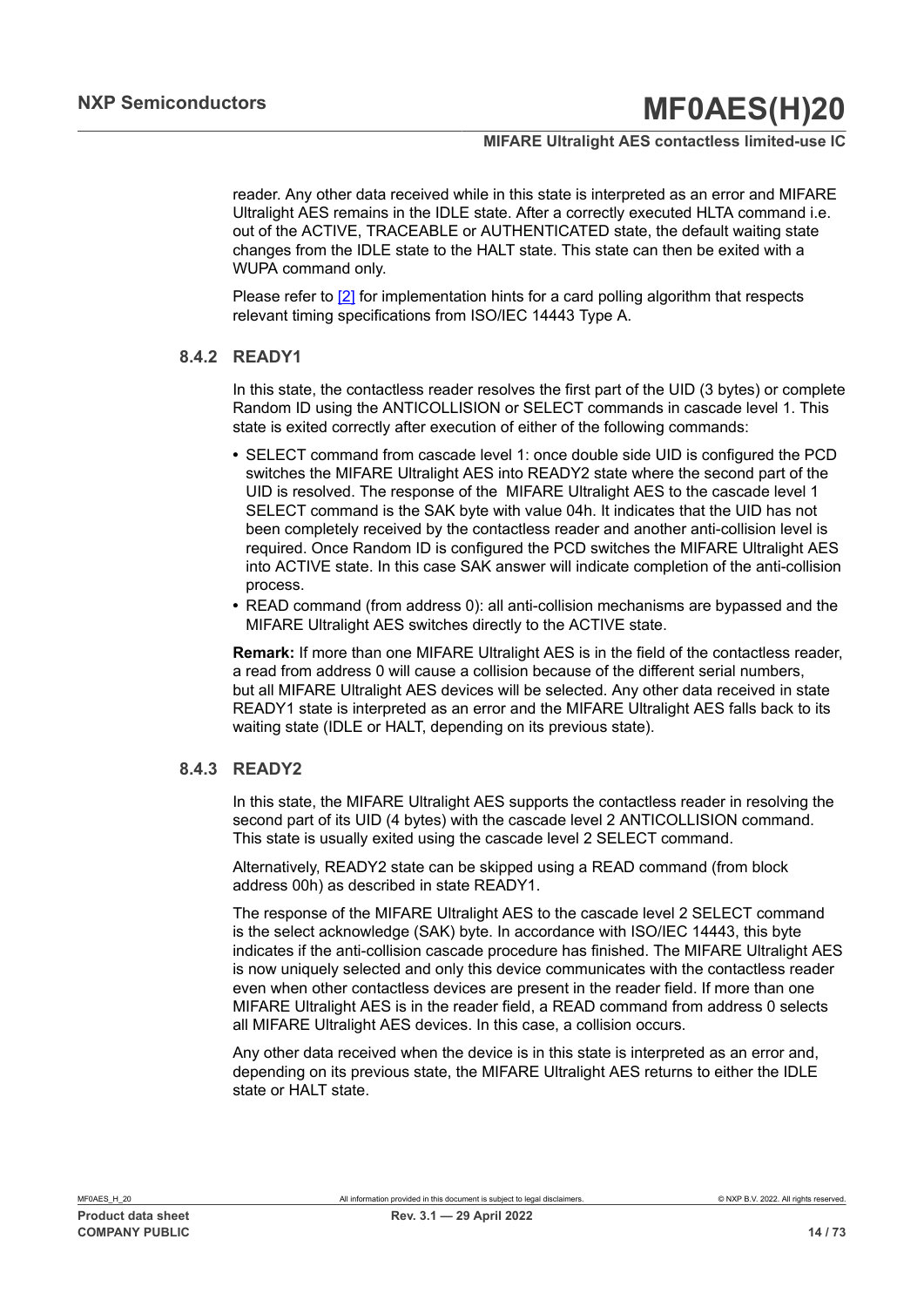### **MIFARE Ultralight AES contactless limited-use IC**

## **8.4.4 ACTIVE**

Allowed memory operations are operated in the ACTIVE state. Operations with a required authentication will be rejected.

The ACTIVE state is exited with either HLTA or AUTHENTICATE command. Upon reception of HLTA command, MIFARE Ultralight AES transits to the HALT state. Similarly MIFARE Ultralight AES transits to the AUTHENTICATED/TRACEABLE state after successful 3-pass mutual authentication using the AUTHENTICATE command with [DataProtKey] or [UIDRetrKey] respectively.

Any other unsupported data received when the device is in ACTIVE state is interpreted as an error. Depending on its previous state, the MIFARE Ultralight AES returns to either the IDLE state or HALT state.

### **8.4.5 TRACEABLE**

In TRACEABLE state following operations are allowed depending on activated UID type:

Once standard 7 byte UID is activated, there is not difference to ACTIVE state except that VCSL command is not supported in TRACEABLE state.

Once RID is activated, then on top of all operations allowed in ACTIVE state in TRACEABLE state also all privacy sensitive operations reading UID bytes and originality signature are allowed.

Secure messaging is supported in TRACEABLE state.

The TRACEABLE state is exited with either HLTA or AUTHENTICATE command. Upon reception of HLTA command, MIFARE Ultralight AES transits to the HALT state. Similarly MIFARE Ultralight AES transits to the AUTHENTICATED/ACTIVE state after successful 3-pass mutual authentication using the AUTHENTICATE command with [DataProtKey] or [OriginalityKey] respectively.

Any other unsupported data received when the device is in this state is interpreted as an error. Depending on its previous state returns to either the IDLE state or HALT state.

## **8.4.6 AUTHENTICATED**

In the AUTHENTICATED state, all operations on memory pages, which are configured as authentication protected, can be accessed. Also all operations that are allowed in TRACEABLE state are also allowed in AUTHENTICATION state. Non-protected memory pages that do not require AUTHENTICATED state can still be accessed in AUTHENTICATED state. AUTHENTICATED state is exited with either HLTA or AUTHENTICATE command. Upon reception of HLTA command, MIFARE Ultralight AES transits to the HALT state. Similarly MIFARE Ultralight AES transits to the TRACEABLE/ ACTIVE state after successful 3-pass mutual authentication using the AUTHENTICATE command with [UIDRetrKey] or [OriginalityKey] respectively.

Any other unsupported data received when the device is in this state is interpreted as an error. Depending on its previous state MIFARE Ultralight AES returns to either the IDLE state or HALT state.

Authentication sequence is described in section [Section 8.6.1.](#page-24-0)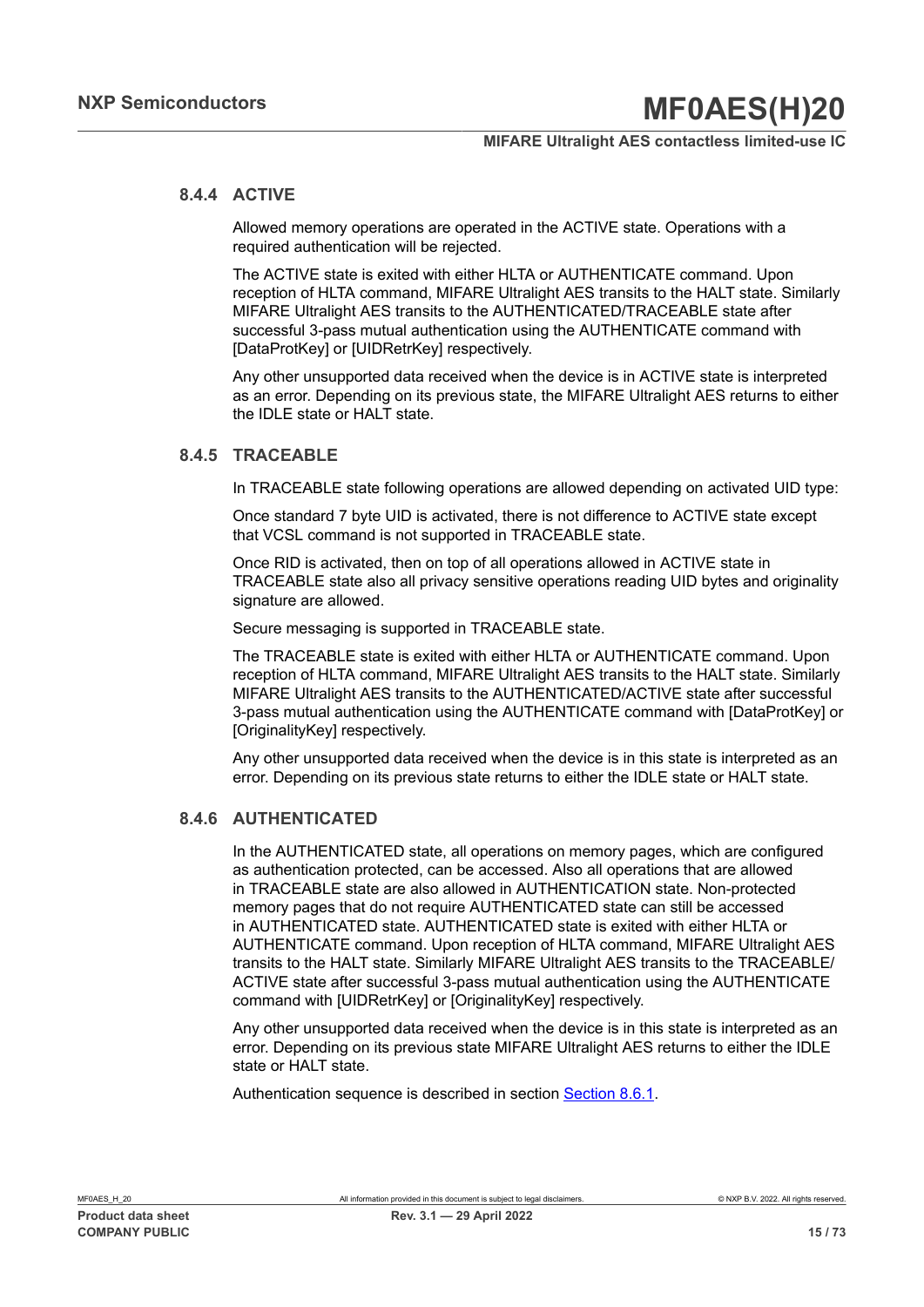### **MIFARE Ultralight AES contactless limited-use IC**

## **8.5 Memory organization**

<span id="page-15-1"></span><span id="page-15-0"></span>The EEPROM memory is organized in pages with 4 bytes per page. MIFARE Ultralight AES has 60 pages in total with a user memory size of 144 byte . The memory organization is shown in [Table](#page-15-0) 6 .

**Table 6. Memory organization [144-byte user memory]**

| Page address   |            |               | <b>Elements</b>                      |                |                     |                                      |
|----------------|------------|---------------|--------------------------------------|----------------|---------------------|--------------------------------------|
| <b>Decimal</b> | <b>Hex</b> | $\bf{0}$      | 1                                    | $\overline{2}$ | 3                   |                                      |
| $\pmb{0}$      | 00h        |               | serial number                        |                |                     | Manufacturer Data                    |
| $\mathbf 1$    | 01h        |               | serial number                        |                |                     | and                                  |
| $\overline{2}$ | 02h        | serial number | internal                             | lock byte      | lock byte           | Lock byte 0 and 1                    |
| 3              | 03h        | <b>OTP</b>    | <b>OTP</b>                           | <b>OTP</b>     | <b>OTP</b>          | 32-bit user programmable<br>OTP area |
| 4              | 04h        |               | user memory                          |                |                     | User memory                          |
| 5              | 05h        |               |                                      |                |                     |                                      |
| $\cdots$       | $\cdots$   |               |                                      |                |                     |                                      |
| 38             | 26h        |               |                                      |                |                     |                                      |
| 39             | 27h        |               |                                      |                |                     |                                      |
| 40             | 28h        | lock byte     | lock byte                            | lock byte      | <b>RFU</b>          | Lock byte 2, 3 and 4                 |
| 41             | 29h        |               | CFG_0                                |                |                     | Configuration pages                  |
| 42             | 2Ah        |               | CFG_1                                |                |                     |                                      |
| $\cdots$       | $\cdots$   |               | <b>RFU</b>                           |                |                     |                                      |
| 45             | 2Dh        | LOCK_KEYS     |                                      |                |                     | Configuration page                   |
| $\cdots$       | $\cdots$   |               | <b>RFU</b>                           |                |                     |                                      |
| 48 to 51       | 30h to 33h |               | AES authentication key [DataProtKey] |                | Data Protection key |                                      |
| 52 to 55       | 34h to 37h |               | AES authentication key [UIDRetrKey]  |                |                     | UID retrieval key                    |
| 56 to 59       | 38h to 3Bh |               | <b>RFU</b>                           |                |                     |                                      |

The structure of the Manufacturer Data, Lock Bytes, OTP area and user memory pages are compatible to the existing MIFARE Ultralight portfolio.

### **8.5.1 UID/serial number**

The 7-byte Unique IDentifier (UID) and its two check bytes (BCC) are programmed into the first 9 bytes of memory-covering page addresses 00h, 01h and the first byte of page 02h. The second byte of page address 02h is reserved for internal data. Both, UID and internal data bytes are programmed and write protected in the production test.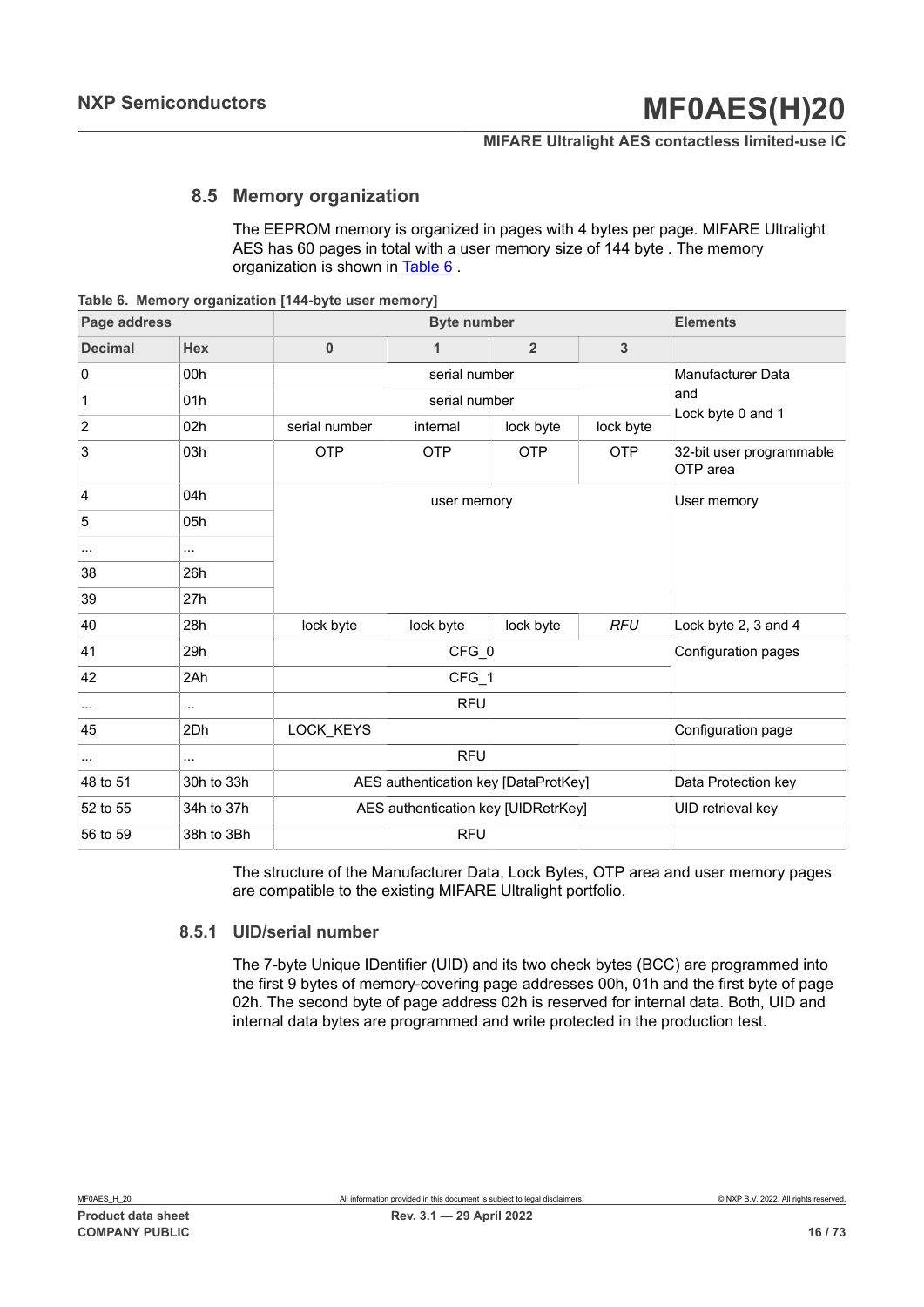### **MIFARE Ultralight AES contactless limited-use IC**



According to ISO/IEC14443-3, BCC0 is defined as CT  $\oplus$  SN0  $\oplus$  SN1  $\oplus$  SN2. Abbreviations CT stays for Cascade Tag byte (88h). BCC1 is defined as SN3  $\oplus$  SN4 ⊕ SN5 ⊕ SN6. SN0 holds the Manufacturer ID for NXP Semiconductors (04h) in accordance with ISO/ IEC 14443-3.

### **8.5.2 Random ID**

The MIFARE Ultralight AES optionally supports Random ID (RID) according to ISO 14443-3 to increase privacy of card holder. If Random ID is enabled the dedicated 128-bit AES key must be known to authenticate into TRACEABLE (UIDRetrKey) or AUTHENTICATED (DataProtKey) state to retrieve the real 7-byte UID.

The MIFARE Ultralight AES allows to switch from the 7-byte UID to the Random ID or vice versa as long as the user configuration element LOCK\_USR\_CFG is not set and the product is in TRACEABLE or AUTHENTICATED state. The single size 4-byte Random ID is calculated with Block Check Character (BCC) byte according to ISO/IEC 14443-3 Type A standard, see [\[2\].](#page-65-2)

Once Random ID is activated, then the activation parameters (ATQA and SAK) are automatically adjusted accordingly. To get new Random ID, the state transition from POWER-OFF state to IDLE state is required.

**Remark:** MIFARE Ultralight AES in ACTIVE state with Random ID enabled, answers on a READ or FAST\_READ with zeros instead of the 7-byte UID from the page 00h, 01h and 02h. Similarly READ\_SIG command answer in ACTIVE state is masked with zeros. In order to reveal real UID bytes and originality signature PICC needs to be in TRACEABLE or AUTHENTICATED state.

#### **8.5.3 Lock byte 0 and 1**

Bits of byte 2 and byte 3 of page 02h represent the field programmable permanent readonly locking mechanism. Each page from 03h (OTP) to 0Fh can be individually locked by setting the corresponding locking bit Lx to logic 1 to prevent further write access. After locking, the corresponding page becomes read-only memory.

The three least significant bits of lock byte 0 are the block-locking bits. Bit 2 deals with pages 0Ah to 0Fh, bit 1 deals with pages 04h to 09h and bit 0 deals with page 03h (OTP). Once the block-locking bits are set, the locking configuration for the corresponding memory area is frozen. The functionality of the bits inside the lock bytes 0 and 1 are shown in [Figure 6.](#page-17-0)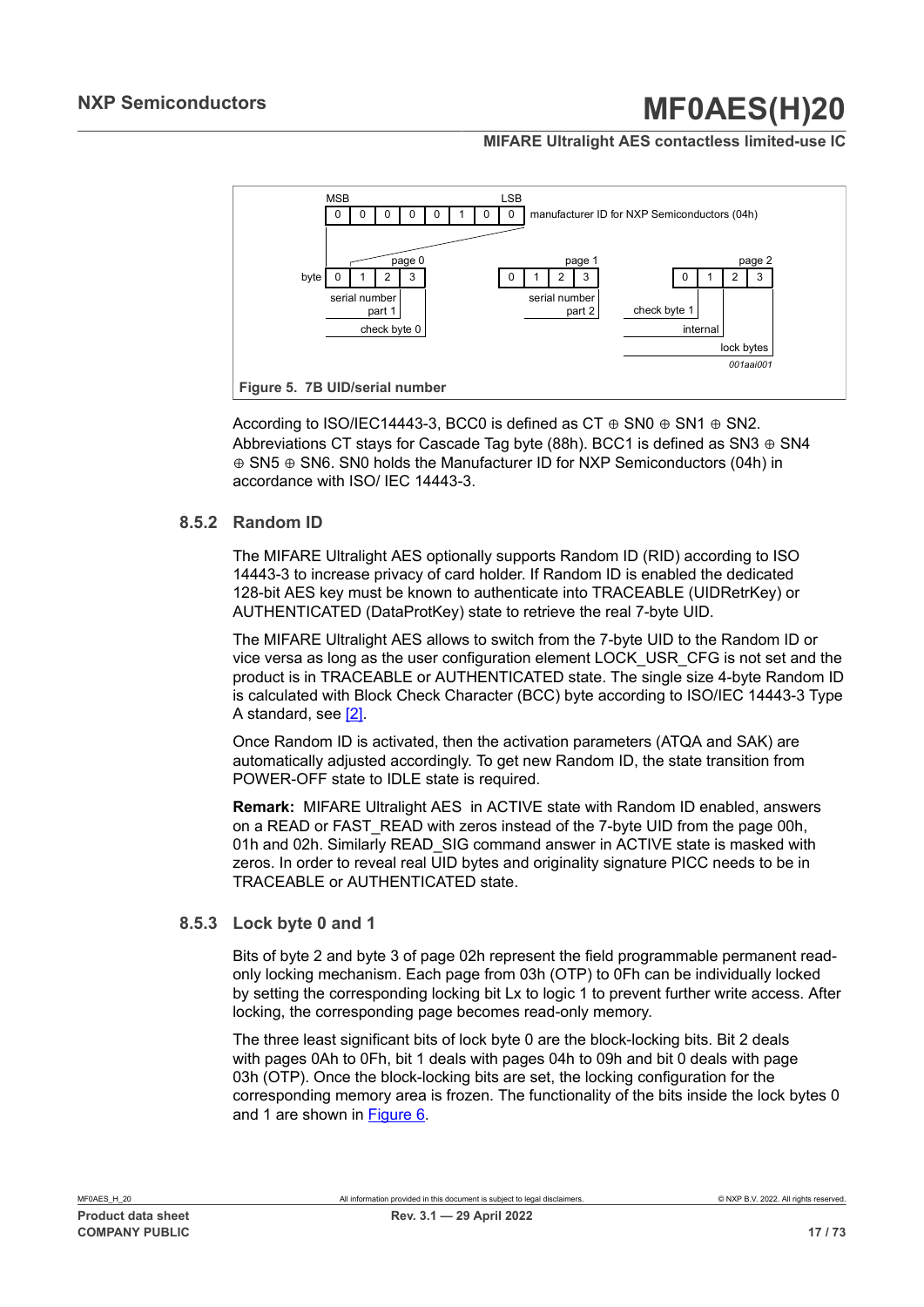### **MIFARE Ultralight AES contactless limited-use IC**

<span id="page-17-0"></span>

For example if BL15-10 is set to logic 1, then bits L15 to L10 (lock byte 1, bit[7:2]) are locked. A WRITE command to page 02h, sets the locking and block-locking bits. Byte 2 and byte 3 of the WRITE command, and the contents of the lock bytes are bit-wise OR'ed and the result then becomes the new content of the lock bytes. This process can be applied once, by setting the bit to logic 1. Therefore, before writing the lock bytes, the user has to ensure that the corresponding user memory area and/or configuration bytes are correctly written.

The content of bytes 0 and 1 of page 02h is unaffected by the corresponding data bytes of the WRITE command.

The default value of the lock bytes is 00 00h.

Any write operation to the lock bytes is anti-tearing supported.

**Remark:** Setting a lock bit to 1 immediately prevents write access to the respective page.

For compatibility reasons, the first 96 bits of the memory area have the same functionality including static lock bits. The mapping of single lock bits to memory area for the first 96 bits is shown in [Figure 6](#page-17-0).

#### **8.5.4 Lock byte 2, 3 and 4**

To lock pages of MIFARE Ultralight AES starting at page address 10h and onwards, lock bytes 2, 3 and 4 located in page 28h (byte 0, 1 and 2) are used. Those three lock bytes cover the memory area of 96 data bytes. The granularity is 2 pages. Setting the bit to logic 1 of the lock bytes at page 28h can be applied once. The functionality of the bits inside the lock bytes 2, 3 and 4 is shown in [Figure 7.](#page-18-0)

**Remark:** It is recommended to set all bits marked with RFU to logic "0", when writing to the lock bytes.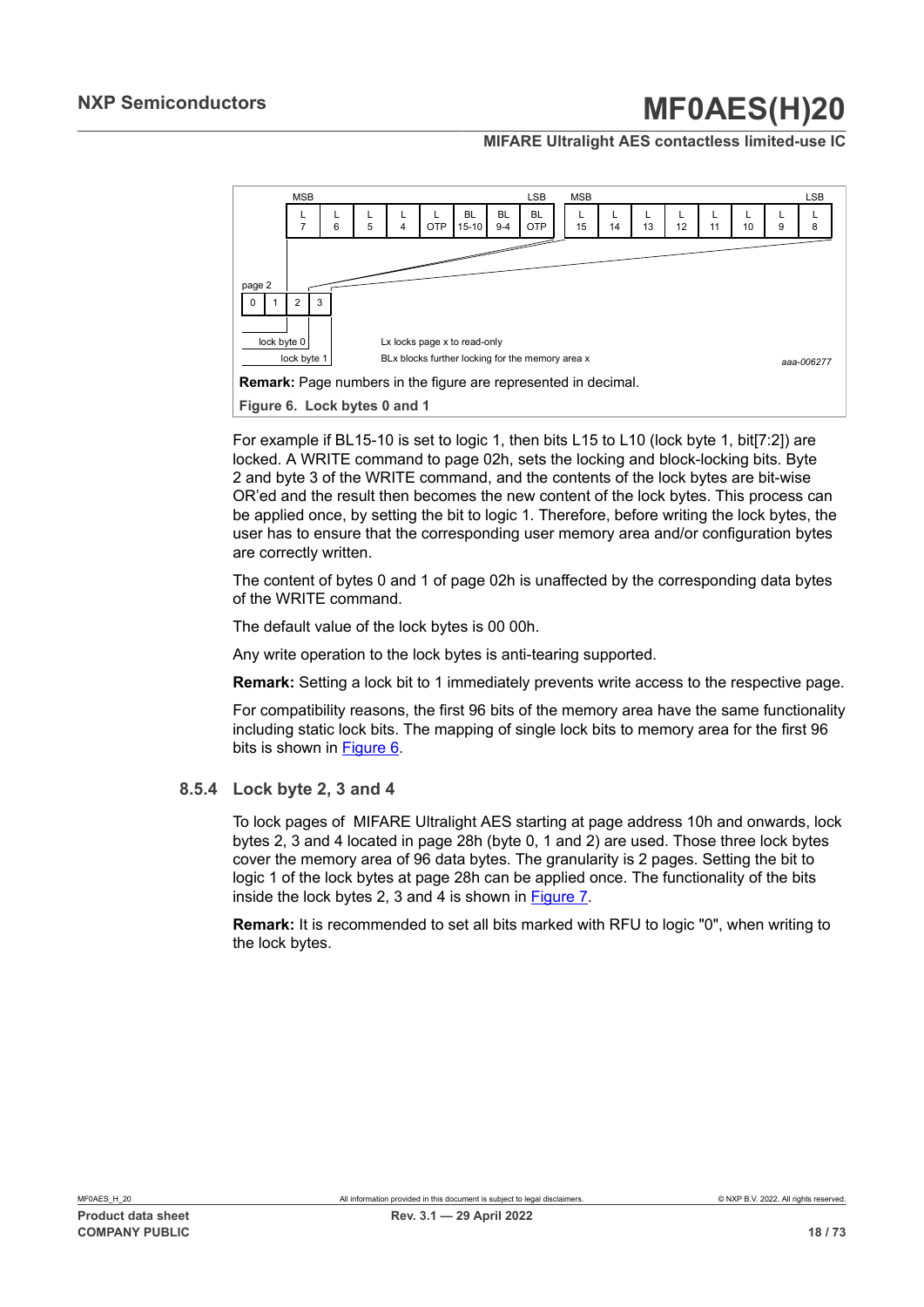### **MIFARE Ultralight AES contactless limited-use IC**

<span id="page-18-0"></span>

The default value of the lock bytes is 00 00 00h.

The value of MSB from page 28h is always 00h when read.

Any write operation to the lock bytes is anti-tearing supported.

#### **8.5.5 OTP bytes**

Page 03h is the One-Time-Programmable (OTP) page. These bytes can be bit-wise modified using the WRITE command.

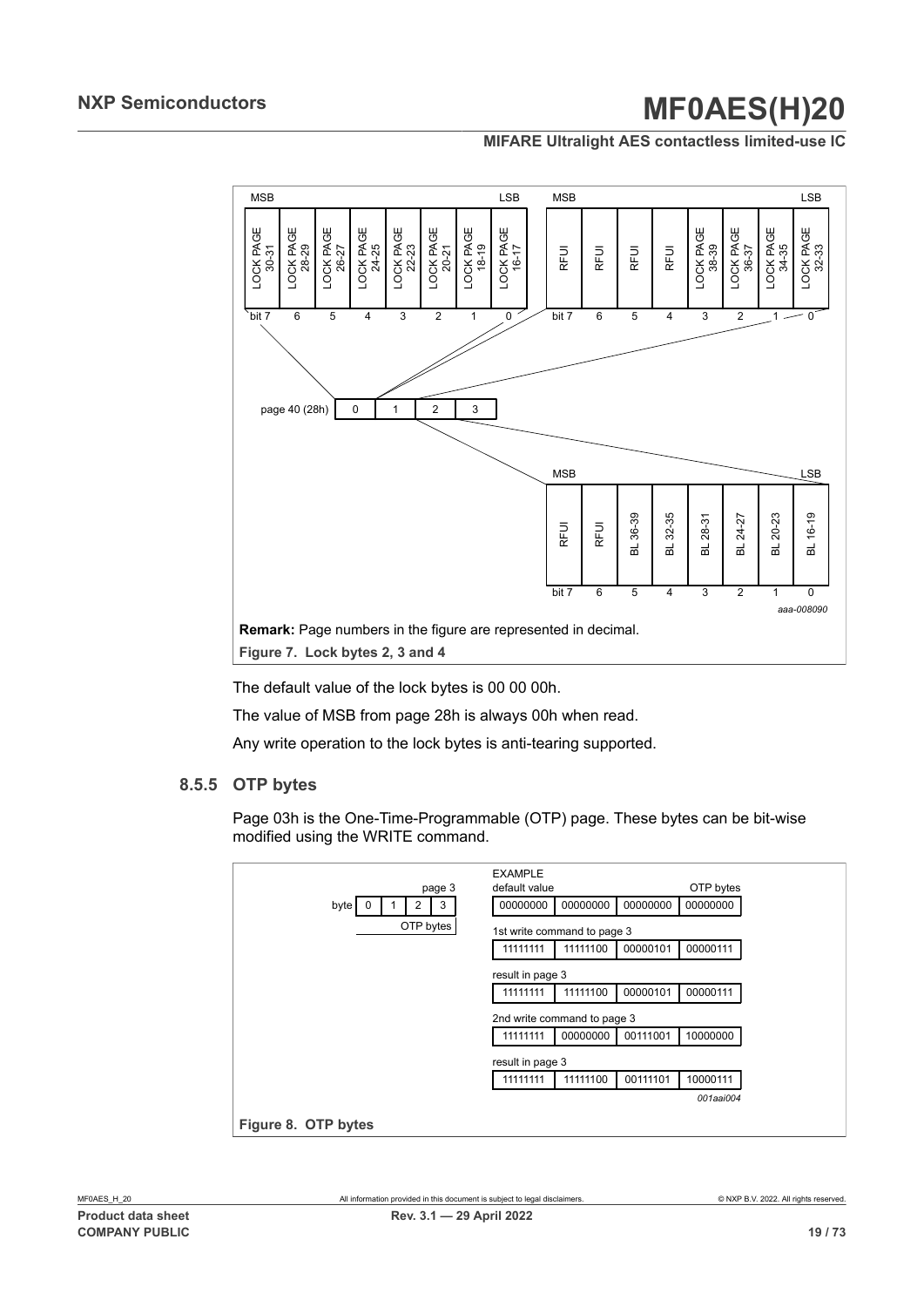### **MIFARE Ultralight AES contactless limited-use IC**

The data bytes of the WRITE command and the current contents of the OTP bytes are bit-wise OR'ed. The result is the new OTP byte contents. If an OTP bit is set to "1", it cannot be any longer erased.

The default value of the OTP bytes is 00 00 00 00h.

Any write operation to the OTP bytes features anti-tearing support.

## **8.5.6 Data pages**

Pages 04h to 27h for the MIFARE Ultralight AES are the user memory read/write area, referring to 144 bytes of data memory.

The access to a part of the user memory area can be restricted using an AES authentication with a key length of 128-bit, see [Section 8.6.1](#page-24-0) for further details.

<span id="page-19-1"></span>**Remark:** The default content of the data blocks at delivery is not defined.

#### **8.5.7 Configuration pages - 144 byte user memory**

<span id="page-19-0"></span>Pages 29h to 3Bh for MIFARE Ultralight AES are used to configure the user memory protection, Random ID, Counter #2 access rights, Virtual Card Type Identifier, Failed authentication limit, secure messaging and to store AES keys. The memory content of the configuration pages is defined in [Table](#page-19-0) 7.

**Page Address Byte number Dec Hex 0 1 2 3** 41 29h RID ACT / SEC MSG\_ACT AUTH0 42 2Ah CNT VCTID AUTH\_LIM0 AUTH\_LIM1 43 2Bh - 44 2Ch - 2000 - 2000 - 2000 - 2000 - 2000 - 2000 - 2000 - 2010 - 2010 - 2010 - 2010 - 2010 - 2010 - 2010 - 20 45 2Dh LOCK\_KEYS - - | -46 2Eh - 2000 - 2000 - 2000 - 2000 - 2000 - 2000 - 2000 - 2000 - 2000 - 2000 - 2000 - 2000 - 2000 - 2000 - 20 47 2Fh - 2000 - 2000 - 2000 - 2000 - 2000 - 2000 - 2000 - 2000 - 2000 - 2000 - 2000 - 2000 - 2000 - 2000 - 20 48 30h 49 31h 50 32h 51 33h AES\_KEY0 [DataProtKey] 52 34h  $53$  35h 54 36h 55 37h AES\_KEY1 [UIDRetrKey] 56 38h - 57 39h - 58 3Ah *RFU*

**Table 7. Configuration Pages**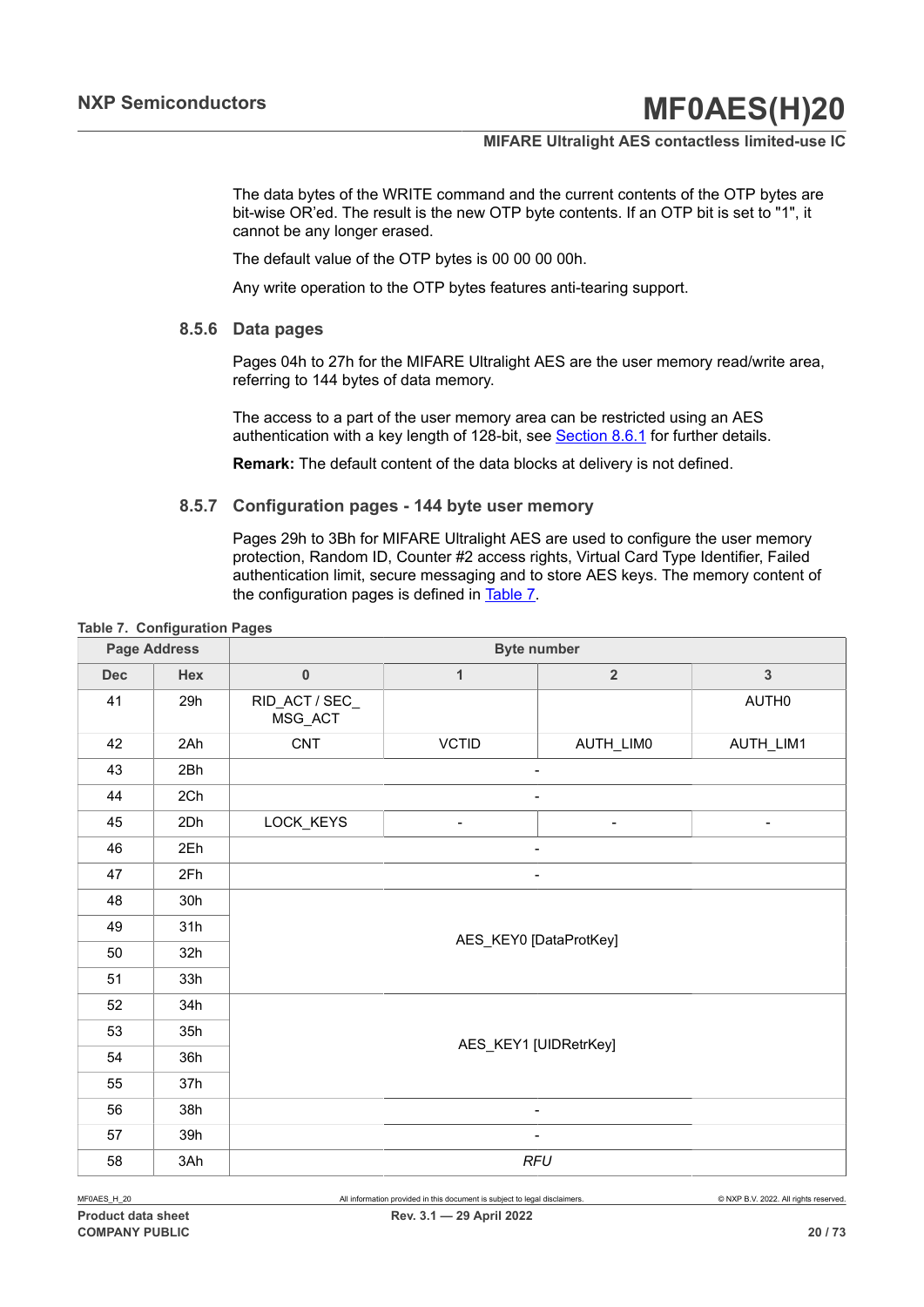## **MIFARE Ultralight AES contactless limited-use IC**

|                                           | Table 7. Computation Pages continued |  |  |     |  |  |  |  |  |  |  |
|-------------------------------------------|--------------------------------------|--|--|-----|--|--|--|--|--|--|--|
| <b>Page Address</b><br><b>Byte number</b> |                                      |  |  |     |  |  |  |  |  |  |  |
| <b>Dec</b>                                | <b>Hex</b>                           |  |  |     |  |  |  |  |  |  |  |
| 59                                        | 3Bh                                  |  |  | RFU |  |  |  |  |  |  |  |

### **Table 7. Configuration Pages***...continued*

### **Table 8. Random ID RID\_ACT and Secure Messaging SEC\_MSG\_ACT - configuration byte**

|                          | <b>Bit number</b> |                          |                          |        |  |                 |         |  |  |  |  |  |
|--------------------------|-------------------|--------------------------|--------------------------|--------|--|-----------------|---------|--|--|--|--|--|
|                          |                   |                          |                          |        |  |                 |         |  |  |  |  |  |
| $\overline{\phantom{0}}$ |                   | $\overline{\phantom{0}}$ | $\overline{\phantom{0}}$ | $\sim$ |  | SEC_<br>MSG_ACT | RID_ACT |  |  |  |  |  |

#### **Table 9. User memory protection AUTH0 - configuration byte**

|                | <b>Bit number</b> |                   |                   |                   |                   |                   |                   |  |  |  |  |  |
|----------------|-------------------|-------------------|-------------------|-------------------|-------------------|-------------------|-------------------|--|--|--|--|--|
|                |                   |                   |                   |                   |                   |                   |                   |  |  |  |  |  |
| $\blacksquare$ | AUTH0             | AUTH <sub>0</sub> | AUTH <sub>0</sub> | AUTH <sub>0</sub> | AUTH <sub>0</sub> | AUTH <sub>0</sub> | AUTH <sub>0</sub> |  |  |  |  |  |

#### **Table 10. Counter CNT - configuration byte**

| <b>Bit number</b> |                         |                          |                          |                      |           |                          |  |  |  |  |  |
|-------------------|-------------------------|--------------------------|--------------------------|----------------------|-----------|--------------------------|--|--|--|--|--|
|                   |                         |                          |                          |                      |           |                          |  |  |  |  |  |
| <b>PROT</b>       | <b>LOCK</b><br>USER CFG | $\overline{\phantom{0}}$ | $\overline{\phantom{a}}$ | <b>CNT</b><br>INC EN | CNT RD EN | $\overline{\phantom{a}}$ |  |  |  |  |  |

#### **Table 11. Virtual Card Type IDentifier VCTID - configuration byte**

|       | <b>Bit number</b> |       |       |       |       |       |       |  |  |  |  |  |
|-------|-------------------|-------|-------|-------|-------|-------|-------|--|--|--|--|--|
|       |                   |       |       |       |       |       |       |  |  |  |  |  |
| VCTID | VCTID             | VCTID | VCTID | VCTID | VCTID | VCTID | VCTID |  |  |  |  |  |

#### **Table 12. Negative authentication limit AUTH\_LIM0 - configuration byte**

|                 | <b>Bit number</b> |                 |              |                 |                 |                        |                   |  |  |  |  |  |  |
|-----------------|-------------------|-----------------|--------------|-----------------|-----------------|------------------------|-------------------|--|--|--|--|--|--|
|                 |                   |                 |              |                 |                 |                        |                   |  |  |  |  |  |  |
| AUTH<br>LIM [7] | AUTH<br>∟IM [6]   | AUTH<br>LIM [5] | AUTH_LIM [4] | AUTH<br>LIM [3] | AUTH<br>LIM [2] | <b>AUTH</b><br>LIM [1] | AUTH<br>$LIM$ [0] |  |  |  |  |  |  |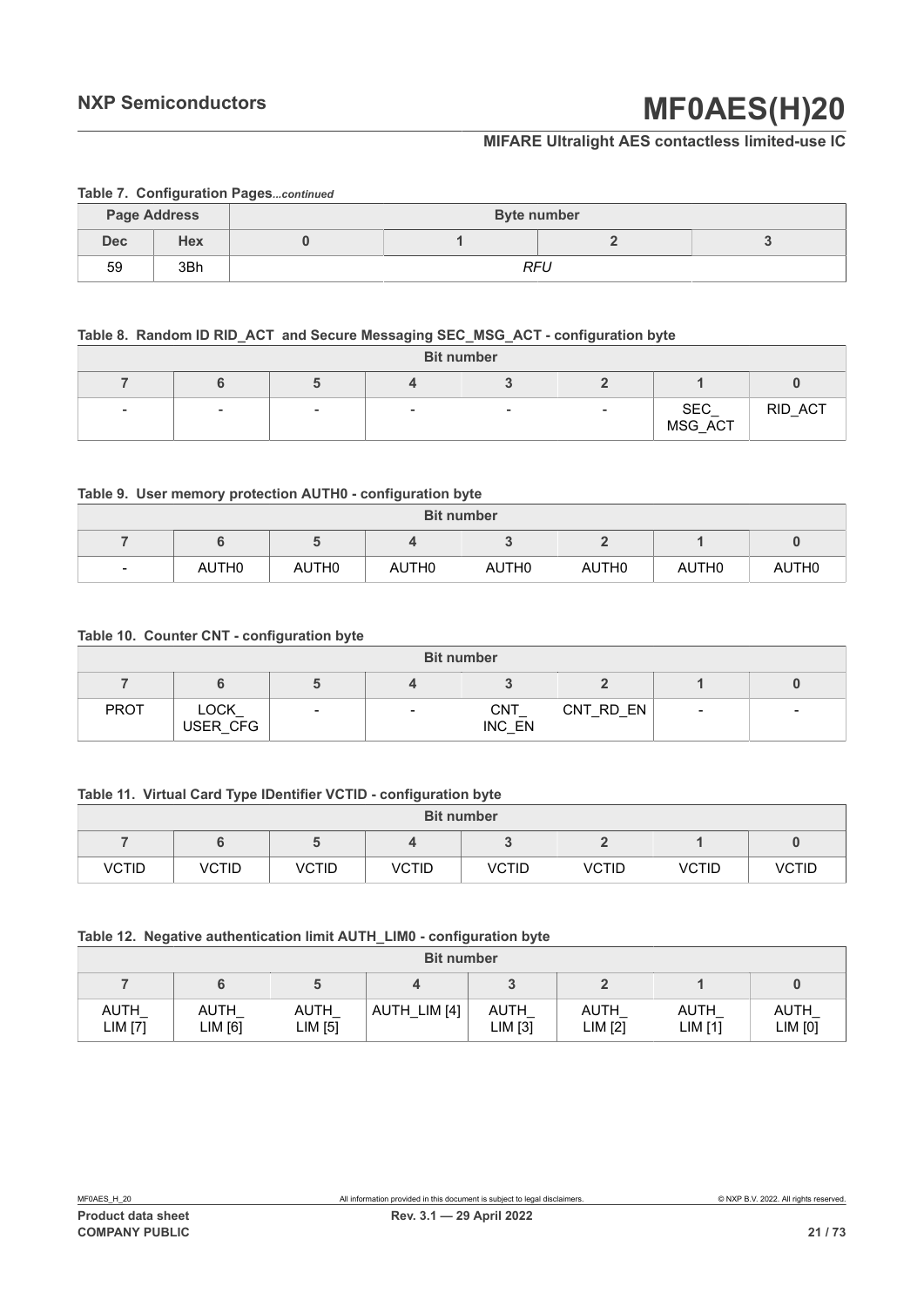## **MIFARE Ultralight AES contactless limited-use IC**

|                          | Table 19. Regative authentication mint AU III Elivi - comiguiation byte |        |                          |                          |        |                 |                 |  |  |
|--------------------------|-------------------------------------------------------------------------|--------|--------------------------|--------------------------|--------|-----------------|-----------------|--|--|
| <b>Bit number</b>        |                                                                         |        |                          |                          |        |                 |                 |  |  |
|                          |                                                                         |        |                          |                          |        |                 |                 |  |  |
| $\overline{\phantom{a}}$ | -                                                                       | $\sim$ | $\overline{\phantom{a}}$ | $\overline{\phantom{0}}$ | $\sim$ | AUTH<br>LIM [9] | AUTH<br>LIM [8] |  |  |

## **Table 13. Negative authentication limit AUTH\_LIM1 - configuration byte**

#### **Table 14. Lock keys LOCK\_Keys configuration byte**

| <b>Bit number</b>       |                         |                          |                          |  |  |  |  |  |
|-------------------------|-------------------------|--------------------------|--------------------------|--|--|--|--|--|
|                         |                         |                          |                          |  |  |  |  |  |
| <b>LOCK</b><br>AES KEY1 | <b>LOCK</b><br>AES KEY0 | <b>BLOCK</b><br>LOCK KEY | $\overline{\phantom{a}}$ |  |  |  |  |  |

#### **Table 15. Configuration parameter descriptions**

| <b>Field</b>      |    | <b>Bit(s)</b> Default<br>value | <b>Description</b>                                                                                                                                                                                                                                                             |
|-------------------|----|--------------------------------|--------------------------------------------------------------------------------------------------------------------------------------------------------------------------------------------------------------------------------------------------------------------------------|
| RID ACT           | 1  | 0 <sub>b</sub>                 | Enables or disables the RandomID functionality.<br>0b  RandomID disabled (default)<br>1b  RandomID enabled<br>To activate RID new power-on cycle is needed.                                                                                                                    |
| AUTH <sub>0</sub> | 7  | 3Ch                            | AUTH0 defines the page address from which the AES authentication is required.<br>Valid address range for byte AUTH0 is from 00h to 3Bh. If AUTH0 is set to a page<br>address outside of the valid address range, the AES authentication protection is<br>effectively disabled. |
| <b>PROT</b>       | 1  | 1 <sub>b</sub>                 | Configures the data access restrictions without authentication<br>0b  write access restricted, but read access allowed<br>1b  read and write access restricted                                                                                                                 |
| CNT INC EN        | 1  | 1 <sub>b</sub>                 | Configuration option to allow a counter increment of counter "0x02" in ACTIVE or<br><b>TRACEABLE</b> state<br>0b  Counter increment allowed only in AUTHENTICATE state<br>1b  Counter increment allowed on top of AUTHENTICATE also in ACTIVE or<br><b>TRACEABLE</b> state     |
| CNT RD EN         | 1  | 1 <sub>b</sub>                 | Configuration option to read of counter "0x02" in ACTIVE or TRACEABLE state<br>0b  Counter read allowed only in AUTHENTICATE state<br>1b  Counter read allowed on top of AUTHENTICATE also in ACTIVE or<br><b>TRACFABLE</b> state                                              |
| <b>VCTID</b>      | 8  | 00000101b                      | Supports the virtual card architecture by replying to a Virtual Card Select Last<br>(VCSL) command with defined Virtual Card Type IDentifier (VCTID) answer.<br>00000101b  05h (default)                                                                                       |
| <b>AUTH LIM</b>   | 10 | 000h                           | Limitation of failed AES authentications<br>000h  limit of failed AES authentication attempts disabled (default)<br>001h - 3FEh  up to 1022 negative AES authentication attempts allowed                                                                                       |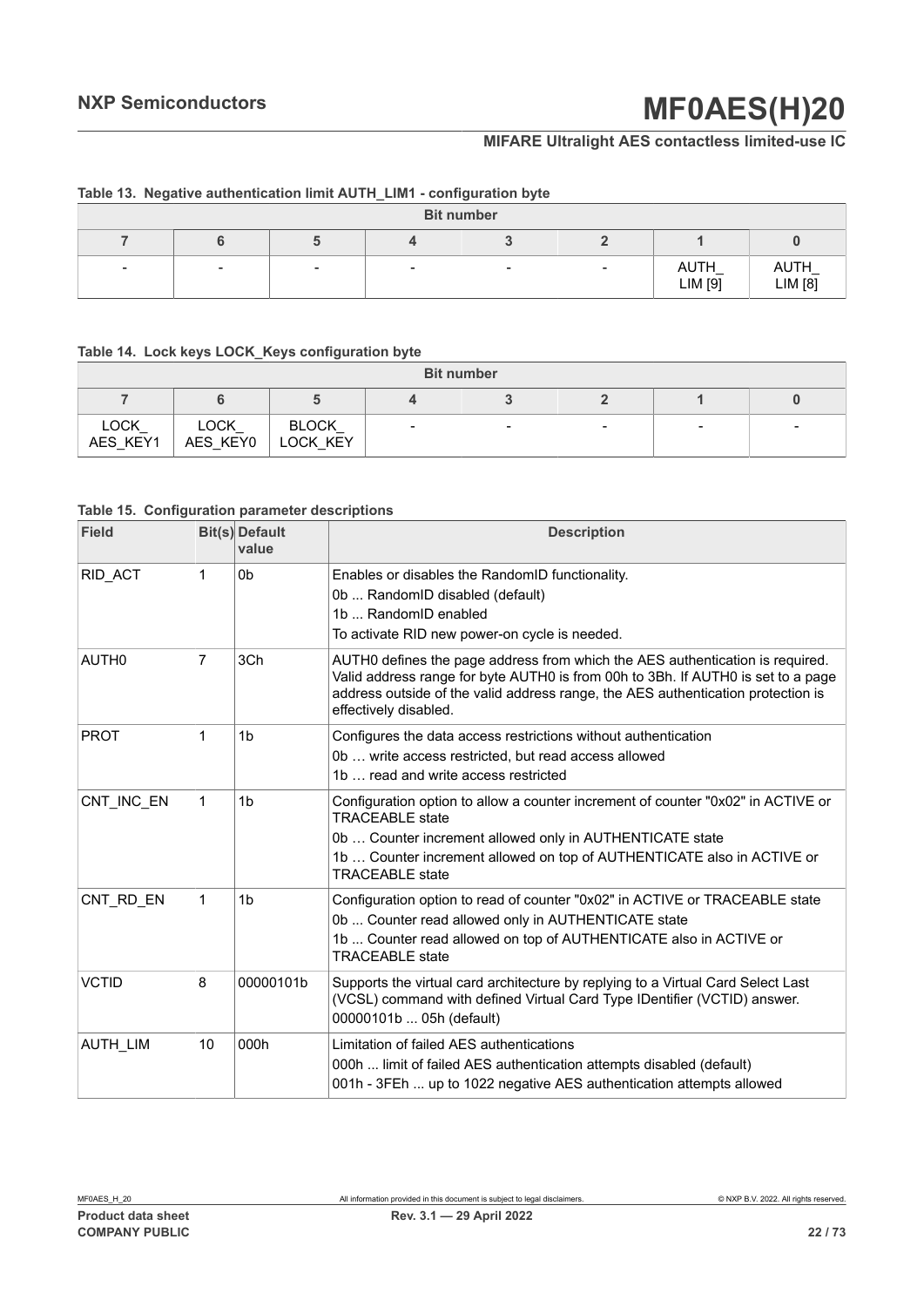## **MIFARE Ultralight AES contactless limited-use IC**

| <b>Field</b>             |              | <b>Bit(s)</b> Default<br>value | <b>Description</b>                                                                                                                                                                                                |
|--------------------------|--------------|--------------------------------|-------------------------------------------------------------------------------------------------------------------------------------------------------------------------------------------------------------------|
| LOCK_AES_<br>KEY0        | 1            | 0 <sub>b</sub>                 | LOCK_AES_KEY0 permanently locks the AES_KEY0 in pages 30h-33h.<br>0b  AES_KEY0 is not locked<br>1b  AES KEY0 is locked<br>Remark: Bit can only be set once. There is no command to set it back to<br>unlocked.    |
| LOCK AES<br>KEY1         | 1            | 0 <sub>b</sub>                 | LOCK AES KEY1 permanently locks the AES KEY1 in blocks 34h-37h.<br>0b  AES KEY1 is not locked<br>1b  AES KEY1 is locked<br>Remark: Bit can only be set once. There is no command to set it back to<br>unlocked.   |
| BLOCK LOCK<br><b>KEY</b> | $\mathbf{1}$ | 0 <sub>b</sub>                 | BLOCK LOCK KEY permanently locks the LOCK AES KEY0 and LOCK AES<br>KEY1.<br>0b  not locked<br>1b  locked<br><b>Remark:</b> Bit can only be set once. There is no command to set it back to<br>unlocked.           |
| LOCK USR<br><b>CFG</b>   | 1            | 0 <sub>b</sub>                 | LOCK USR CFG permanently locks the modification of user configuration<br>elements.<br>0b  not locked<br>1b  locked<br><b>Remark:</b> Bit can only be set once. There is no command to set it back to<br>unlocked. |
| SEC_MSG_ACT              | $\mathbf{1}$ | 0 <sub>b</sub>                 | SEC MSG ACT allows the user to activate Secure Messaging.<br>0b  Secure messaging not activated (default)<br>1b  Secure messaging activated                                                                       |
| <b>RFU</b>               |              | not defined                    | Reserved for Future Use - implemented. The recommendation is to write bits and<br>bytes denoted as RFU as 0b.                                                                                                     |

#### **Table 15. Configuration parameter descriptions***...continued*

**Remark:** LOCK\_USR\_CFG, LOCK\_AES\_KEY1, LOCK\_AES\_KEY0,

BLOCK\_LOCK\_KEY bits activate the permanent write protection of the corresponding configuration memory sections. If write protection is enabled, each write attempt leads to locked memory elements immediately to a NAK response.

## **8.5.8 Configuration for memory access via AES authentication**

<span id="page-22-0"></span>The start of authentication protected memory segment is configured with the configuration byte AUTH0, located in page 29h within byte 3, see [Section 8.5.7](#page-19-1) .

- **•** AUTH0 defines the page address from which the authentication is required. Valid address values for byte AUTH0 are from 00h to 3Bh.
- **•** Setting AUTH0 to a value higher than 3Bh effectively disables memory protection.
- **•** PROT configuration bit only determines in ACTIVE or TRACEABLE state if write access is restricted or both read and write access are restricted.
- **•** To activate new AUTH0 and PROT setting, the state transition from POWER-OFF state to IDLE state is required.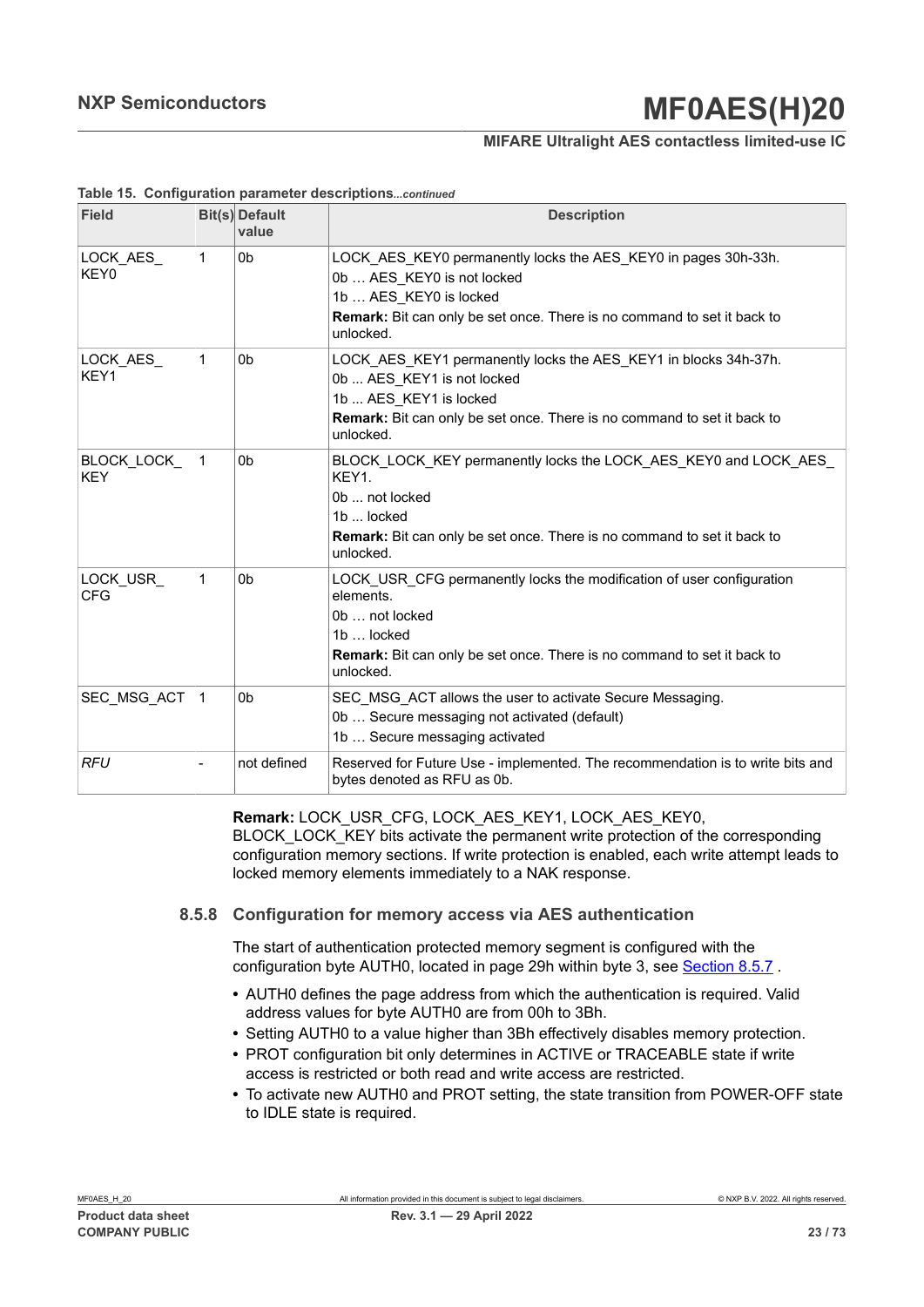### **MIFARE Ultralight AES contactless limited-use IC**

## **8.5.9 Counter 3x 24-bit one way**

The MIFARE Ultralight AES features three independent 24-bit one-way counters with two of them accessible without restrictions in ACTIVE and TRACEABLE states and third one with optional increment and read control in those states. Settings of the counter with the optional AES protection are configurable within the user memory protection configuration. These counters are located in a separate part of the EEPROM which is not directly addressable using READ, FAST\_READ or WRITE commands. The actual value can be retrieved by using the READ\_CNT command, the counters can be incremented with the INCR\_CNT command. The INCR\_CNT command features anti-tearing support.

In the initial state, counter values are set to 000000h. The maximum value of each counter is FFFFFFh.

The counters can be incremented by an arbitrary 3-byte value. The incremented value is valid immediately without necessity of an RF reset or re-activation. Once counter value reaches FFFFFFh and an increment is performed via a valid INCR\_CNT command, the MIFARE Ultralight AES replies a NAK. If the sum of the addressed counter value and the increment value in the INCR\_CNT command is higher than FFFFFFh, the MIFARE Ultralight AES replies a NAK and does not update the respective counter.

An increment by zero (000000h) is always possible, but does not have any impact on the counter value.

**Remark:** With the user memory protection configuration (see [Section 8.5.7](#page-19-1) ) the read and increment functionality of the counter "0x02" can be restricted.

## **8.6 AES authentication protection**

The memory access to a configurable part of the memory can be constrained by a 3 pass mutual authentication. The 128-bit secret AES key is typically programmed into the configuration pages at the tag personalization in a secure environment.

In the initial state of MIFARE Ultralight AES, the authentication protection is disabled. The AES key is freely writable in this state. Access to the configuration pages and any part of the user memory can be restricted by setting AUTH0 to a page address within the available memory space. From this page address onwards the memory is protected, see [Section 8.5.8](#page-22-0).

Once AES authentication protection is activated, following items must be handled appropriately:

- **•** AUTH0 defines the page address from which the authentication is required. Valid address values for byte AUTH0 are from 00h to 3Bh. Value higher than 3Bh effectively disables memory protection, but still keeping AES authentication procedure working.
- AUTH\_LIM to limit failed AES authentication attempts during lifetime
- **•** PROT determines if write access is restricted or both read and write accesses are restricted
- **•** CNT\_RD\_EN to limit read of counter "0x02" in ACTIVE and TRACEABLE state. If set, Read allowed in AUTHENTICATED state only.
- CNT\_INC\_EN to limit increment of counter "0x02" in ACTIVE and TRACEABLE state. If set, Increment allowed in AUTHENTICATED state only.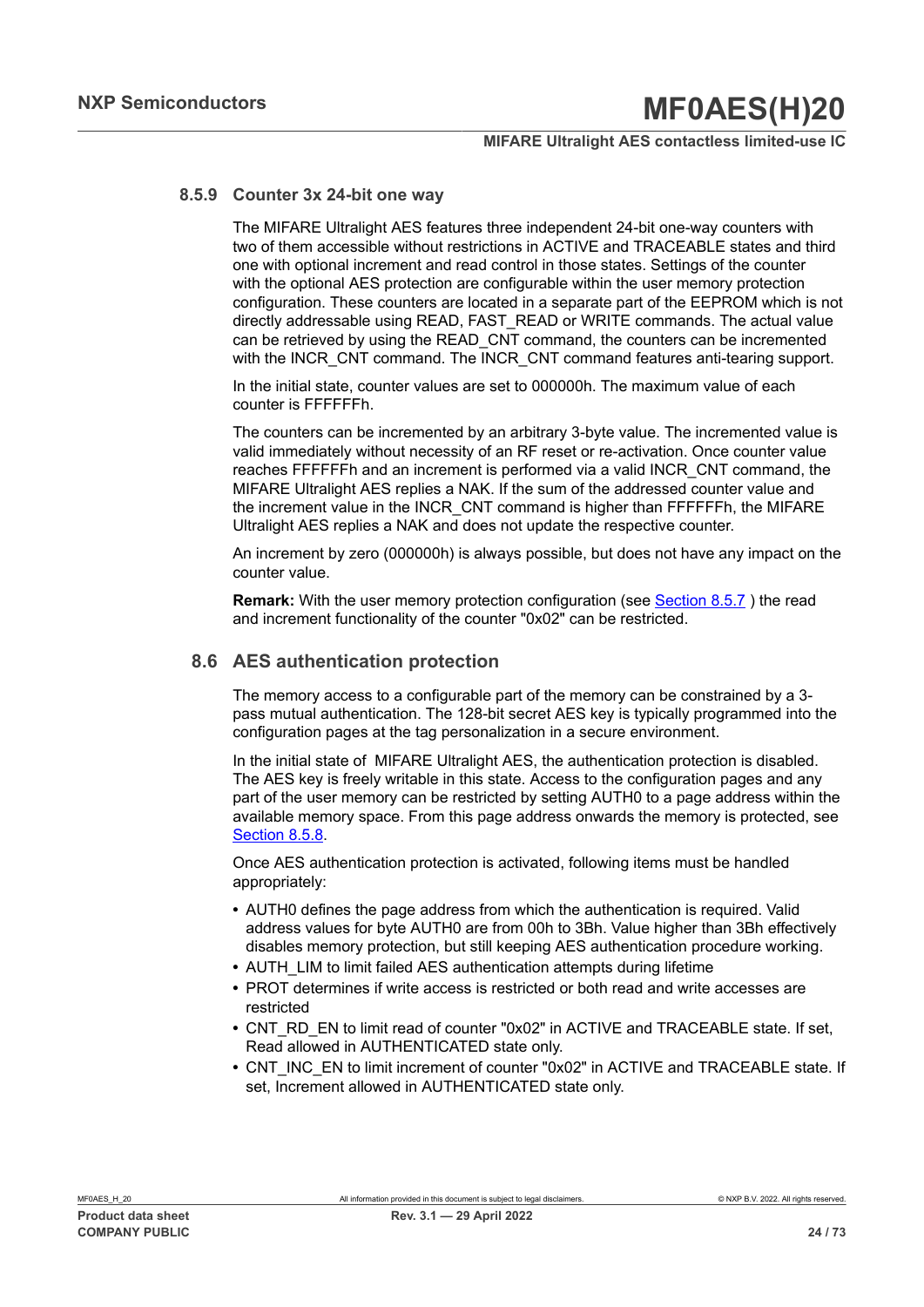## **MIFARE Ultralight AES contactless limited-use IC**

## **8.6.1 AES authentication**

<span id="page-24-0"></span>The AES authentication implemented in the MIFARE Ultralight AES proves that two entities hold the same secret and each entity can be seen as a reliable partner for onwards communication. The 3-pass authentication using the authenticate command is outlined in [Table](#page-24-1) 16 by following the byte order for AES computations. The Initialization Vector (IV) for encryption of the response uses a byte value of all zeroes.

<span id="page-24-1"></span>

| <b>PCD</b>                                                                                                                                                                                                                                                                                                                                                                                                | Data exchanged                                  | <b>PICC</b>                                                                                                     |
|-----------------------------------------------------------------------------------------------------------------------------------------------------------------------------------------------------------------------------------------------------------------------------------------------------------------------------------------------------------------------------------------------------------|-------------------------------------------------|-----------------------------------------------------------------------------------------------------------------|
| The reader device is always the<br>entity which starts an authentication<br>procedure. This is done by sending<br>an authenticate command. As<br>parameter, the key number is<br>passed to the PICC in order to<br>select a certain key stored in its non-<br>volatile memory.                                                                                                                            | $\rightarrow$<br><b>AUTHENTICATE</b><br>(KeyNo) |                                                                                                                 |
|                                                                                                                                                                                                                                                                                                                                                                                                           | $\overline{\phantom{m}}$<br>E(Kx, RndB)         | The PICC generates a random<br>challenge RndB. This random<br>number is enciphered with the<br>selected key Kx. |
| The PCD deciphers the received<br>message and retrieves RndB.<br>(The used key for the deciphering<br>obviously has to be the same as<br>for the previous enciphering by the<br>PICC.) The RndB is rotated left by 8<br>bits, yielding RndB'.<br>The PCD itself generates a random<br>challenge RndA. The PCD enciphers<br>this RndA concatenated with the<br>rotated RndB' using the selected key<br>Kx. | $\rightarrow$<br>E(Kx, RndA  RndB')             |                                                                                                                 |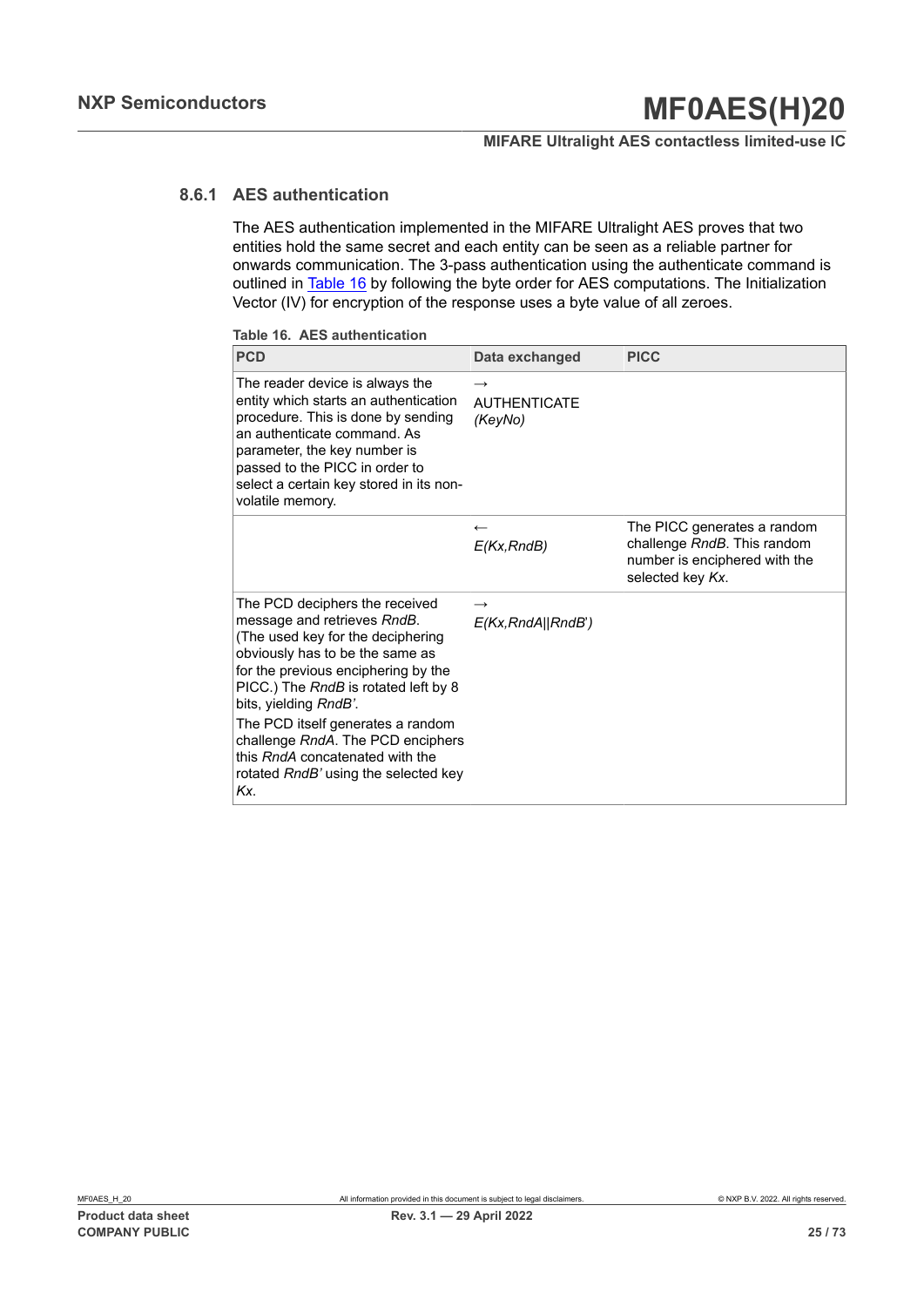## **MIFARE Ultralight AES contactless limited-use IC**

| <b>PCD</b>                                                                                                                                                                                                                                                                                                                                                                                                                                                                                                                                               | Data exchanged               | <b>PICC</b>                                                                                                                                                                                                                                                                                                                                                                                                                                                                                                                                                                                                                                                                                                                                                                |
|----------------------------------------------------------------------------------------------------------------------------------------------------------------------------------------------------------------------------------------------------------------------------------------------------------------------------------------------------------------------------------------------------------------------------------------------------------------------------------------------------------------------------------------------------------|------------------------------|----------------------------------------------------------------------------------------------------------------------------------------------------------------------------------------------------------------------------------------------------------------------------------------------------------------------------------------------------------------------------------------------------------------------------------------------------------------------------------------------------------------------------------------------------------------------------------------------------------------------------------------------------------------------------------------------------------------------------------------------------------------------------|
|                                                                                                                                                                                                                                                                                                                                                                                                                                                                                                                                                          | $\leftarrow$<br>E(Kx, RndA') | The PICC deciphers the received<br>message and retrieves RndA and<br>RndB'. The PICC now verifies<br>the sent RndB by comparing it<br>against the received RndB' after<br>rotating the original RndB left by<br>8 bits. A successful verification<br>proves to the PICC that the<br>PICC and the PCD possess<br>the same secret key. If the<br>verification fails, the PICC stops<br>the authentication procedure<br>and returns a NAK. In case of<br>successful execution, the PICC<br>enters either AUTHENTICATE or<br>TRACEABLE state depending on<br>key number used as argument<br>in the first AUTHENTICATE<br>command. The RndA is rotated<br>left by 8 bits, yielding RndA' which<br>is enciphered again by the PICC.<br>Enciphered message is answered<br>to PCD. |
| The PCD deciphers the received<br>message and retrieves RndA'.<br>The PCD now verifies the sent<br>RndA by comparing it against<br>the received RndA' after rotating<br>the original RndA left by 8 bits. A<br>successful verification proves to the<br>PCD that the PICC and the PCD<br>possess the same secret key. If the<br>verification fails, the PCD exits the<br>authentication procedure and may<br>halt the PICC. In case of successful<br>execution, the PCD enters the<br>relevant authentication state and<br>proceeds further accordingly. |                              |                                                                                                                                                                                                                                                                                                                                                                                                                                                                                                                                                                                                                                                                                                                                                                            |

**Table 16. AES authentication***...continued*

The cryptographic method is based on AES in Cipher-Block chaining (CBC) mode according to NIST Special Publication 800-38A. The used key is a 128-bit AES Key.

**Remark:** To reduce the risk on card-only side channel attack to the AES keys, a failed authentication limit (AUTH\_LIM) can be set.

## **8.6.2 AES authentication example**

<span id="page-25-0"></span>A numerical example of a AES authentication process is shown below in [Table](#page-25-0) 17. The default 128-bit AES key used has a value of all zeros.

**Table 17. Numerical AES authentication example**

| $#$ PCD                            | Data exchanged | <b>PICC</b> |
|------------------------------------|----------------|-------------|
| start the authentication procedure | _              |             |
|                                    | 1A             |             |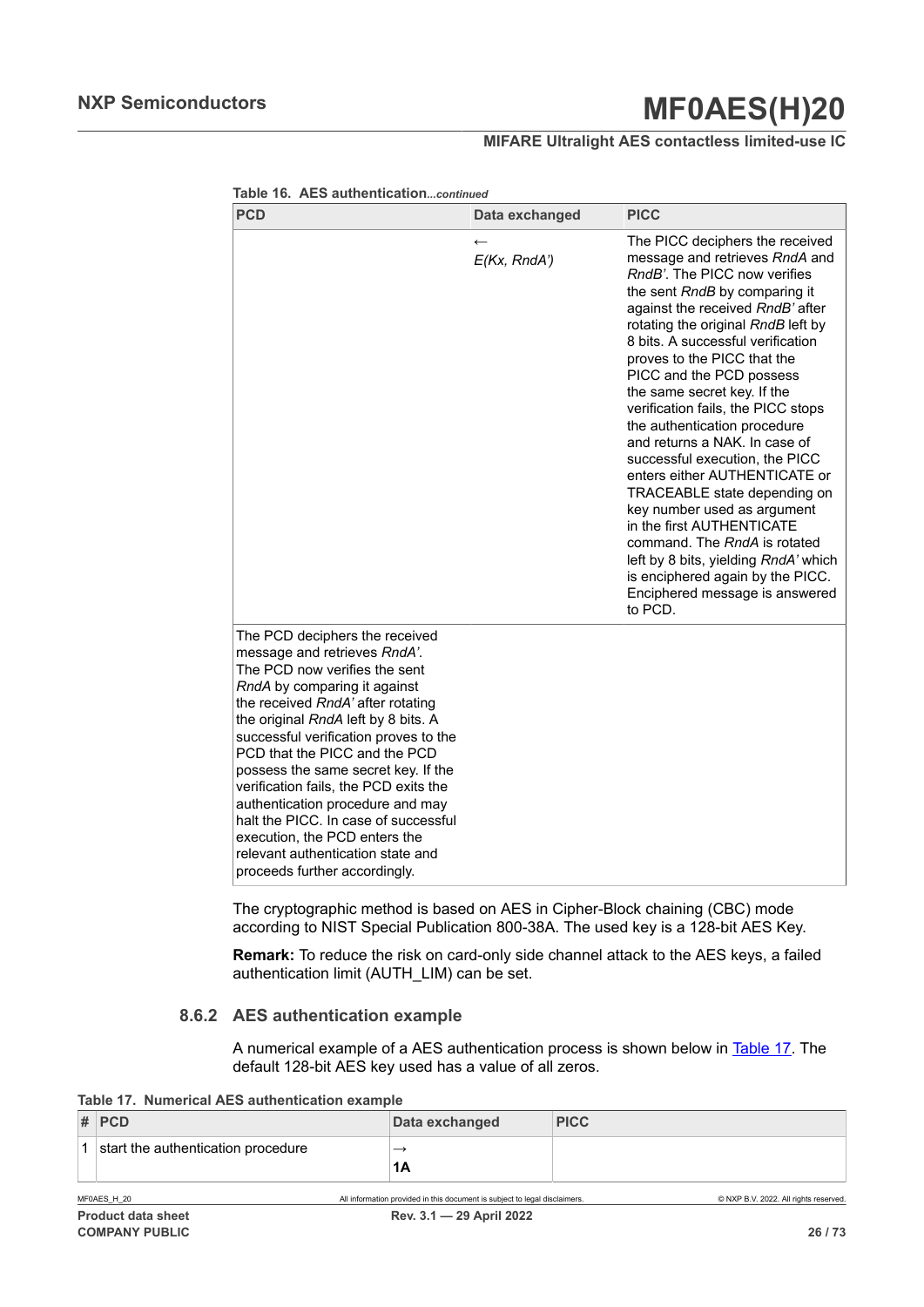### **MIFARE Ultralight AES contactless limited-use IC**

|  |  |  |  | Table 17. Numerical AES authentication examplecontinued |
|--|--|--|--|---------------------------------------------------------|
|--|--|--|--|---------------------------------------------------------|

| #              | PCD                                                                                                                                                                                    | Data exchanged                                                                                  | <b>PICC</b>                                                                                                                                     |
|----------------|----------------------------------------------------------------------------------------------------------------------------------------------------------------------------------------|-------------------------------------------------------------------------------------------------|-------------------------------------------------------------------------------------------------------------------------------------------------|
| $\overline{2}$ |                                                                                                                                                                                        | $\overline{\phantom{m}}$<br>AFD5A847B84862FF38<br>74A7F07B8DDF351B                              | generate RndB=1AE4174CA173EBBC<br>59165CEBE2F20821<br>ek(Kx, RndB)=D5A847B84862FF38<br>74A7F07B8DDF351B                                         |
| 3              | decipher ek(RndB) to retrieve RndB<br>generate RndA=F29B0123F5C00DF6<br>12487BBF42468C7E<br>ek(RndA    RndB')=CDF22C5F7A92F0AF<br>0155612B9B236AC7A424BC52<br>38D41AD041B8165B7D99E524 | $\rightarrow$<br>AFCDF22C5F7A92F0AF<br>0155612B9B236AC7A4<br>24BC5238D41AD041B8<br>165B7D99E524 |                                                                                                                                                 |
| $\overline{4}$ |                                                                                                                                                                                        | $\overline{\phantom{0}}$<br>002C743D6B1F128F80<br>76BD197B76012CE8                              | decipher ek(RndA    RndB') to retrieve RndA<br>ek(Kx, RndA')=2C743D6B1E128F80<br>76BD197B76012CE8<br>RndA'=9B0123F5C00DF612<br>487BBF42468C7EF2 |
| 5              | decipher and verify ek(RndA')                                                                                                                                                          |                                                                                                 |                                                                                                                                                 |

### **8.6.3 Programming of the AES key to memory**

The 16 bytes of the AES [DataProtKey] are programmed to memory pages from 30h to 33h . Keys themselves can be written during personalization or at any later stage in a secure environment, as long as the key is not locked for update in the user configuration segment. AES [UIDRetrKey] is stored in memory addresses from 34h until 37h. In case keys are not locked, MIFARE Ultralight AES allows to change AES-keys without authentication as long as AUTH0 is not set to a page address before or at page address where keys bytes are stored. Otherwise MIFARE Ultralight AES requires to be in the AUTHENTICATED state to allow to write AES keys.

|  |  |  | Table 18. DataProtKey memory configuration |
|--|--|--|--------------------------------------------|
|--|--|--|--------------------------------------------|

| Page address    | <b>Byte Number</b> |                 |                 |                 |  |  |
|-----------------|--------------------|-----------------|-----------------|-----------------|--|--|
| <b>Hex</b>      | Byte 0             | Byte 1          | Byte 2          | Byte 3          |  |  |
| 30h             | K <sub>0</sub>     | K1              | K <sub>2</sub>  | K3              |  |  |
| 31h             | K4                 | K <sub>5</sub>  | K <sub>6</sub>  | K7              |  |  |
| 32 <sub>h</sub> | K8                 | K9              | K <sub>10</sub> | K <sub>11</sub> |  |  |
| 33h             | K <sub>12</sub>    | K <sub>13</sub> | K <sub>14</sub> | K <sub>15</sub> |  |  |

On example of AES key 0 = 000102030405060708090A0B0C0D0E0Fh, the command sequence needed for key programming with WRITE command is:

- **•** A2 30 0F 0E 0D 0C CRC
- **•** A2 31 0B 0A 09 08 CRC
- **•** A2 32 07 06 05 04 CRC
- **•** A2 33 03 02 01 00 CRC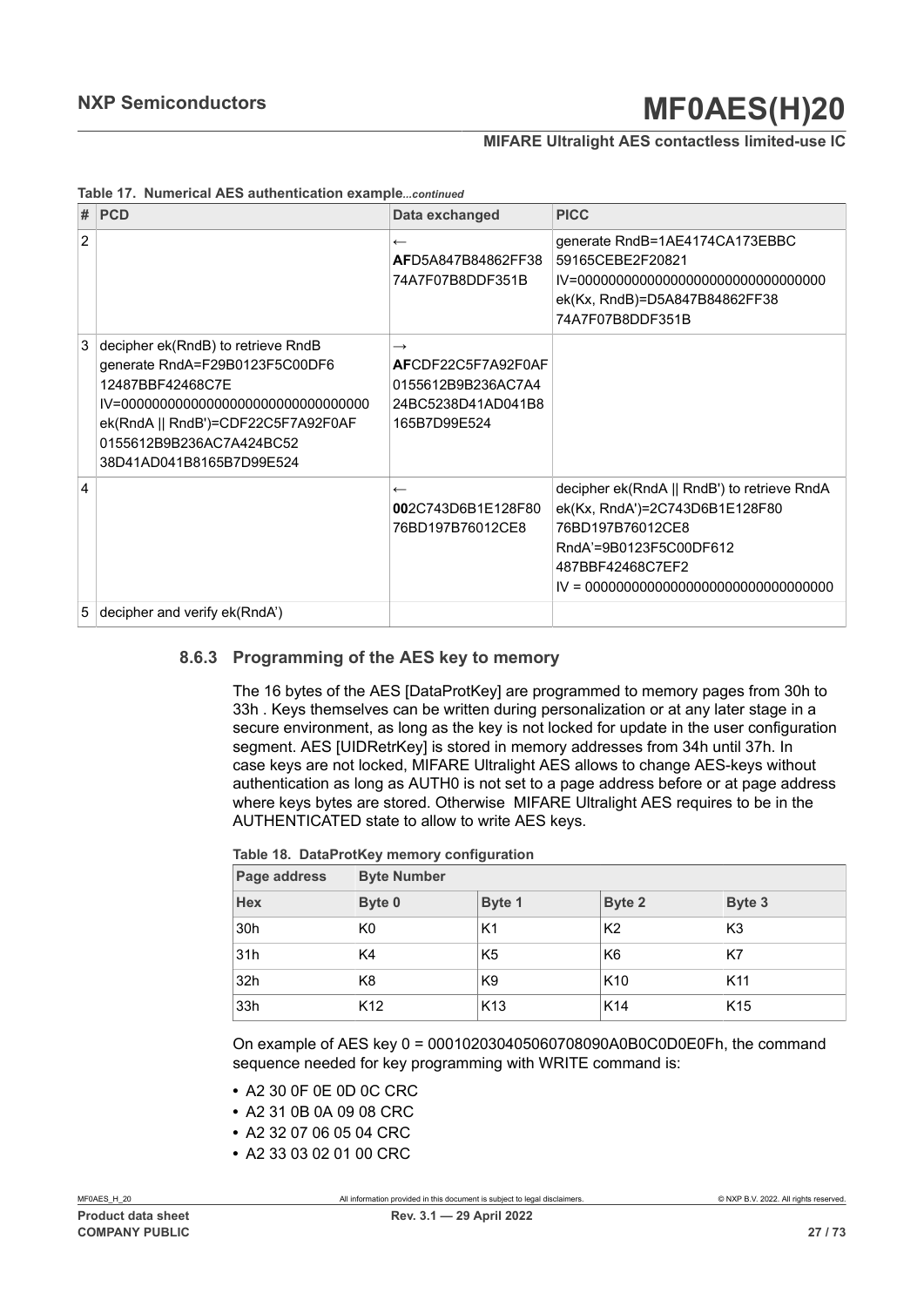## **MIFARE Ultralight AES contactless limited-use IC**

The memory content after those WRITE commands is shown in the table below:

| Page address |            | <b>Byte Number</b> |                 |        |        |
|--------------|------------|--------------------|-----------------|--------|--------|
| <b>Dec</b>   | <b>Hex</b> | Byte 0             | Byte 1          | Byte 2 | Byte 3 |
| 64           | 30h        | 0Fh                | 0Eh             | 0Dh    | 0Ch    |
| 65           | 31h        | 0Bh                | 0Ah             | 09h    | 08h    |
| 66           | 32h        | 07h                | 06h             | 05h    | 04h    |
| 67           | 33h        | 03h                | 02 <sub>h</sub> | 01h    | 00h    |

**Table 19. DataProtKey memory configuration based on example configuration**

The memory pages holding an AES key can never be directly read, independent of the configuration.

**Remark:** A re-programmed AES authentication key has immediate effect.

## **8.6.4 Protection of configuration pages**

The configuration pages are from the access point of view seen as user memory and can be protected by the 3-pass mutual authentication as well. In the same way as for user memory, the protection level is defined with the PROT bit to restrict access. The protection is enabled by setting the AUTH0 byte to a value that is within the addressable memory space.

### **8.6.5 Limiting failed authentication attempts**

To reduce the risk that the 128-bit AES key leaks due to side-channel attacks, the maximum allowed number of negative authentication attempts can be set using AUTH\_LIM by a 10 bits configuration element. This mechanism is disabled by setting AUTH\_LIM to a value of 000h, which is also the default state of MIFARE Ultralight AES.

If AUTH LIM is not equal to 000h, each failed authentication is internally counted and stored. The count operation features anti-tearing support. As soon as the internal counter reaches the number specified in AUTH\_LIM, any further failed authentication attempt leads to a permanent lock of the protected part of the user memory for the specified access rights. Specifically, each subsequent authentication fails independent if the authentication is valid or not.

Any successful authentication, before reaching the limit of failed authentication attempts, decrements the internal counter value by 10h. In case the counter is at a value of 10h or below the counter is reset.

## **8.7 Plain communication**

The command and response data is not secured. The data is sent in plain over the RF interface.

## **8.8 CMAC protected message integrity protection**

MIFARE Ultralight AES offers the option to enable secure messaging for message integrity protection following NIST Special Publication 800-38B, see [\[15\].](#page-65-0) Once AES authentication protection is activated, secure messaging mode can be enabled by setting SEC\_MSG\_ACT. It enables CMAC protected message integrity protection. Prior to data transmission, a 3-pass mutual authentication needs to be done between PICC and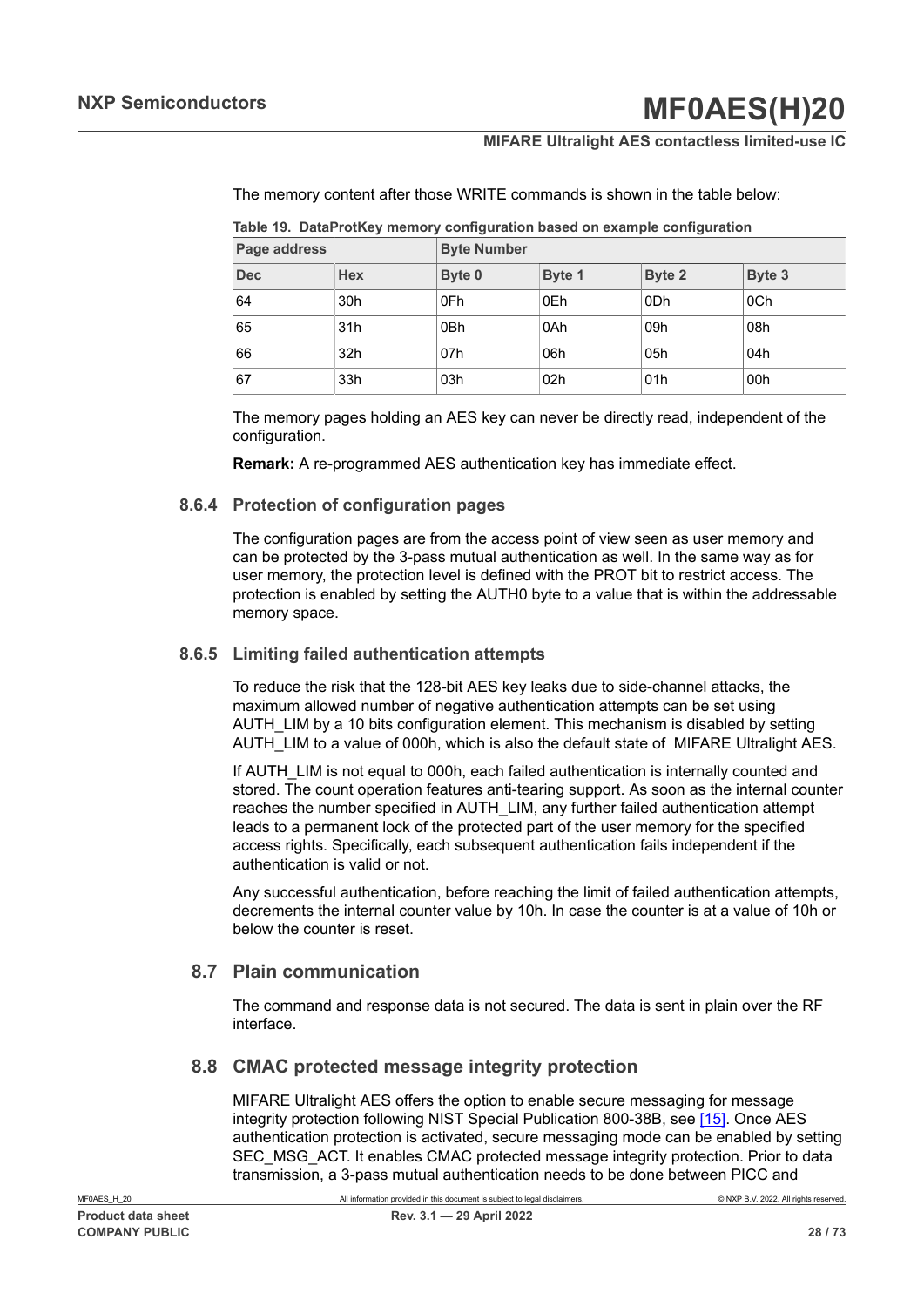### **MIFARE Ultralight AES contactless limited-use IC**

PCD which results in the generation of session key used in the secure messaging, see [Section 8.8.1](#page-28-0).

### **8.8.1 Session Key Generation**

<span id="page-28-0"></span>The session key is a temporary key created after a successful authentication and it will be valid only for the given session, see [Figure 9](#page-28-1).

<span id="page-28-1"></span>

Session key generation is according to NIST Special Publication 800-108 in counter mode, see [\[17\]](#page-66-2).

The KDF (Key Derivation Function) is the Pseudo Random Function (PRF) applied during the key generation is the CMAC algorithm described in NIST Special Publication 800-38B, see [\[15\].](#page-65-0) The key derivation key is the key Kx that was applied during authentication. The generated key is also an AES 128-bit key.

Note that NIST SP 800-108 allows defining a different order than proposed by the standard as long as it is unambiguously defined. The input data is constructed using the following fields:

- **•** a 2-byte label, distinguishing the purpose of the key: 5AA5h for MACing
- **•** a 2-byte counter, fixed to 0001h as only 128-bit keys are generated.
- **•** a 2-byte length, fixed to 0080h as only 128-bit keys are generated.
- **•** a 26-byte context, constructed using the two random numbers exchanged, RndA and RndB

With that input data specification, the 32-byte input session vector *SV2* is derived as follows:

*SV2 = 5Ah||A5h||00h||01h||00h||80h||RndA[15..14]|| RndA[13..8] XOR RndB[15..10])|| RndB[9..0]||RndA[7..0]*

with || indicating concatenation operator.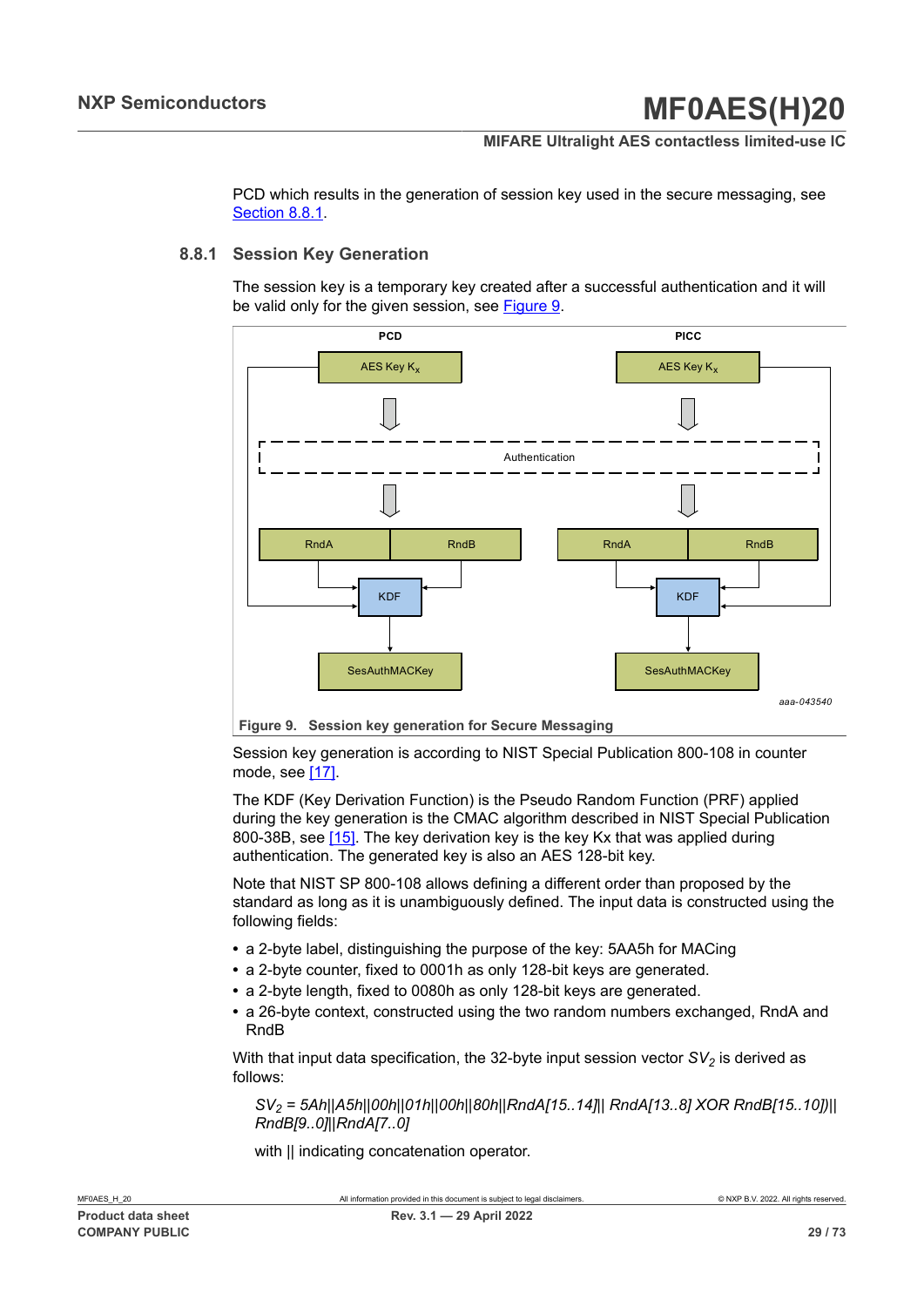## **MIFARE Ultralight AES contactless limited-use IC**

Then, the 16-byte session key is constructed as follows:

*SesAuthMACKey = PRF(K<sup>x</sup> ; SV2)*

### **8.8.2 CMAC Calculation for data integrity**

The Cipher-based Message Authentication Codes (CMAC) are calculated using the underlying block cipher according to the CMAC standard described in NIST Special. Publication 800-38B, see [\[15\].](#page-65-0) Padding is applied according to the standard.

### **8.8.3 CMAC Communication Mode**

PCD communicating with MIFARE Ultralight AES in MAC communication mode shall calculate MAC over:

- **•** 2-bytes of Command Counter CmdCtr
- **•** 1- byte of Command Code
- **•** Argument bytes

For responses, the MIFARE Ultralight AES calculates CMAC over:

- **•** 2-bytes of Command Counter CmdCtr
- **•** Response data bytes

CRC bytes appended in both directions at the end of the communication message are excluded from the MAC calculation. CmdCtr is included in the CMAC calculation for commands and responses in order to prevent replay attacks. The CmdCtr is reset to 0000h at PCD and PICC after a subsequent authentication using AUTHENTICATE command. CmdCtr value is maintained as long as MIFARE Ultralight AES remains in AUTHENTICATED/TRACEABLE state. Subsequent authentications using the AUTHENTICATE command will reset CmdCtr to 0000h. The command counter is incremented between each command and response.

In cryptographic calculations, the CmdCtr is represented with LSB first. If the CmdCtr holds the value FFFFh and a command maintaining the active authentication arrives at the PICC, it leads to an error response and the command is handled like the CMAC was wrong. If a CMAC over the command is received, the PICC verifies the CMAC and rejects commands that do not contain a valid CMAC. In this case, the ongoing command and transaction are aborted, the authentication state is lost and the NAK is sent without a CMAC appended. Note that any other error during the command execution has the same consequences.

In MAC communication mode ACK responses are replaced by standalone MAC calculated over CmdCtr. In this case also CRC is added.

## **8.9 Product originality**

The MIFARE Ultralight AES offers two ways to verify the originality of the IC manufactured by NXP Semiconductors:

- **•** For NXP tools AES-based originality key leveraging the AES authentication with an NXP die specific 128-bit AES key stored in the hidden part of the memory to check the origin of the IC
- **•** For customer application ECC (Elliptic Curve Cryptography) based originality signature according to ECDSA (Elliptic Curve Digital Signature Algorithm) with a public key for verification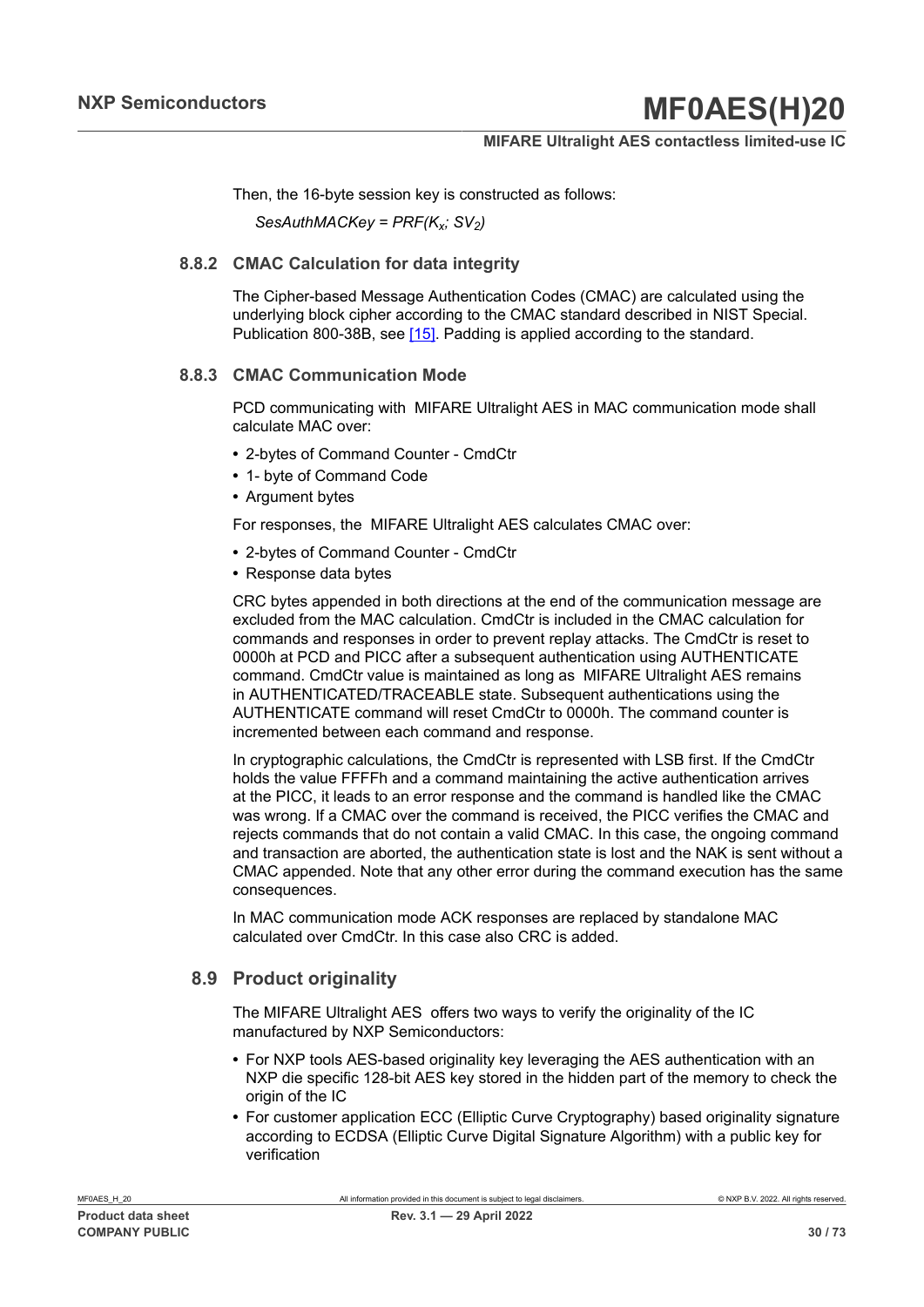## **MIFARE Ultralight AES contactless limited-use IC**

The purpose of the ECC originality check during (pre-)personalization is to protect customer investments by identifying mass penetration of non-NXP originated MIFARE Ultralight AES ICs into an infrastructure. As individual signatures can still be copied, it does not completely prevent hardware copy or emulation of individual MIFARE Ultralight AES ICs. As such, a valid signature is not a full guarantee. Therefore, this signature validation should be complemented with a check to detect if multiple ICs with the same UID are being introduced in the system.

The 48-bytes asymmetric originality signature is based on standard Elliptic Curve Cryptography (ECC curve secp192r1, see [\[19\]\)](#page-66-3), according to the ECDSA algorithm and only requires a public key for the verification. The originality signature can be read with the READ SIG command. The MIFARE Ultralight AES provides the possibility to customize the originality signature to personalize the IC individually for specific application.

If the PICC is not configured for Random ID, the READ SIG command is available even in ACTIVE state. If the PICC is configured for Random ID, an authentication with either DataProdKey or UIDRetrKey is required, see [Section 8.5](#page-15-1).

## **8.9.1 Originality Signature**

At delivery, the MIFARE Ultralight AES is pre-programmed with the NXP originality signature. This signature is locked in the hidden part of the memory. If needed, the signature can be re-programmed with a custom-specific signature using the WRITE\_SIG command during the personalization process by the customer. The signature can be permanently locked afterward with the LOCK\_SIG command to avoid further modifications.

**Remark:** If no customized originality signature is required, it is recommended to permanently lock the NXP signature during the initialization process with the LOCK\_SIG command.

## **8.9.2 Originality Signature at Delivery**

To verify the signature (for example with the use of the public domain crypto library OpenSSL) the tool domain parameters shall be set to secp192r1, defined within the standards for elliptic curve cryptography SEC, see [\[19\]](#page-66-3). As input data for signature validation the 7-byte UID without Hash is in use.

For details on how to check the NXP signature values are provided in following application note see [\[5\].](#page-65-4)

## **8.10 Virtual Card Architecture Support**

The MIFARE Ultralight AES supports in ACTIVE state the Virtual Card Architecture by replying to a Virtual Card Select Last (VCSL) command with a Virtual Card Type IDentifier (VCTID), see [Section](#page-55-0) 10.11. The VCTID that is replied can be programmed in the configuration pages. It enables infrastructure support of this feature to process MIFARE product-based cards across different MIFARE families in a common way.

For example, a contactless system is enabled to select a specific virtual MIFARE product-based card inside a cell phone. It can use the same card identification principle to detect that the MIFARE Ultralight AES belongs to the system, see [Section](#page-55-0) 10.11.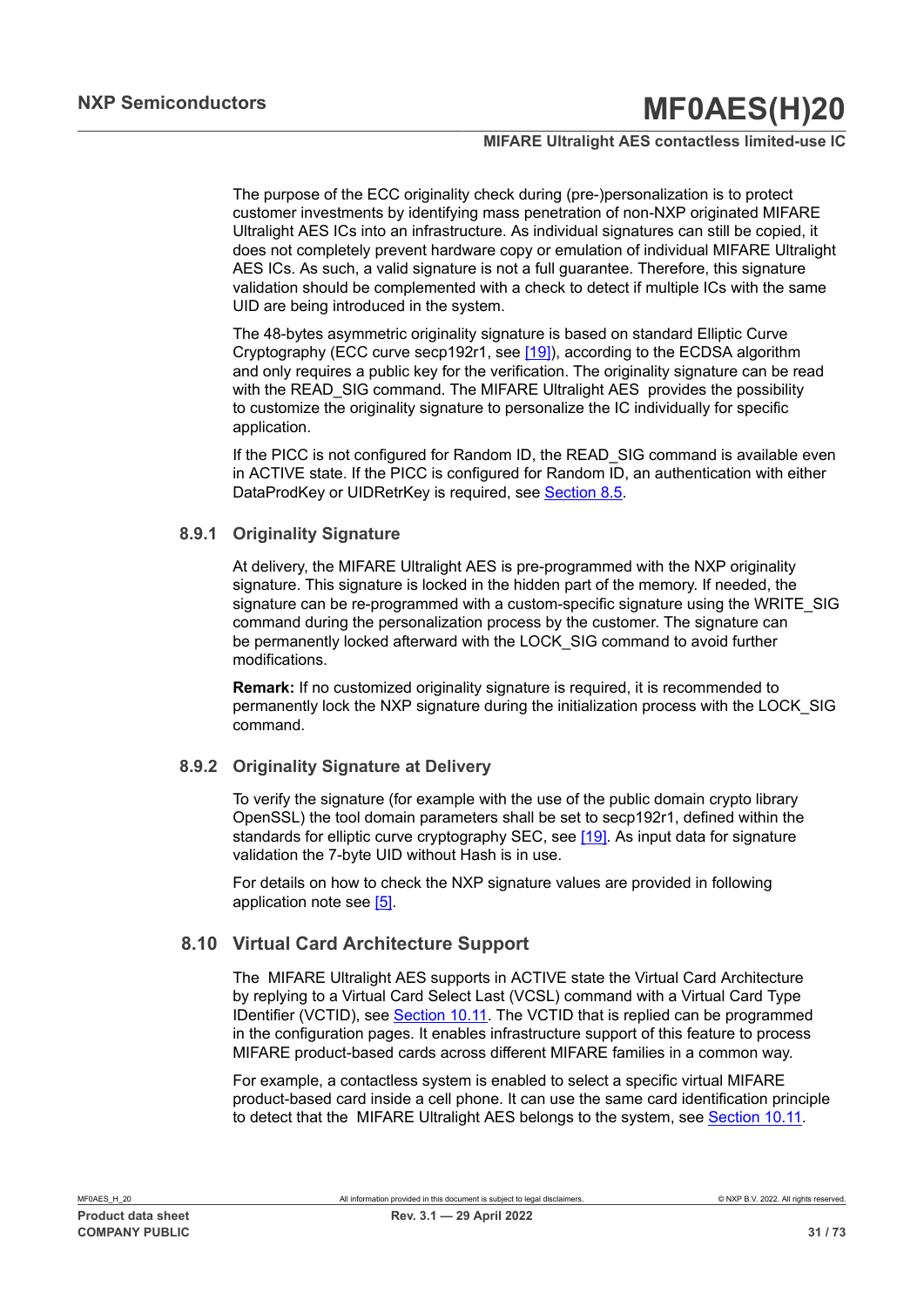## **MIFARE Ultralight AES contactless limited-use IC**

## **9 Command overview**

The MIFARE Ultralight AES card activation follows part 3 of ISO/IEC 14443 Type A, see [\[2\].](#page-65-2) After the MIFARE Ultralight AES has been selected, it can either be deactivated using the HLTA command, or MIFARE Ultralight AES commands (e.g. READ or WRITE) can be performed.

## **9.1 MIFARE Ultralight AES Command Overview**

All non ISO/IEC 14443-3 commands for the MIFARE Ultralight AES are shown in [Table](#page-31-0) 20. All memory access commands are transmitted in either plain or CMAC protected compliant to the CMAC mode of NIST Special Publication 800-38B, see [\[15\]](#page-65-0).

| Command                      | <b>ISO/IEC 14443</b> | <b>Command code</b><br>(hexadecimal) |
|------------------------------|----------------------|--------------------------------------|
| Request                      | <b>REQA</b>          | 26h (7 bit)                          |
| Wake-up                      | <b>WUPA</b>          | 52h (7 bit)                          |
| Anti-collision CL1           | Anti-collision CL1   | 93h 20h                              |
| Select CL1                   | Select CL1           | 93h 70h                              |
| Anti-collision CL2           | Anti-collision CL2   | 95h 20h                              |
| Select CL2                   | Select CL2           | 95h 70h                              |
| <b>HALT</b>                  | <b>HLTA</b>          | 50h 00h                              |
| <b>READ</b>                  |                      | 30h                                  |
| <b>WRITE</b>                 |                      | A <sub>2</sub> h                     |
| FAST_READ                    |                      | 3Ah                                  |
| <b>GET VERSION</b>           |                      | 60h                                  |
| READ_SIG                     |                      | 3Ch                                  |
| WRITE_SIG                    |                      | A9h                                  |
| LOCK_SIG                     | -                    | <b>ACh</b>                           |
| READ_CNT                     | -                    | 39h                                  |
| INC_CNT                      |                      | A <sub>5</sub> h                     |
| <b>AUTHENTICATE - Part 1</b> | -                    | 1Ah                                  |
| <b>AUTHENTICATE - Part 2</b> |                      | <b>AFh</b>                           |
| <b>VCSL</b>                  |                      | 4Bh                                  |
|                              |                      |                                      |

<span id="page-31-0"></span>**Table 20. Command overview**

**Remark:** All commands use the coding and framing as described in [\[2\],](#page-65-2) if not otherwise specified.

## <span id="page-31-1"></span>**9.2 Timings**

The timing shown in this document is not to scale and values are rounded to 1 μs.

All given command and response transmission times refer to the data frames including start of communication and end of communication. A PCD data frame contains the start of communication (1 "start bit") and the end of communication (one logic 0 + 1 bit length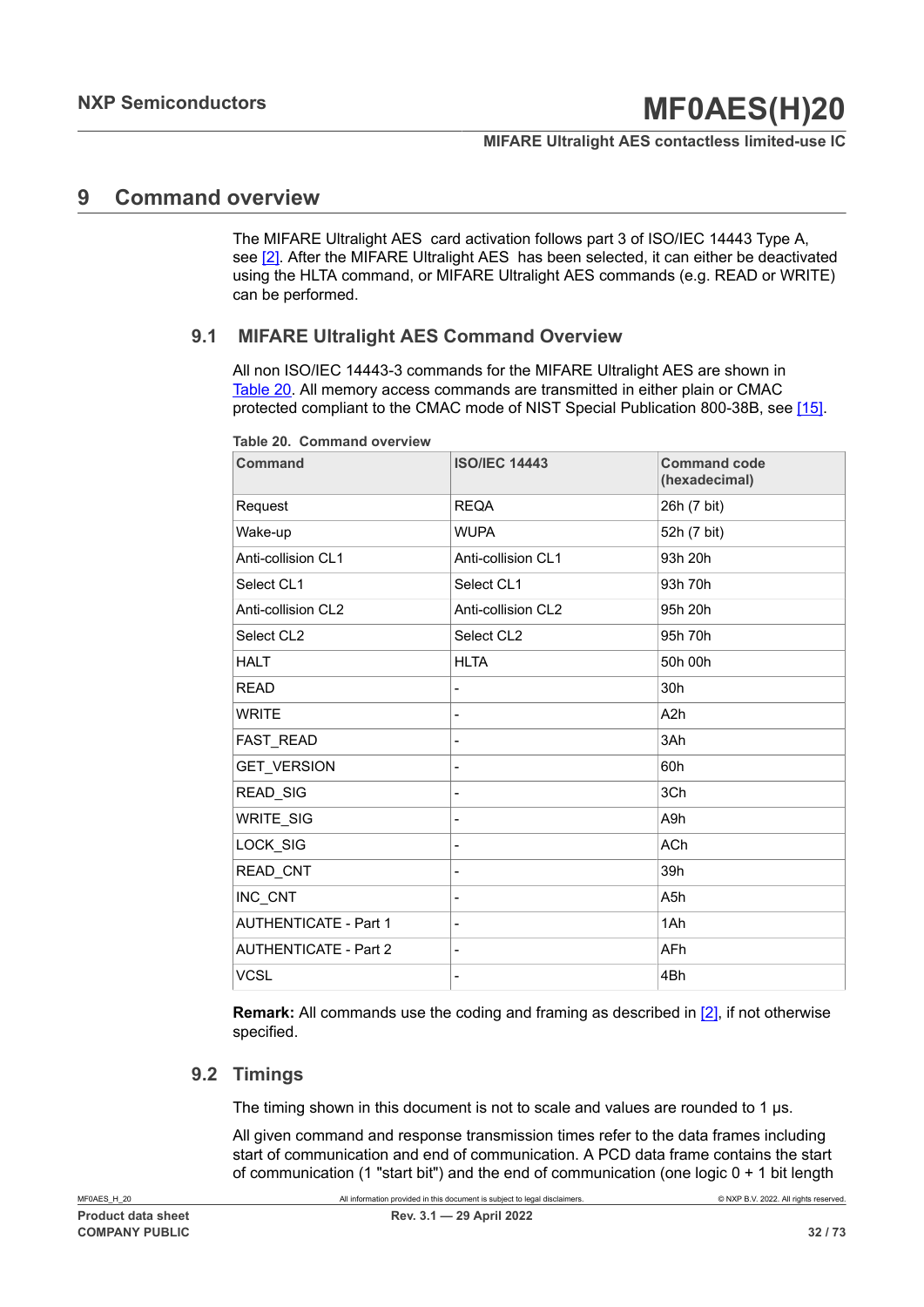## **MIFARE Ultralight AES contactless limited-use IC**

of unmodulated carrier). A PICC data frame contains the start of communication (1 "start bit") and the end of communication (1 bit length of no subcarrier).

The command response time is specified according to  $[2]$  as an integer n which specifies the PCD to PICC frame delay time. The Frame Delay Time (FDT) from PICC to PCD is at least 87 μs which corresponds to n=9. The maximum command response time is specified as a timeout value.



**Remark:** Due to the coding of commands, the measured timings usually exclude (a part of) the end of communication. Consider this factor when comparing the specified with the measured times.

## **9.3 ACK and NAK**

<span id="page-32-1"></span>The MIFARE Ultralight AES uses, apart from the responses defined in the following sections, two half-byte answers to acknowledge the command received in ACTIVE, TRACEABLE and AUTHENTICATED state abbreviated as ACK for positive acknowledge and NAK for negative acknowledge. Valid values for ACK and NAK are shown in [Table](#page-32-0) 21.

| <b>Answer value</b><br>Code 4-bit | <b>Answer explanation</b><br><b>ACK/NAK</b>                                          |
|-----------------------------------|--------------------------------------------------------------------------------------|
| Ah                                | Acknowledge (ACK)                                                                    |
| 0h                                | NAK for invalid argument (i.e. invalid page address)                                 |
| 1h                                | NAK for parity or CRC error                                                          |
| 4h                                | NAK for a counter overflow                                                           |
| 5h                                | NAK for EEPROM write error                                                           |
| 6h                                | NAK if valid page indicators are corrupted for the given<br>tearing supported pages. |
| 7h                                | NAK for EEPROM write error                                                           |

<span id="page-32-0"></span>**Table 21. ACK and NAK values**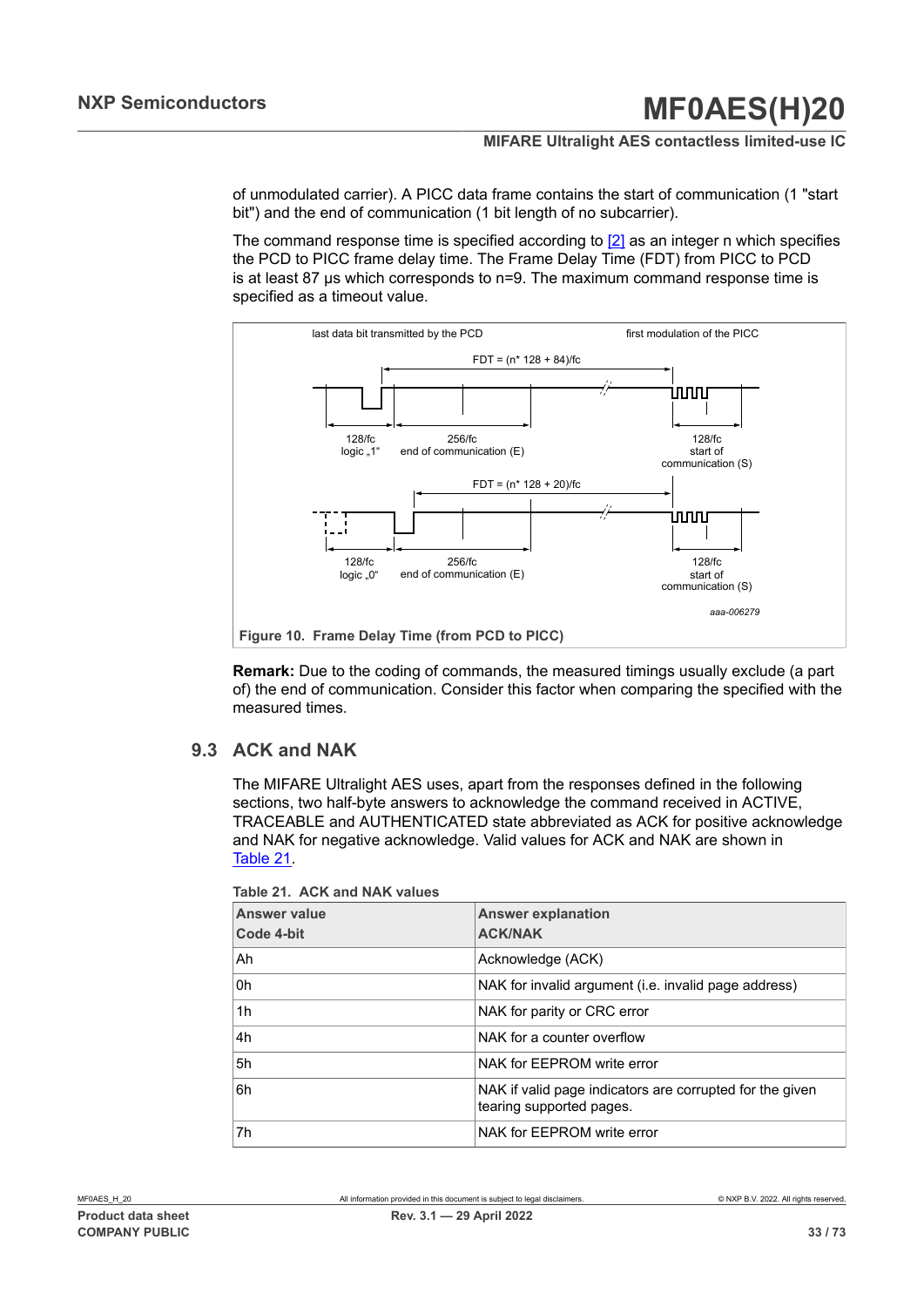### **MIFARE Ultralight AES contactless limited-use IC**

After every NAK, the MIFARE Ultralight AES performs unselect and returns to IDLE or HALT state.

## **9.4 ATQA and SAK responses**

For details on the Type Identification Procedure, refer to the AppNote [\[3\].](#page-65-5) The MIFARE Ultralight AES replies to a REQA or WUPA command with the ATQA value shown in [Table](#page-33-0) 22. It replies to final Select command with the SAK value shown in [Table](#page-33-0) 22. The 2 byte ATQA value is transmitted with the least significant byte first.

**Remark:** The ATQA coding in bits 7 and 8 indicate the UID size according to ISO/IEC 14443 independent from the settings of the UID usage.

**Remark:** The bit numbering in the ISO/IEC 14443 starts with LSB = bit 1 and not with LSB = bit 0. So 1 byte counts bit 1 to bit 8 instead of bit 0 to 7.

## **9.5 Summary of device identification data**

For more details on the values below, please refer to  $[2]$ ,  $[3]$  and  $[4]$ .

<span id="page-33-0"></span>**Table 22. Summary of relevant data for device identification**

| Code                | Length | Value | <b>Binary Format</b> | <b>Remark</b>                                                                                                                 |
|---------------------|--------|-------|----------------------|-------------------------------------------------------------------------------------------------------------------------------|
| <b>ATQA</b>         | 2 Byte | 0044h | 0000 0000 0100 0100  | In case of double size UID                                                                                                    |
| <b>ATQA</b>         | 2 Byte | 0000h | 0000 0000 0000 0000  | In case of RID enabled                                                                                                        |
| <b>CT</b>           | 1 Byte | 88h   | 1000 1000            | Cascade Tag, ensures<br>collision with cascade<br>level 1 products<br>Cascade Tag is not<br>applicable in case RID<br>enabled |
| SAK                 | 1 Byte | 04h   | 0000 0100            | Indicates additional<br>cascade level in case of<br>double size UID                                                           |
| SAK                 | 1 Byte | 00h   | 0000 0000            | In case of double size UID<br>or cascade level 1 in case<br>of RID                                                            |
| Manufacturer Byte   | 1 Byte | 04h   | 0000 0100            | Indicates NXP<br>Semiconductors as<br>manufacturer in case of<br>double size UID                                              |
| Random ID Indicator | 1 Byte | 08h   | 0000 1000            | In case of Random ID 1st<br>byte (08h) indicates RID<br>itself                                                                |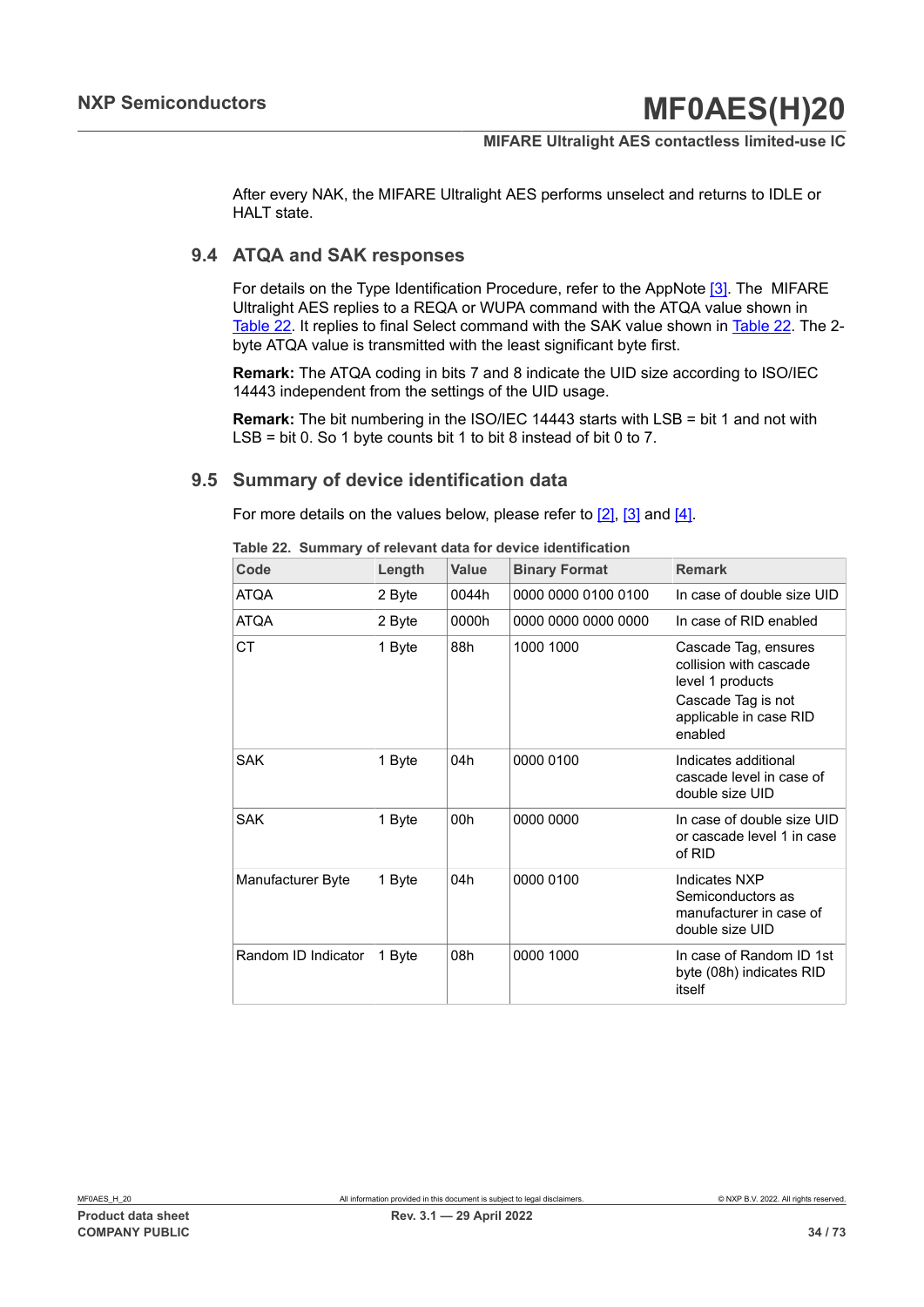#### **MIFARE Ultralight AES contactless limited-use IC**

## **10 MIFARE Ultralight AES - Commands**

In the following subsections, CMACs are displayed as optional fields on commands and responses. If SEC\_MSG\_ACT is enabled, then the CMAC bytes are present. If SEC\_MSG\_ACT is disabled, then the CMAC bytes are not present.

## **10.1 GET\_VERSION**

The GET VERSION command is used to retrieve information on the MIFARE family, product version, storage size and other product data required to identify the MIFARE Ultralight AES.

This command is also available on other MIFARE products to have a common way of identifying products across platforms and evolution steps.

The GET\_VERSION command has no arguments and replies the version information for the specific MIFARE Ultralight AES type. The command structure is shown in [Figure](#page-34-0) 11 and [Table](#page-34-1) 23 the response description is shown in [Table](#page-34-2) 24.

[Table](#page-35-0) 26 shows the required timing.

<span id="page-34-0"></span>

#### <span id="page-34-1"></span>**Table 23. GET\_VERSION command**

| <b>Name</b> | Code | <b>Description</b>                                                | Length    |
|-------------|------|-------------------------------------------------------------------|-----------|
| Cmd         | 60h  | Get product version                                               | 1 byte    |
| [CMAC]      |      | Optional: If secure messaging is<br>enabled by set of SEC MSG ACT | [8 bytes] |
| <b>CRC</b>  |      | CRC according to [2]                                              | 2 bytes   |

#### <span id="page-34-2"></span>**Table 24. GET\_VERSION response**

| <b>Name</b> | Code | <b>Description</b>                                                | Length    |
|-------------|------|-------------------------------------------------------------------|-----------|
| Data        |      | Product version information (see<br>Table 25)                     | 8 bytes   |
| [CMAC]      |      | Optional: If secure messaging is<br>enabled by set of SEC MSG ACT | [8 bytes] |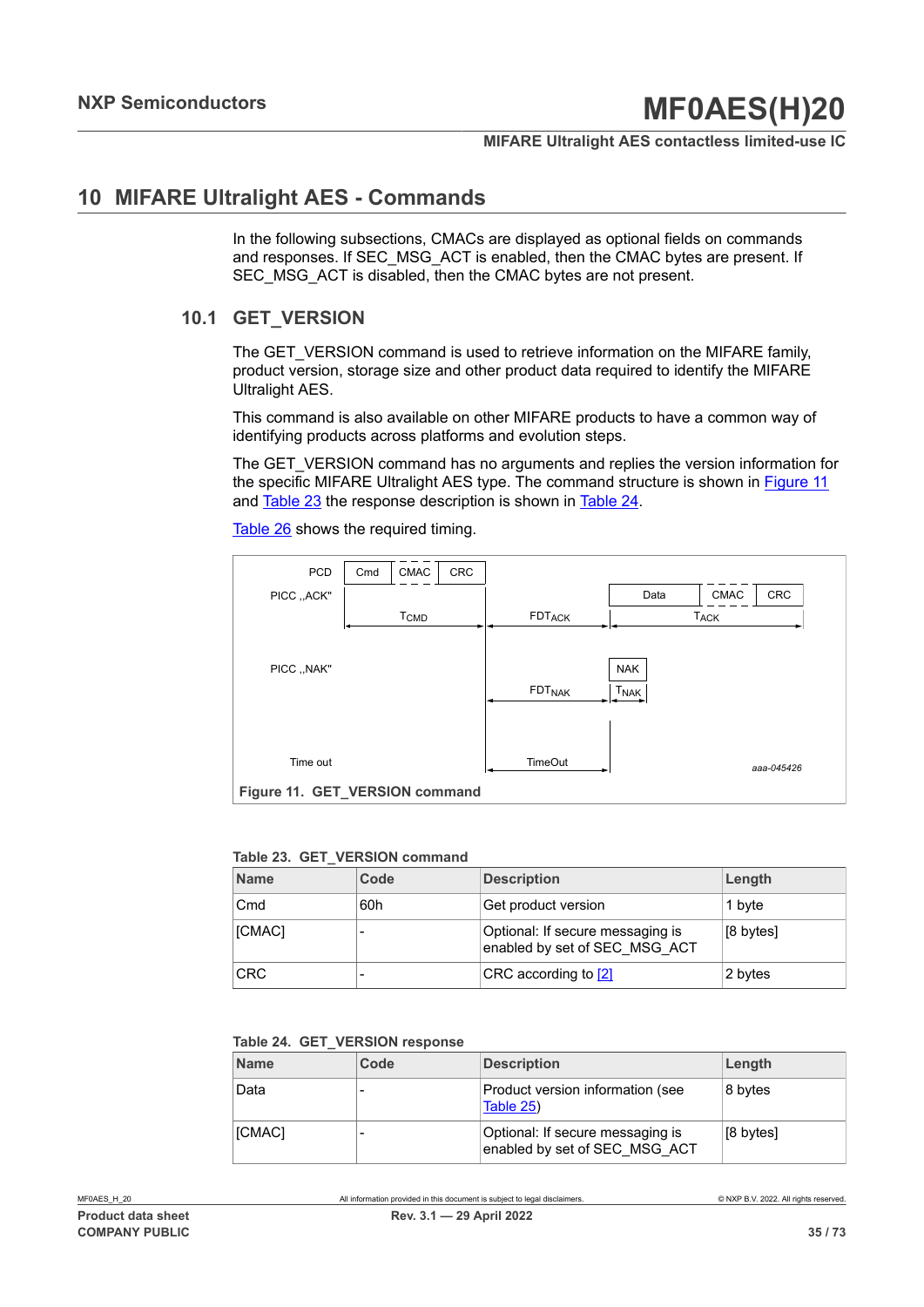## **MIFARE Ultralight AES contactless limited-use IC**

#### <span id="page-35-2"></span>**Table 24. GET\_VERSION response***...continued*

| <b>Name</b> | Code         | <b>Description</b>   | Length  |
|-------------|--------------|----------------------|---------|
| <b>CRC</b>  | -            | CRC according to [2] | 2 bytes |
| <b>NAK</b>  | see Table 21 | see Section 9.3      | 4-bits  |

### <span id="page-35-1"></span>**Table 25. GET\_VERSION data response for MIFARE Ultralight AES**

| Byte no.       | <b>Description</b>    | <b>MIFARE</b><br><b>Ultralight AES</b> | Interpretation            |
|----------------|-----------------------|----------------------------------------|---------------------------|
| 0              | fixed header          | 00h                                    |                           |
| 1              | vendor ID             | 04h                                    | <b>NXP Semiconductors</b> |
| $\overline{2}$ | product type          | 03h                                    | <b>MIFARE Ultralight</b>  |
| 3              | product subtype       | 01h/02h                                | 17 pF / 50 pF             |
| $\overline{4}$ | major product version | 04h                                    | <b>AES</b>                |
| 5              | minor product version | 00h                                    | V0                        |
| 6              | storage size          | 0Fh                                    | 144-byte                  |
| 7              | protocol type         | 03h                                    | ISO/IEC 14443-3 compliant |

#### <span id="page-35-0"></span>**Table 26. GET\_VERSION timing**

#### *These times exclude the end of communication of the PCD.*

|                         | Without secure messaging | With secure messaging |  |
|-------------------------|--------------------------|-----------------------|--|
| $FDT_{ACK}$ min         | $n=9$ $^{[1]}$           |                       |  |
| $FDT_{ACK}$ max         | $T_{TimeOut}$            |                       |  |
| $FDT_{NAK min}$         | $n=9$                    |                       |  |
| $FDT_{NAK max}$         | $T_{TimeOut}$            |                       |  |
| <b>TimeOut</b>          | 5 <sub>ms</sub>          |                       |  |
| <b>T</b> <sub>CMD</sub> | 283 µs                   | $963 \mu s$           |  |
| $T_{ACK}$               | 868 µs                   | 1549 µs               |  |
| <b>T<sub>NAK</sub></b>  | $57 \mu s$               |                       |  |

[1] Refer to **[Section 9.2](#page-31-1)**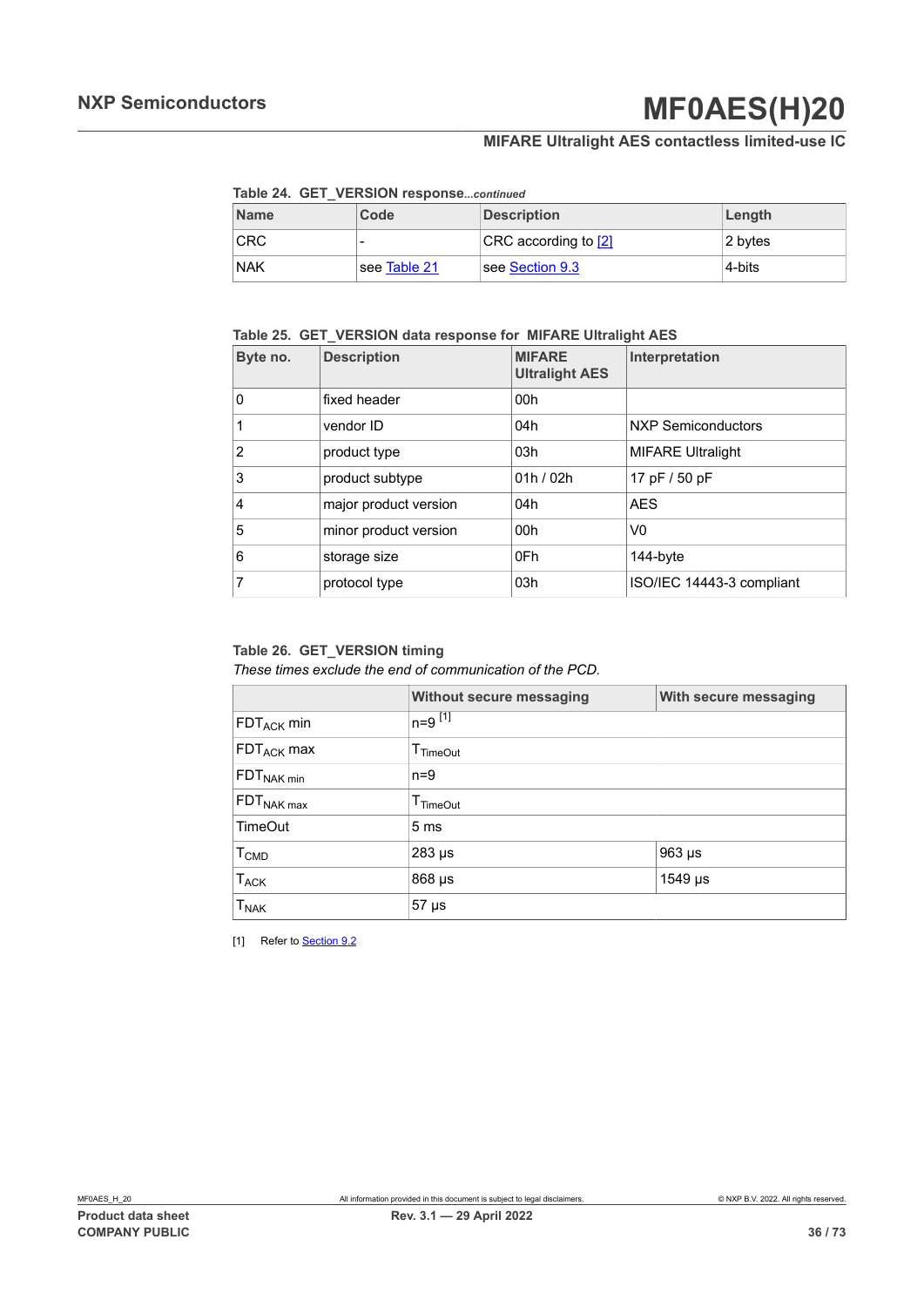### **MIFARE Ultralight AES contactless limited-use IC**

### **10.2 READ**

The READ command requires a start page address, and returns the 16 bytes of four pages. For example, if address (Addr) is 03h then pages 03h, 04h, 05h, 06h are returned. So called roll-over mechanism (described later) applies if the READ command address is near the end of the accessible memory area. Same mechanism applies if at least part of the addressed pages is within an authentication protected area. For details the command structure, refer to [Figure 12](#page-36-0).

Table 39 shows the required timing.

<span id="page-36-0"></span>

<span id="page-36-1"></span>**Table 27. READ command**

| <b>Name</b> | Code            | <b>Description</b>                                                | Length    |
|-------------|-----------------|-------------------------------------------------------------------|-----------|
| Cmd         | 30 <sub>h</sub> | read four pages                                                   | 1 byte    |
| Addr        |                 | start page address                                                | 1 byte    |
| [CMAC]      |                 | Optional: If secure messaging is<br>enabled by set of SEC MSG ACT | [8 bytes] |
| <b>CRC</b>  |                 | CRC according to [2]                                              | 2 bytes   |

#### <span id="page-36-2"></span>**Table 28. READ response**

| <b>Name</b> | Code                     | <b>Description</b>                                                | Length    |
|-------------|--------------------------|-------------------------------------------------------------------|-----------|
| Data        |                          | data content of the addressed pages                               | 16 bytes  |
| [CMAC]      |                          | Optional: If secure messaging is<br>enabled by set of SEC MSG ACT | [8 bytes] |
| <b>CRC</b>  | $\overline{\phantom{0}}$ | CRC according to [2]                                              | 2 bytes   |
| <b>NAK</b>  | see Table 21             | see Section 9.3                                                   | 4-bits    |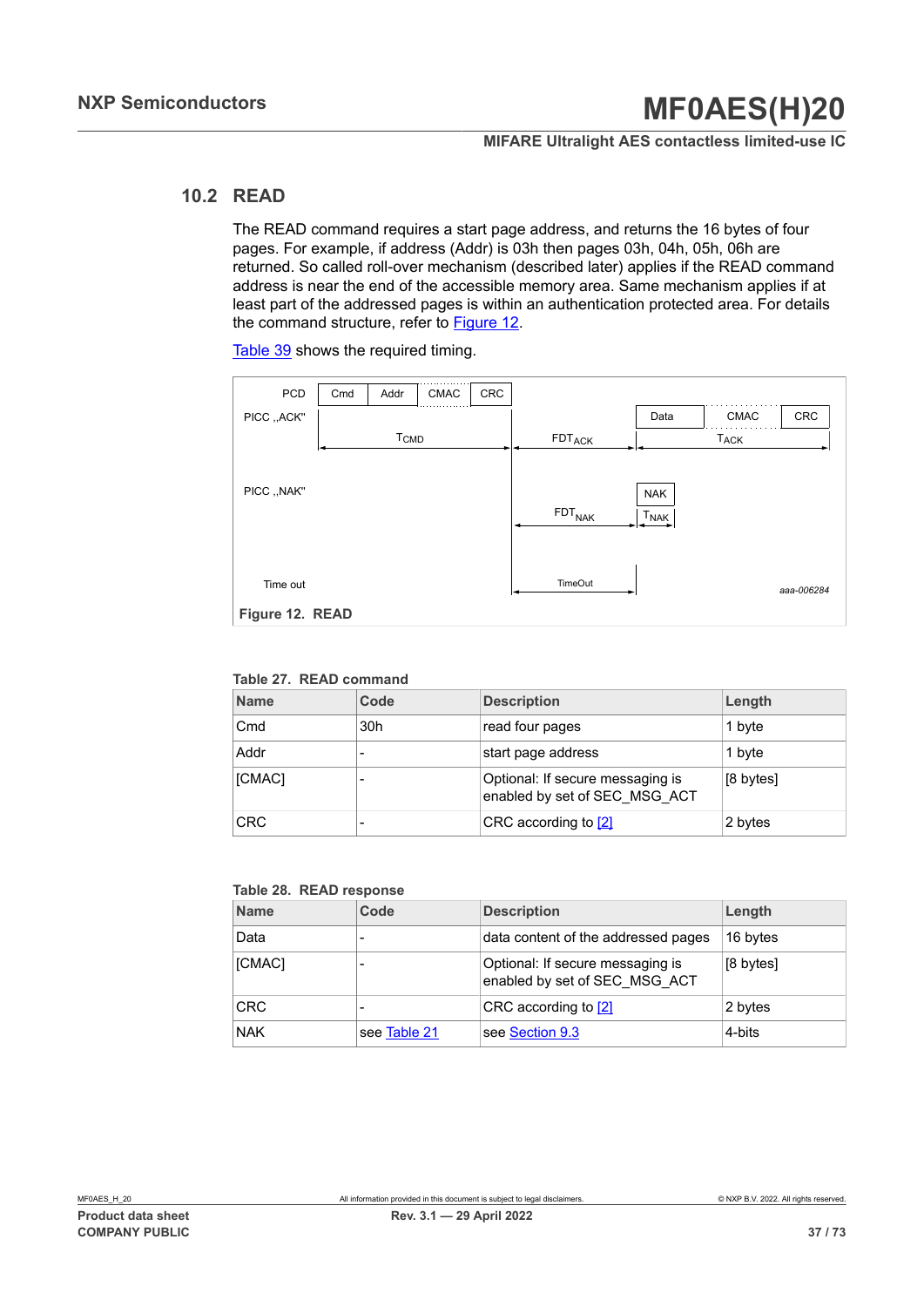### **MIFARE Ultralight AES contactless limited-use IC**

<span id="page-37-0"></span>

|  | Table 29. READ timing |  |  |
|--|-----------------------|--|--|
|  |                       |  |  |

*These times exclude the end of communication of the PCD.*

|                  | <b>Without secure messaging</b> | With secure messaging      |  |  |
|------------------|---------------------------------|----------------------------|--|--|
| $FDT_{ACK}$ min  | $n=9$ [1]                       |                            |  |  |
| $FDT_{ACK}$ max  | $\mathsf{T}_{\mathsf{TimeOut}}$ |                            |  |  |
| $FDT_{NAK min}$  | $n=9$                           |                            |  |  |
| $FDT_{NAK max}$  | T <sub>TimeOut</sub>            |                            |  |  |
| <b>TimeOut</b>   | 5 <sub>ms</sub>                 |                            |  |  |
| T <sub>CMD</sub> | $368 \mu s$                     | 1048 $\mu$ s               |  |  |
| $T_{ACK}$        | $1548$ µs                       | $2228 \text{ }\mu\text{s}$ |  |  |
| $T_{\sf NAK}$    | $57 \mu s$                      |                            |  |  |

[1] Refer to [Section 9.2](#page-31-0)

In the default state of MIFARE Ultralight AES, all memory pages in the range from 00h to 3Bh are allowed as Addr parameter to the READ command.

Addressing a memory page above the limit results in a NAK response. A roll-over mechanism is implemented to continue reading from page 00h once the end of the accessible memory is reached if at least first addressed page is within allowed limit.

The following conditions apply if part of the memory is authentication protected for read access:

- **•** if MIFARE Ultralight AES is in the ACTIVE or TRACEABLE state
- addressing a page which is equal to or higher than AUTH0 results in a NAK response

- addressing a page lower than AUTH0 results in data being returned with the roll-over mechanism occurring just before the AUTH0 defined page

- in TRACEABLE state if secure messaging enabled, a CMAC on the READ command is required

**•** if MIFARE Ultralight AES is in the AUTHENTICATED state

- the READ command behaves like on a MIFARE Ultralight AES without access protection

- if secure messaging enabled, a CMAC on the READ command is required

**Remark:** AES key values can never be directly read out of the memory. When reading from the pages holding key values, all 00h bytes are replied to the PCD instead.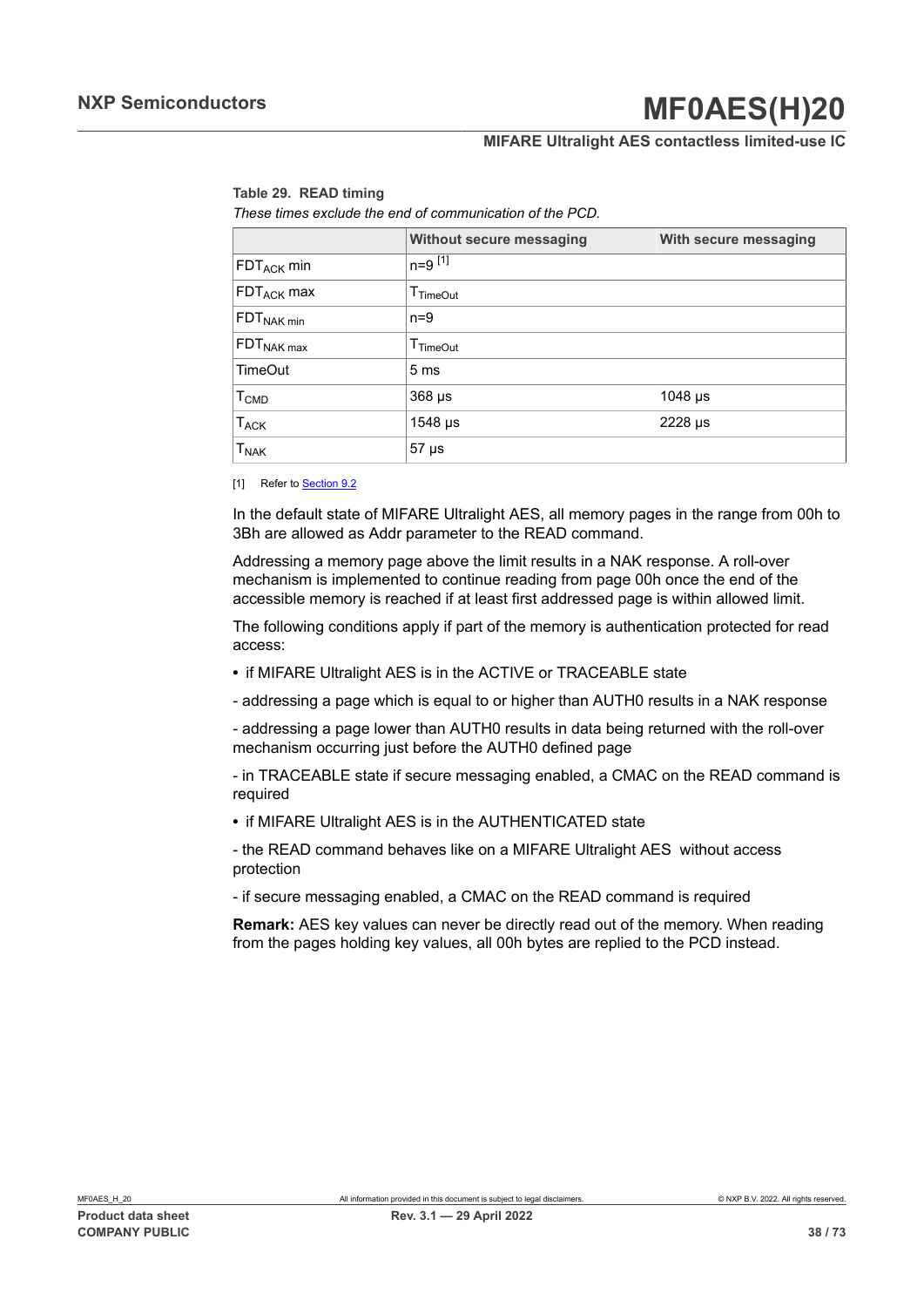### **MIFARE Ultralight AES contactless limited-use IC**

## **10.3 FAST\_READ**

The FAST\_READ command requires a start page address and an end page address and returns bytes of addressed pages. For example if the start address is 03h and the end address is 07h then pages 03h, 04h, 05h, 06h, and 07h are returned. If either start or end address is outside accessible area, then MIFARE Ultralight AES replies with a NAK. For details on command structure, refer to [Figure 13](#page-38-0).

[Table](#page-39-0) 32 shows the required timing.

<span id="page-38-0"></span>

| PCD          | Cmd StartAddr EndAddr        |                        | CMAC · | <b>CRC</b> |                               |                                |             |            |
|--------------|------------------------------|------------------------|--------|------------|-------------------------------|--------------------------------|-------------|------------|
| PICC, , ACK" |                              |                        |        |            |                               | Data                           | <b>CMAC</b> | CRC        |
|              |                              | <b>T<sub>CMD</sub></b> |        |            | $\mathsf{FDT}_{\mathsf{ACK}}$ |                                | <b>TACK</b> |            |
| PICC, , NAK" |                              |                        |        |            | <b>FDT<sub>NAK</sub></b>      | <b>NAK</b><br>T <sub>NAK</sub> |             |            |
| Time out     |                              |                        |        |            | <b>TimeOut</b>                |                                |             | aaa-006285 |
|              | Figure 13. FAST_READ command |                        |        |            |                               |                                |             |            |

#### <span id="page-38-1"></span>**Table 30. FAST\_READ command**

| <b>Name</b>     | Code | <b>Description</b>                                                | Length    |
|-----------------|------|-------------------------------------------------------------------|-----------|
| C <sub>md</sub> | 3Ah  | read multiple pages                                               | 1 byte    |
| StartAddr       | -    | start page address                                                | 1 byte    |
| EndAddr         |      | end page address                                                  | 1 byte    |
| [CMAC]          |      | Optional: If secure messaging is<br>enabled by set of SEC MSG ACT | [8 bytes] |
| <b>CRC</b>      | -    | CRC according to [2]                                              | 2 bytes   |

<span id="page-38-2"></span>**Table 31. FAST\_READ response**

| <b>Name</b> | Code                     | <b>Description</b>                                                | Length                                   |
|-------------|--------------------------|-------------------------------------------------------------------|------------------------------------------|
| Data        |                          | data content of the addressed pages                               | (EndAddr -<br>StartAddr + 1)<br>*4 bytes |
| [CMAC]      |                          | Optional: If secure messaging is<br>enabled by set of SEC MSG ACT | [8 bytes]                                |
| <b>CRC</b>  | $\overline{\phantom{a}}$ | CRC according to [2]                                              | 2 bytes                                  |
| <b>NAK</b>  | see Table 21             | see Section 9.3                                                   | 4-bit                                    |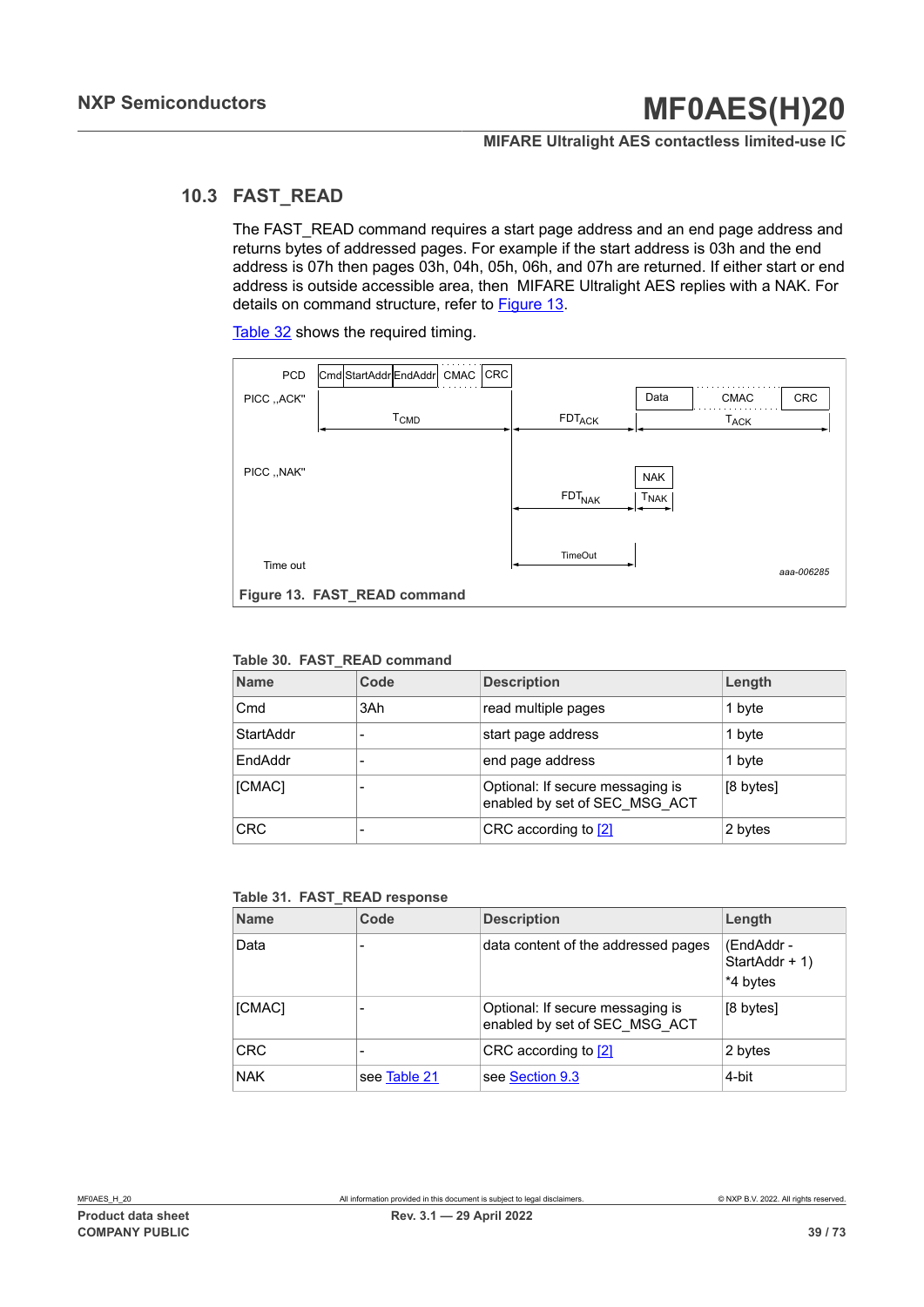### **MIFARE Ultralight AES contactless limited-use IC**

<span id="page-39-0"></span>**Table 32. FAST\_READ timing**

*These times exclude the end of communication of the PCD.*

|                                   | <b>Without secure messaging</b>       | With secure messaging |  |  |
|-----------------------------------|---------------------------------------|-----------------------|--|--|
| FDT <sub>ACK</sub> min            | $n = 9$ [1]                           |                       |  |  |
| FDT <sub>ACK</sub> max            | T <sub>TimeOut</sub>                  |                       |  |  |
| $\mathsf{FDT}_{\mathsf{NAK}\min}$ | $n=9$                                 |                       |  |  |
| $\mathsf{FDT}_{\mathsf{NAK}}$ max | $T_{TimeOut}$                         |                       |  |  |
| TimeOut                           | 5 <sub>ms</sub>                       |                       |  |  |
| $\mathsf{T}_{\mathsf{CMD}}$       | $453 \mu s$                           | 1133 $\mu$ s          |  |  |
| $\mathsf{T}_{\mathsf{ACK}}$       | depending on the number of pages read |                       |  |  |
| $T_{\sf NAK}$                     | $57 \,\mathrm{\mu s}$                 |                       |  |  |

[1] Refer to [Section 9.2](#page-31-0)

In the default state of the MIFARE Ultralight AES, all memory pages in the range from 00h to 3Bh are allowed as StartAddr parameter to the FAST\_READ command.

Addressing a memory page above the limits results in a NAK response.

The EndAddr parameter must be equal to or higher than the StartAddr otherwise NAK response is provided.

The following conditions apply if part of the memory is access control protected for read access:

- **•** if the MIFARE Ultralight AES is in the ACTIVE or TRACEABLE state
	- if EndAddr is equal to or higher than AUTH0 a NAK is replied
	- in TRACEABLE state if secure messaging enabled, a CMAC on the FAST\_READ command is required
- **•** if the MIFARE Ultralight AES is in the AUTHENTICATED state

- the FAST\_READ command behaves like on a MIFARE Ultralight AES without access protection

- if secure messaging enabled, a CMAC on the FAST\_READ command is required

**Remark:** Key values can never directly be read out of the memory. When reading from the pages holding those two values, all 00h bytes are replied to the PCD instead.

**Remark:** The FAST\_READ command is able to read out the whole accessible memory in one shot. Nevertheless, receive buffer of the PCD must be able to handle the requested amount of data as there is no chaining possibility.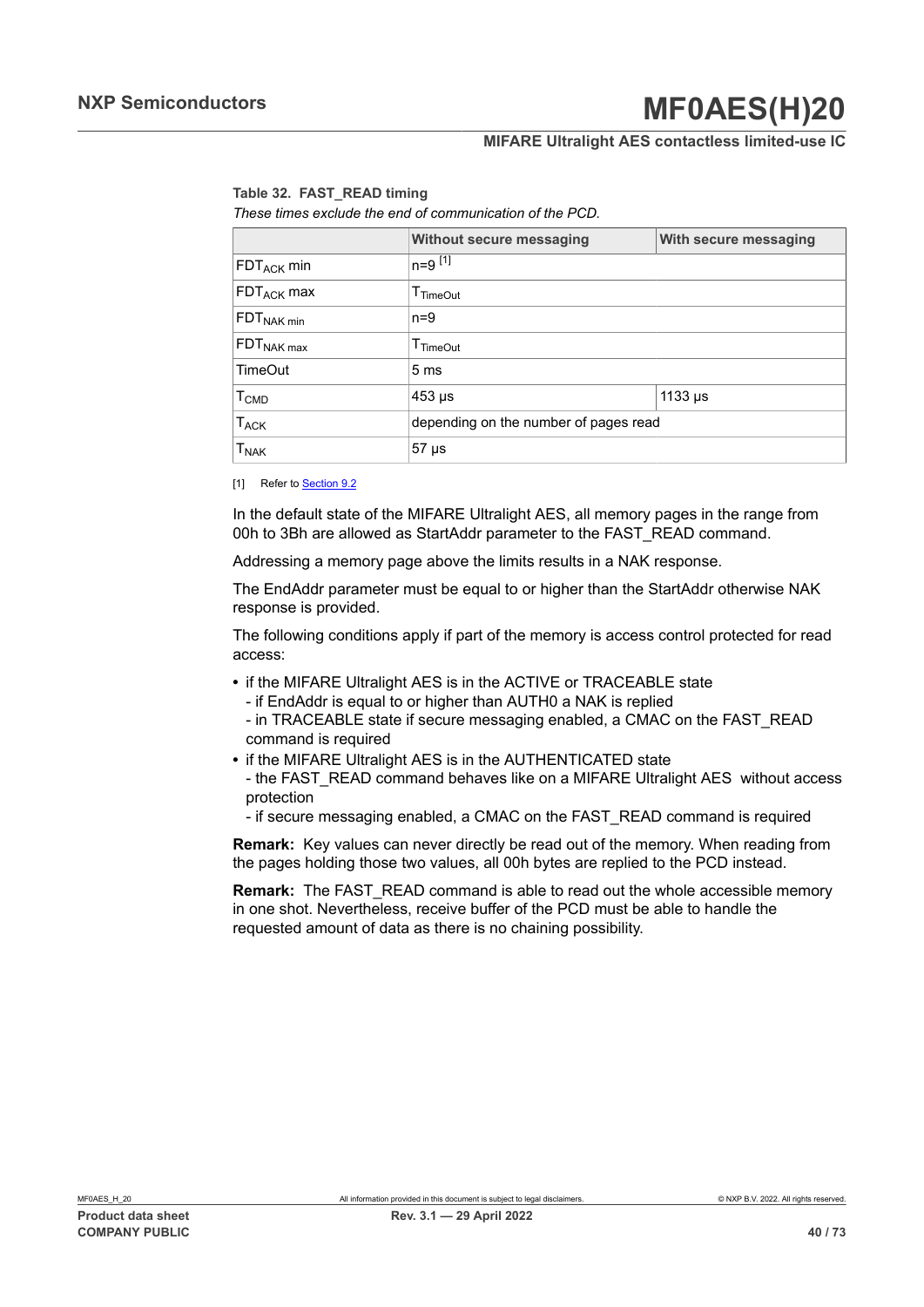### **MIFARE Ultralight AES contactless limited-use IC**

### **10.4 WRITE**

The WRITE command requires a block address, and writes 4 bytes of data into the addressed MIFARE Ultralight AES page. The WRITE command is shown in [Figure 14](#page-40-0).

[Table](#page-41-0) 35 shows the required timing.

<span id="page-40-0"></span>

#### <span id="page-40-1"></span>**Table 33. WRITE command**

| <b>Name</b> | Code | <b>Description</b>                                                | Length    |
|-------------|------|-------------------------------------------------------------------|-----------|
| Cmd         | A2h  | write one page                                                    | 1 byte    |
| Addr        |      | page address                                                      | 1 byte    |
| Data        |      | data                                                              | 4 bytes   |
| [CMAC]      |      | Optional: If secure messaging is<br>enabled by set of SEC MSG ACT | [8 bytes] |
| <b>CRC</b>  |      | CRC according to [2]                                              | 2 bytes   |

#### <span id="page-40-2"></span>**Table 34. WRITE response**

| <b>Name</b> | Code         | <b>Description</b>                                                                                                                                                                             | Length    |
|-------------|--------------|------------------------------------------------------------------------------------------------------------------------------------------------------------------------------------------------|-----------|
| ACK / NAK   | see Table 21 | see Section 9.3                                                                                                                                                                                | 4-bit     |
| [CMAC]      |              | Optional: If secure messaging is<br>enabled by set of SEC MSG ACT.<br>Note that the ACK is replaced by<br>a MAC, calculated over just the<br>CmdCtr, and CRC calculated over the<br>MAC bytes. | [8 bytes] |
| [CRC]       |              | CRC according to [2]                                                                                                                                                                           | [2 bytes] |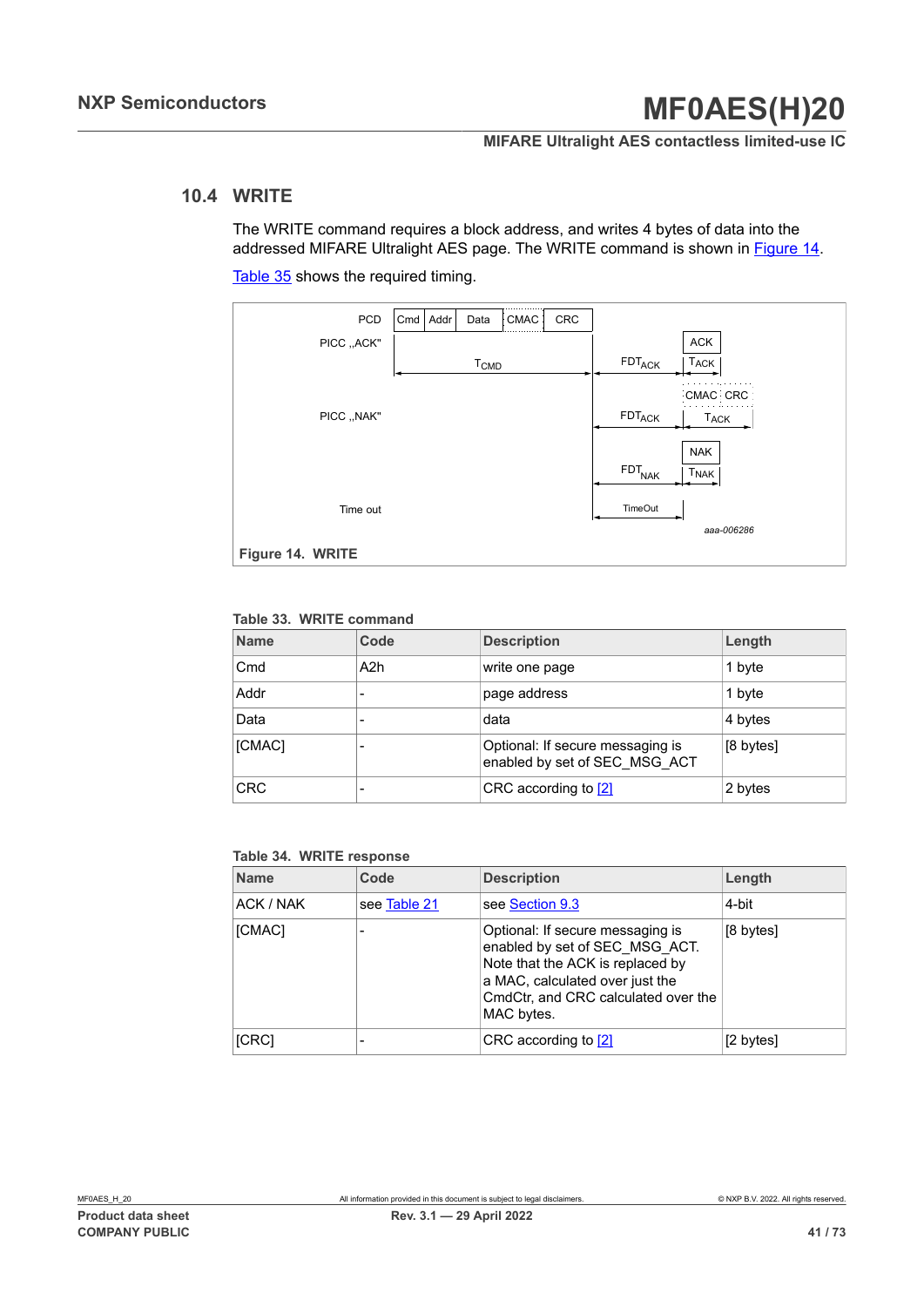### **MIFARE Ultralight AES contactless limited-use IC**

# <span id="page-41-0"></span>**Table 35. WRITE timing**

*These times exclude the end of communication of the PCD.*

|                        | Without secure messaging        | With secure messaging |  |  |  |
|------------------------|---------------------------------|-----------------------|--|--|--|
| $FDT_{ACK}$ min        | $n = 9$ [1]                     |                       |  |  |  |
| $FDT_{ACK}$ max        | $T_{TimeOut}$                   |                       |  |  |  |
| FDT <sub>NAK min</sub> | $n=9$                           |                       |  |  |  |
| $FDT_{NAK max}$        | $\mathsf{T}_{\mathsf{TimeOut}}$ |                       |  |  |  |
| <b>TimeOut</b>         | 5 <sub>ms</sub>                 |                       |  |  |  |
| T <sub>CMD</sub>       | $708 \mu s$                     | $1388 \,\mu s$        |  |  |  |
| $T_{ACK}$              | $57 \,\mathrm{\mu s}$           | 869 µs                |  |  |  |
| $T_{\sf NAK}$          | $57 \,\mathrm{\mu s}$           |                       |  |  |  |

[1] Refer to **[Section 9.2](#page-31-0)** 

In the default state of MIFARE Ultralight AES, the pages address 02h to 3Bh are valid Addr parameters to the WRITE command.

Addressing a memory page above the limits results in a NAK response.

Pages which are locked against writing cannot be reprogrammed using WRITE command.

The following conditions apply if part of the memory is authentication protected for write access:

• if MIFARE Ultralight AES is in the ACTIVE or TRACEABLE state

- writing to a page which address is equal or higher than AUTH0 results in a NAK response

- in TRACEABLE state if secure messaging enabled, a CMAC on the WRITE command is required

• if MIFARE Ultralight AES is in the AUTHENTICATED state

- the WRITE command behaves like on a MIFARE Ultralight AES without access protection MIFARE Ultralight AES features tearing support write operations to specific memory content.

The following pages are protected against tearing events during a WRITE operation:

- page 02h containing lock bytes 0 and 1
- page 03h containing OTP bits
- page 28h containing the lock bytes 2, 3 and 4 for the MIFARE Ultralight AES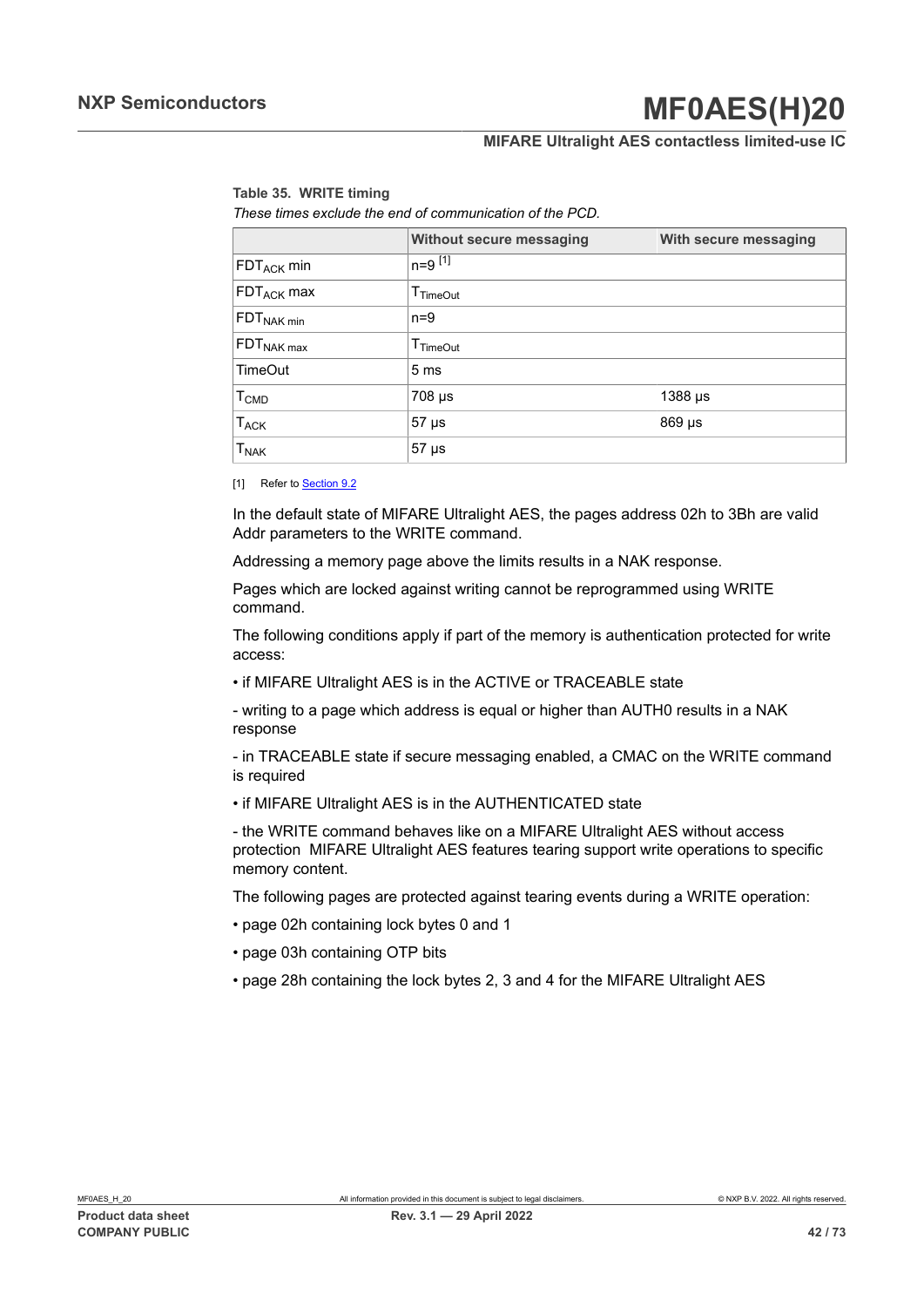### **MIFARE Ultralight AES contactless limited-use IC**

## **10.5 READ\_CNT**

The READ CNT command is used to read out the current value of one of the 3 one-way counters of MIFARE Ultralight AES. The command has a single argument specifying the counter number and returns the 24-bit counter value of the corresponding counter. Counters are always readable, except in case of the counter "0x02" with the optional AES authentication protection enabled. In that case, the counter 0x02 is readable only in the AUTHENTICATE state. The command structure is shown in [Figure 15](#page-42-0).

<span id="page-42-0"></span>*aaa-006287* CRC CRC PCD | Cmd | Addr PICC ,,ACK'' | Data PICC ,,NAK'' NAK Time out TimeOut FDT<sub>NAK</sub> CMAC CMAC T<sub>CMD</sub> | FDT<sub>ACK</sub> | T<sub>ACK</sub> **T<sub>NAK</sub> Figure 15. READ\_CNT command**

[Table](#page-43-0) 38 shows the required timing.

#### <span id="page-42-1"></span>**Table 36. READ\_CNT command**

| <b>Name</b> | Code | <b>Description</b>                                                | Length    |
|-------------|------|-------------------------------------------------------------------|-----------|
| Cmd         | 39h  | read counter                                                      | 1 byte    |
| Addr        |      | counter number from 00h to 02h                                    | 1 byte    |
| [CMAC]      |      | Optional: If secure messaging is<br>enabled by set of SEC MSG ACT | [8 bytes] |
| <b>CRC</b>  |      | CRC according to [2]                                              | 2 bytes   |

<span id="page-42-2"></span>

|  |  |  | Table 37. READ_CNT response |
|--|--|--|-----------------------------|
|--|--|--|-----------------------------|

| <b>Name</b> | Code         | <b>Description</b>                                                | Length    |
|-------------|--------------|-------------------------------------------------------------------|-----------|
| Data        |              | counter value                                                     | 3 bytes   |
| [CMAC]      |              | Optional: If secure messaging is<br>enabled by set of SEC MSG ACT | [8 bytes] |
| <b>CRC</b>  |              | CRC according to [2]                                              | 2 bytes   |
| <b>NAK</b>  | see Table 21 | see Section 9.3                                                   | 4-bit     |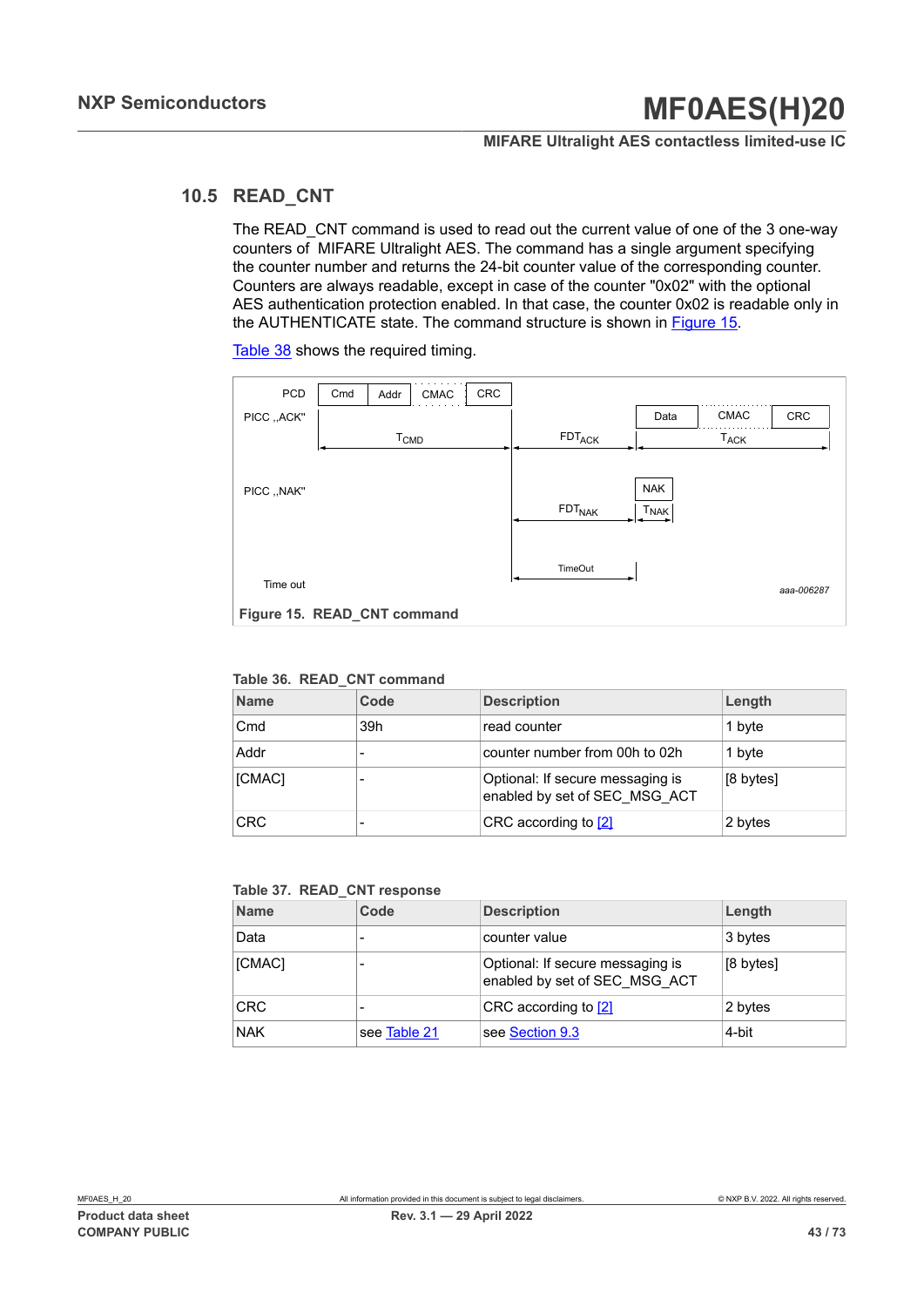## **MIFARE Ultralight AES contactless limited-use IC**

#### <span id="page-43-0"></span>**Table 38. READ\_CNT timing**

*These times exclude the end of communication of the PCD.*

|                        | <b>Without secure messaging</b> | With secure messaging |  |
|------------------------|---------------------------------|-----------------------|--|
| $FDT_{ACK}$ min        | $n=9$ [1]                       |                       |  |
| $FDT_{ACK}$ max        | $T_{TimeOut}$                   |                       |  |
| $FDT_{NAK min}$        | $n=9$                           |                       |  |
| $FDT_{NAK max}$        | T <sub>TimeOut</sub>            |                       |  |
| <b>TimeOut</b>         | 5 <sub>ms</sub>                 |                       |  |
| T <sub>CMD</sub>       | $368 \mu s$<br>1048 µs          |                       |  |
| <b>T<sub>ACK</sub></b> | 1124 $\mu$ s<br>444 µs          |                       |  |
| <b>T<sub>NAK</sub></b> | <sub>i</sub> 57 µs              |                       |  |

[1] Refer to **[Section 9.2](#page-31-0)** 

If secure messaging enabled, a CMAC on the READ\_CNT command is required.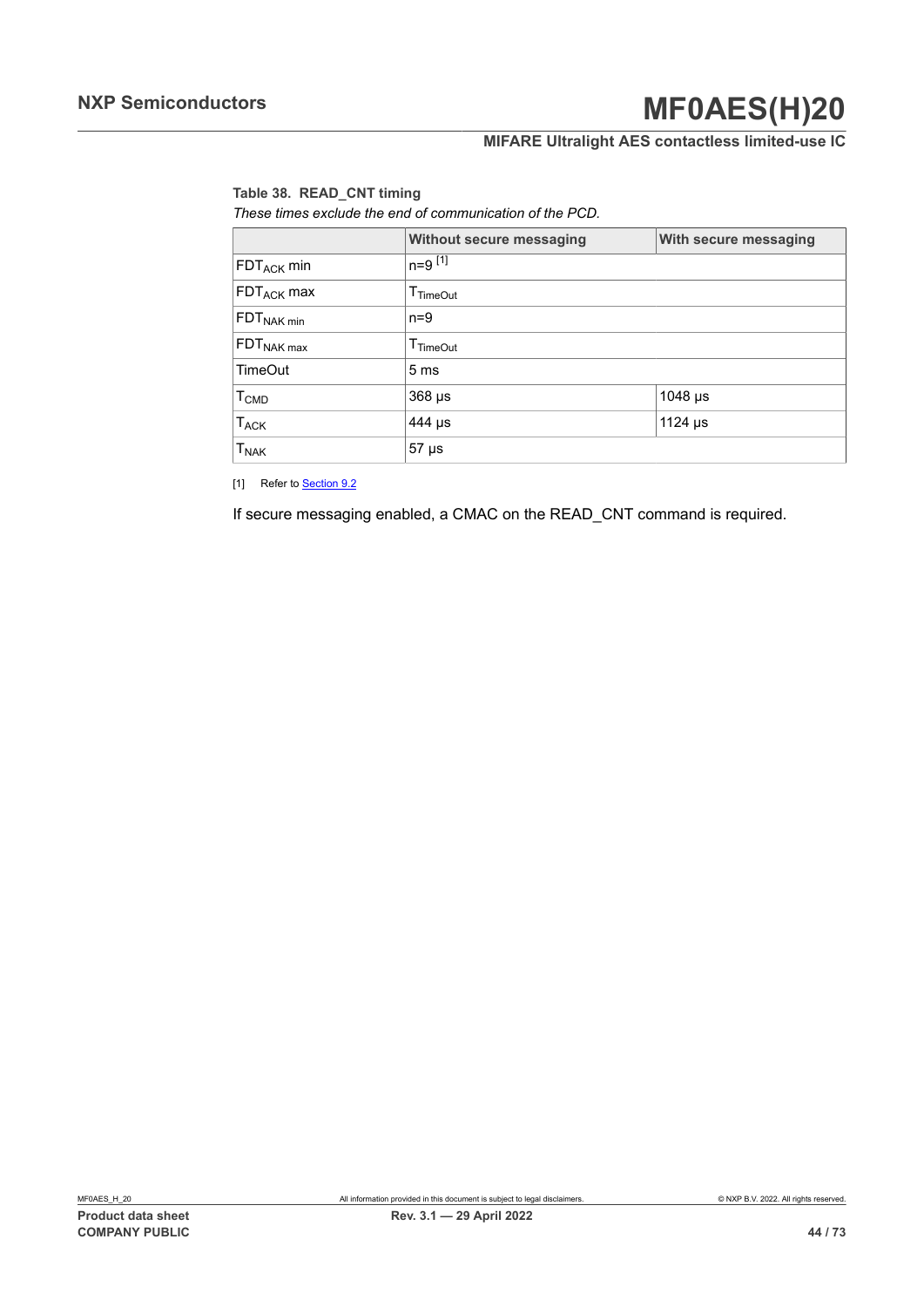### **MIFARE Ultralight AES contactless limited-use IC**

## **10.6 INCR\_CNT**

The INCR\_CNT command is used to increment one of the 3x one-way counters of the MIFARE Ultralight AES. Two arguments are the counter number and the increment value. Counters are always incrementable, except in case of the counter "0x02" with the optional AES authentication protection enabled. In that case, the counter 0x02 can be incremented only in the AUTHENTICATE state. The INCR\_CNT command is shown in [Figure 16](#page-44-0).

<span id="page-44-0"></span>*aaa-006288* PCD | Cmd | Addr | IncrValue | CMAC | CRC PICC ,,ACK'' PICC ,,NAK'' NAK Time out TimeOut **T<sub>NAK</sub> T<sub>ACK</sub>** ACK CMAC CRC T<sub>CMD</sub> FDT<sub>ACK</sub> FDT<sub>NAK</sub> FDT<sub>ACK</sub> | T<sub>ACK</sub> Figure 16. **INCR CNT command** 

[Table](#page-45-0) 41 shows the required timing.

#### <span id="page-44-1"></span>**Table 39. INCR\_CNT command**

| <b>Name</b>      | Code | <b>Description</b>                                                  | Length    |
|------------------|------|---------------------------------------------------------------------|-----------|
| Cmd              | A5h  | increment counter                                                   | 1 byte    |
| Addr             |      | counter number from 00h to 02h                                      | 1 byte    |
| <b>IncrValue</b> |      | increment value, only the 3 least<br>significant bytes are relevant | 4 byte    |
| [CMAC]           |      | Optional: If secure messaging is<br>enabled by set of SEC_MSG_ACT   | [8 bytes] |
| <b>CRC</b>       |      | CRC according to [2]                                                | 2 bytes   |

#### <span id="page-44-2"></span>**Table 40. INCR\_CNT response**

| <b>Name</b> | Code         | <b>Description</b>                                                                                                                                                                             | Length              |
|-------------|--------------|------------------------------------------------------------------------------------------------------------------------------------------------------------------------------------------------|---------------------|
| <b>ACK</b>  | see Table 21 | see Section 9.3                                                                                                                                                                                | 4-bit               |
| [CMAC]      |              | Optional: If secure messaging is<br>enabled by set of SEC MSG ACT.<br>Note that the ACK is replaced by<br>a MAC, calculated over just the<br>CmdCtr, and CRC calculated over the<br>MAC bytes. | $[8 \text{ bytes}]$ |
| [CRC]       |              | CRC according to [2]                                                                                                                                                                           | [2 bytes]           |
| <b>NAK</b>  | see Table 21 | see Section 9.3                                                                                                                                                                                | 4-bit               |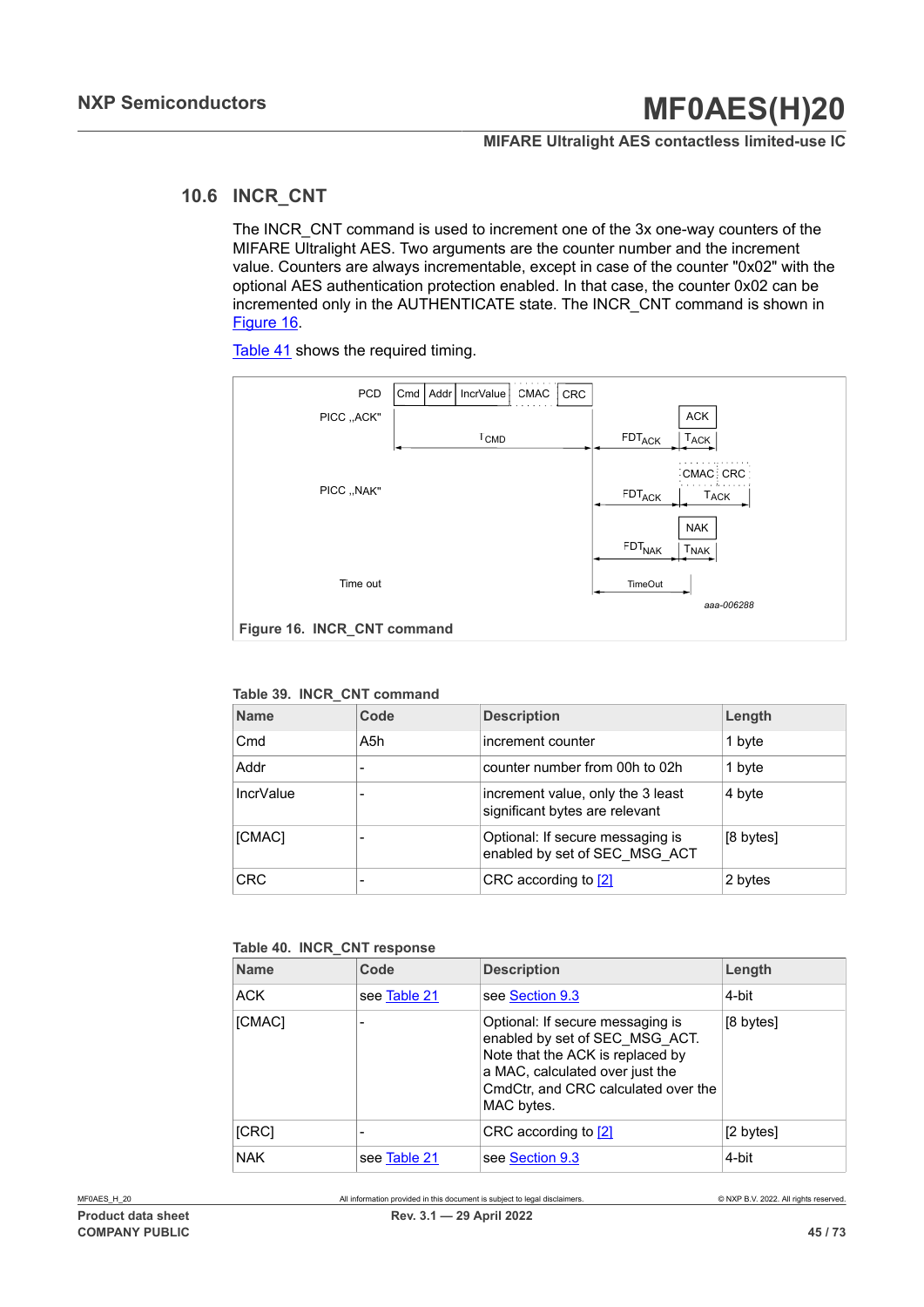### **MIFARE Ultralight AES contactless limited-use IC**

### <span id="page-45-0"></span>**Table 41. INCR\_CNT timing**

*These times exclude the end of communication of the PCD.*

|                                   | Without secure messaging        | With secure messaging |  |
|-----------------------------------|---------------------------------|-----------------------|--|
| $FDT_{ACK}$ min                   | $n=9$ [1]                       |                       |  |
| $FDT_{ACK}$ max                   | $\mathsf{T}_{\mathsf{TimeOut}}$ |                       |  |
| $FDT_{NAK min}$                   | $n=9$                           |                       |  |
| $\mathsf{FDT}_{\mathsf{NAK}}$ max | $T$ TimeOut                     |                       |  |
| <b>TimeOut</b>                    | 5 <sub>ms</sub>                 |                       |  |
| $\mathsf{T}_{\mathsf{CMD}}$       | $708 \mu s$<br>1388 µs          |                       |  |
| $T_{ACK}$                         | 869 µs<br>$57 \mu s$            |                       |  |
| $\mathsf{T}_{\mathsf{NAK}}$       | $57 \,\mathrm{\mu s}$           |                       |  |

[1] Refer to **[Section 9.2](#page-31-0)** 

The increment value argument is a 4-byte field to support the same command structure as the WRITE command. As the counter width is only 3 byte, the last transmitted, most significant byte is ignored.

Any increment value is allowed. The final counter value is FFFFFFh. No further increment is possible after the final value is reached. Also, trying to increment the current value by a number which would exceed the final value leads to a NAK response and the counter remains unchanged. An increment by 0 is allowed and leaves the counter unchanged.

The order of bytes in the increment argument follows the same order that the bytes are sent via the communication interface. This means from the LSB (IncrValue0) to MSB (IncValue3), where the last valid byte is actually IncrValue2. As an example, an increment of the counter 00h by 01h, is formulated as INCR CNT 00 01 00 00 00.

If secure messaging enabled, a CMAC on the INCR\_CNT command is required.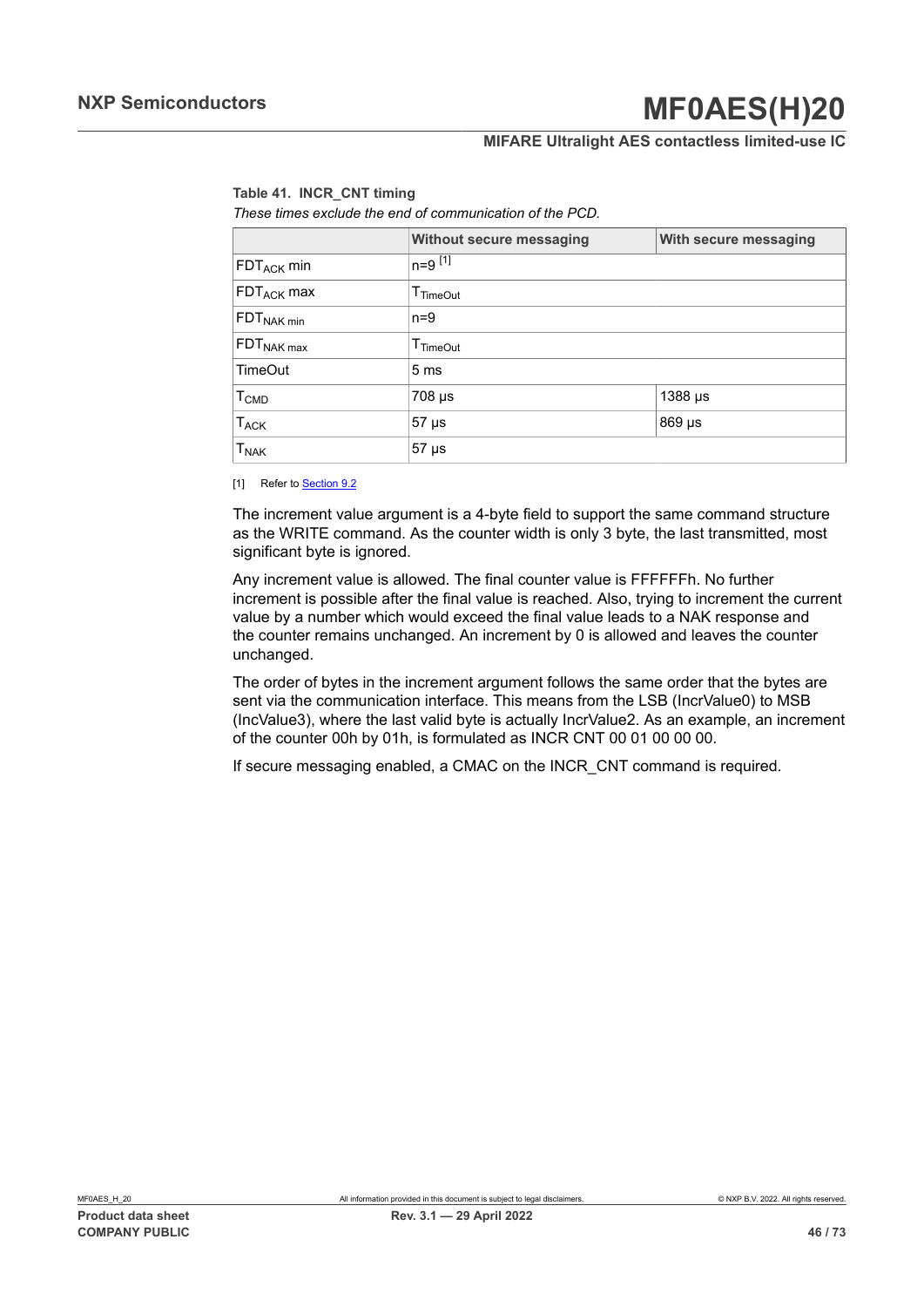#### **MIFARE Ultralight AES contactless limited-use IC**

### **10.7 READ\_SIG**

The READ\_SIG retrieves the originality signature based on Elliptic Curve Cryptography Digital Signature Algorithm (ECDSA). The purpose of originality check signature is to protect the MIFARE Ultralight AES contactless IC from mass copying. The purpose of originality check signature is not to completely prevent HW copy or emulation of individual ICs. A public key is required for the verification, which is done outside the card. The NXP originality signature is computed over the UID and written during NXP manufacturing. If the PICC is not configured for Random ID, the command is available even in ACTIVE state. If the PICC is configured for Random ID, an authentication with the 128-bit AES [DataProtKey] or [UIDRetrKey] is required to enter TRACEABLE or AUTHENTICATE state.

The READ SIG command returns an IC-specific, 48-byte ECC signature. The command structure is shown in [Figure 17](#page-46-0). The originality signature can be changed (see, [Section 8.9.1](#page-30-0)) if it has been unlocked with the LOCK SIG command (see, [Section 10.9](#page-50-0) ).

<span id="page-46-0"></span>

[Table](#page-47-0) 44 shows the required timing.

#### <span id="page-46-1"></span>**Table 42. READ\_SIG command**

| <b>Name</b> | Code | <b>Description</b>                                                | Length    |
|-------------|------|-------------------------------------------------------------------|-----------|
| Cmd         | 3Ch  | read ECC signature                                                | 1 byte    |
| Addr        | 00h  | RFU, is set to 00h                                                | 1 byte    |
| [CMAC]      |      | Optional: If secure messaging is<br>enabled by set of SEC MSG ACT | [8 bytes] |
| <b>CRC</b>  |      | CRC according to [2]                                              | 2 bytes   |

#### <span id="page-46-2"></span>**Table 43. READ\_SIG response**

| <b>Name</b> | Code | <b>Description</b>                                                | Length    |
|-------------|------|-------------------------------------------------------------------|-----------|
| Sign        |      | ECC signature                                                     | 48 bytes  |
| [CMAC]      |      | Optional: If secure messaging is<br>enabled by set of SEC MSG ACT | [8 bytes] |
| <b>CRC</b>  |      | CRC according to [2]                                              | 2 bytes   |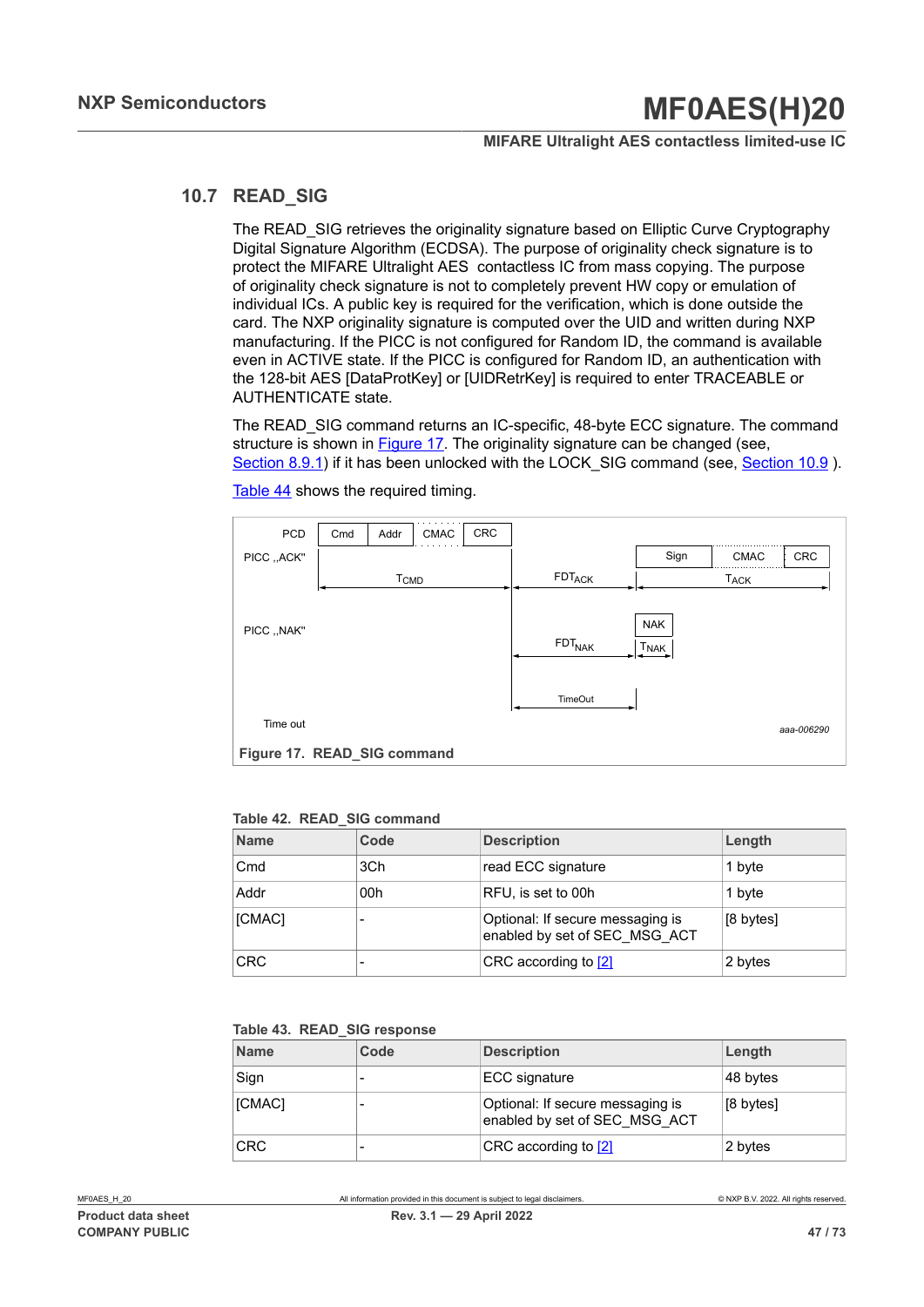### **MIFARE Ultralight AES contactless limited-use IC**

#### <span id="page-47-1"></span>**Table 43. READ\_SIG response***...continued*

| <b>Name</b> | Code         | <b>Description</b> | Length |
|-------------|--------------|--------------------|--------|
| <b>NAK</b>  | see Table 21 | see Section 9.3    | 4-bit  |

#### <span id="page-47-0"></span>**Table 44. READ\_SIG timing**

*These times exclude the end of communication of the PCD.*

|                        | <b>Without secure messaging</b>    | With secure messaging |  |  |
|------------------------|------------------------------------|-----------------------|--|--|
| $FDT_{ACK}$ min        | $n = 9$ $^{[1]}$                   |                       |  |  |
| FDT <sub>ACK</sub> max | $I$ TimeOut                        |                       |  |  |
| FDT <sub>NAK min</sub> | $n=9$                              |                       |  |  |
| FDT <sub>NAK max</sub> | $T_{TimeOut}$                      |                       |  |  |
| <b>TimeOut</b>         | 5 <sub>ms</sub>                    |                       |  |  |
| T <sub>CMD</sub>       | $368 \mu s$<br>1048 µs             |                       |  |  |
| $T_{ACK}$              | $4266 \,\mathrm{\mu s}$<br>4944 µs |                       |  |  |
| <b>TNAK</b>            | $57 \mu s$                         |                       |  |  |

[1] Refer to **[Section 9.2](#page-31-0)** 

If secure messaging enabled, a CMAC on the READ\_SIG command is required.

**Remark:** Details on how to check that the signature value is provided in the following Application note, [\[5\].](#page-65-1)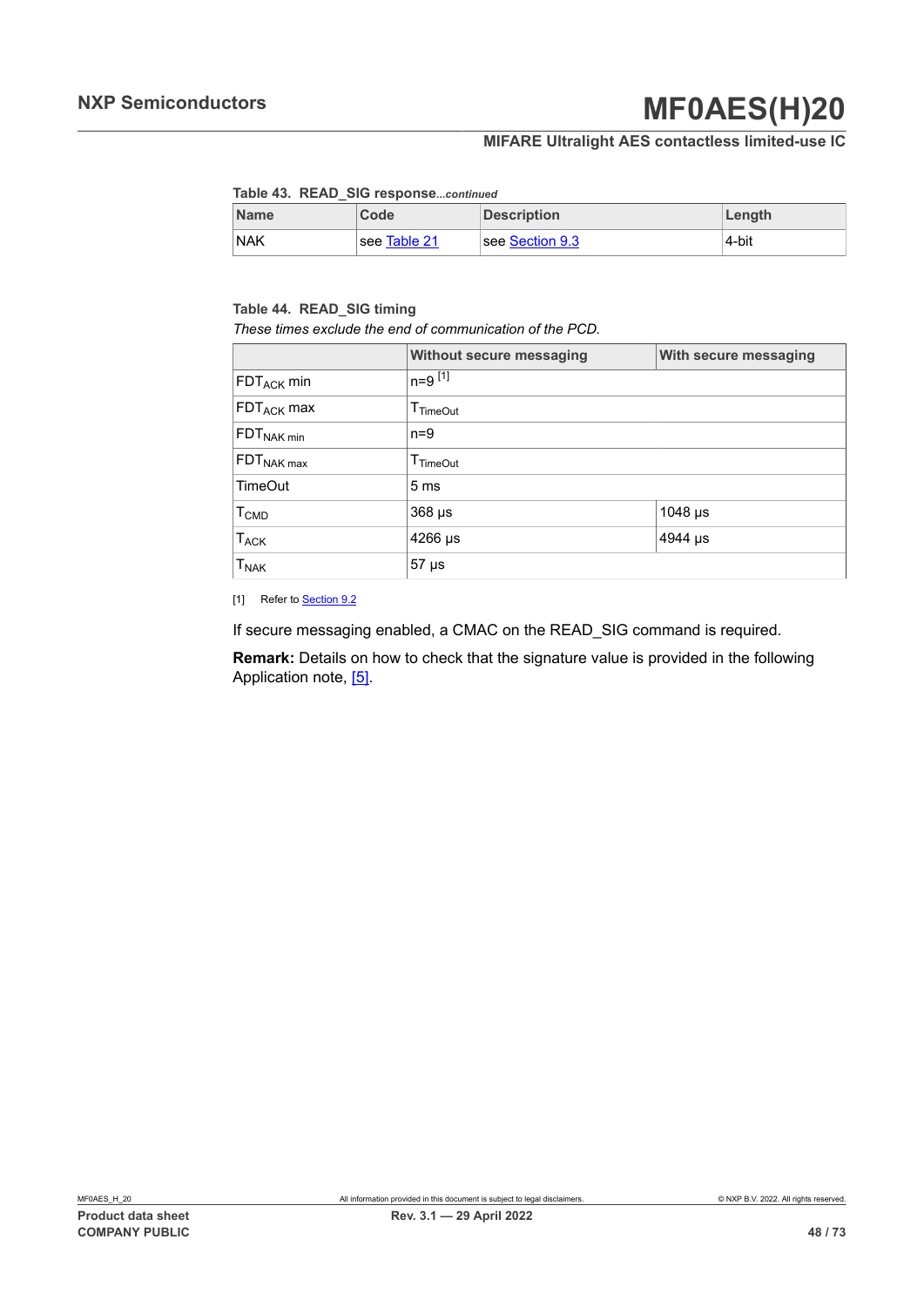#### **MIFARE Ultralight AES contactless limited-use IC**

# **10.8 WRITE\_SIG**

The WRITE\_SIG command allows the writing of a customized originality signature into the dedicated originality signature memory.

The WRITE\_SIG command requires an originality signature block address, and writes 4 bytes of data into the addressed originality signature block. The WRITE\_SIG command is shown in [Figure 18](#page-48-0).

[Table](#page-49-0) 47 shows the required timing.

<span id="page-48-0"></span>

<span id="page-48-1"></span>**Table 45. WRITE\_SIG command**

| <b>Name</b> | Code | <b>Description</b>                                                | Length    |
|-------------|------|-------------------------------------------------------------------|-----------|
| Cmd         | A9h  | write one originality signature block                             | 1 byte    |
| Addr        |      | block address                                                     | 1 byte    |
| Data        |      | signature bytes to be written                                     | 4 bytes   |
| [CMAC]      |      | Optional: If secure messaging is<br>enabled by set of SEC MSG ACT | [8 bytes] |
| <b>CRC</b>  |      | CRC according to [2]                                              | 2 bytes   |

<span id="page-48-2"></span>

|  |  |  | Table 46. WRITE_SIG response |
|--|--|--|------------------------------|
|--|--|--|------------------------------|

| <b>Name</b> | Code         | <b>Description</b>                                                                                                                                                                             | Length    |
|-------------|--------------|------------------------------------------------------------------------------------------------------------------------------------------------------------------------------------------------|-----------|
| <b>ACK</b>  | see Table 21 | see Section 9.3                                                                                                                                                                                | 4-bit     |
| [CMAC]      |              | Optional: If secure messaging is<br>enabled by set of SEC MSG ACT.<br>Note that the ACK is replaced by<br>a MAC, calculated over just the<br>CmdCtr, and CRC calculated over the<br>MAC bytes. | [8 bytes] |
| [CRC]       |              | CRC according to [2]                                                                                                                                                                           | [2 bytes] |
| <b>NAK</b>  | see Table 21 | see Section 9.3                                                                                                                                                                                | 4-bit     |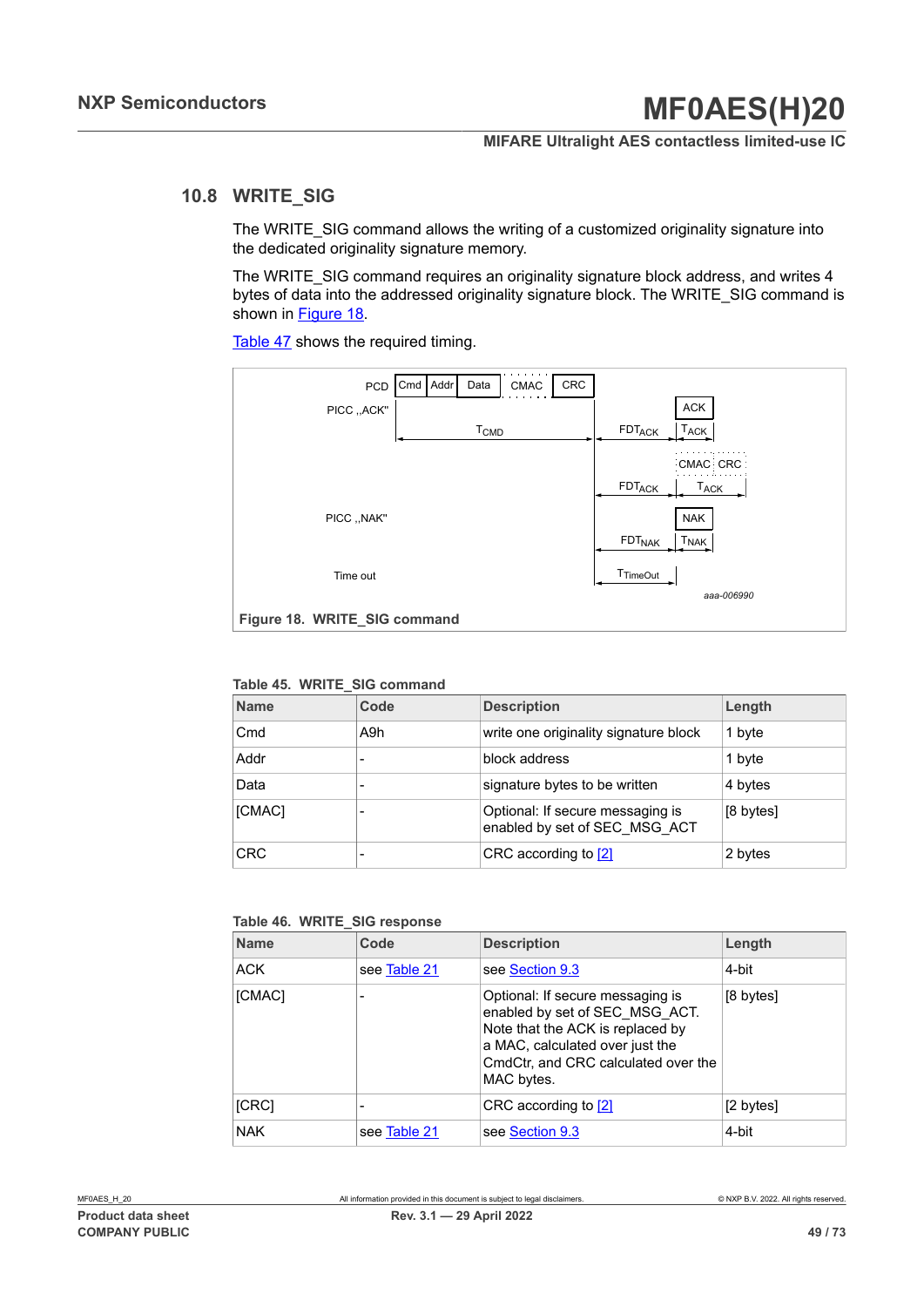### **MIFARE Ultralight AES contactless limited-use IC**

#### <span id="page-49-0"></span>**Table 47. WRITE\_SIG timing**

*These times exclude the end of communication of the PCD.*

|                                   | <b>Without secure messaging</b> | With secure messaging |  |  |
|-----------------------------------|---------------------------------|-----------------------|--|--|
| $\mathsf{FDT}_{\mathsf{ACK}}$ min | $n=9$ [1]                       |                       |  |  |
| FDT <sub>ACK</sub> max            | $T_{TimeOut}$                   |                       |  |  |
| $FDT_{NAK min}$                   | $n=9$                           |                       |  |  |
| $\mathsf{FDT}_{\mathsf{NAK}}$ max | $T_{TimeOut}$                   |                       |  |  |
| <b>TimeOut</b>                    | 5 <sub>ms</sub>                 |                       |  |  |
| $T_{\mathsf{CMD}}$                | $708 \mu s$                     | $1388 \,\mu s$        |  |  |
| $T_{ACK}$                         | 57 µs<br>869 µs                 |                       |  |  |
| $\mathsf{T}_{\mathsf{NAK}}$       | $57 \mu s$                      |                       |  |  |

[1] Refer to **[Section 9.2](#page-31-0)** 

In the initial state of MIFARE Ultralight AES, the following originality signature blocks 00h to 0Bh are valid Addr parameters to the WRITE\_SIG command. Addressing a memory block beyond the limits above results in a NAK response from MIFARE Ultralight AES.

<span id="page-49-1"></span>**Table 48. Blocks for the WRITE\_SIG command**

| <b>Originality signature block</b> | Byte 0 | Byte 1 | Byte 2 | Byte 3 |
|------------------------------------|--------|--------|--------|--------|
| 00h                                | LSByte |        |        |        |
| $\cdots$                           |        |        |        |        |
| $\cdots$                           |        |        |        |        |
| $\cdots$                           |        |        |        |        |
| 0Bh                                |        |        |        | MSByte |

If the originality signature is locked or permanently locked, a WRITE\_SIG command results in a NAK response from the MIFARE Ultralight AES.

If secure messaging enabled, a CMAC on the WRITE\_SIG command is required.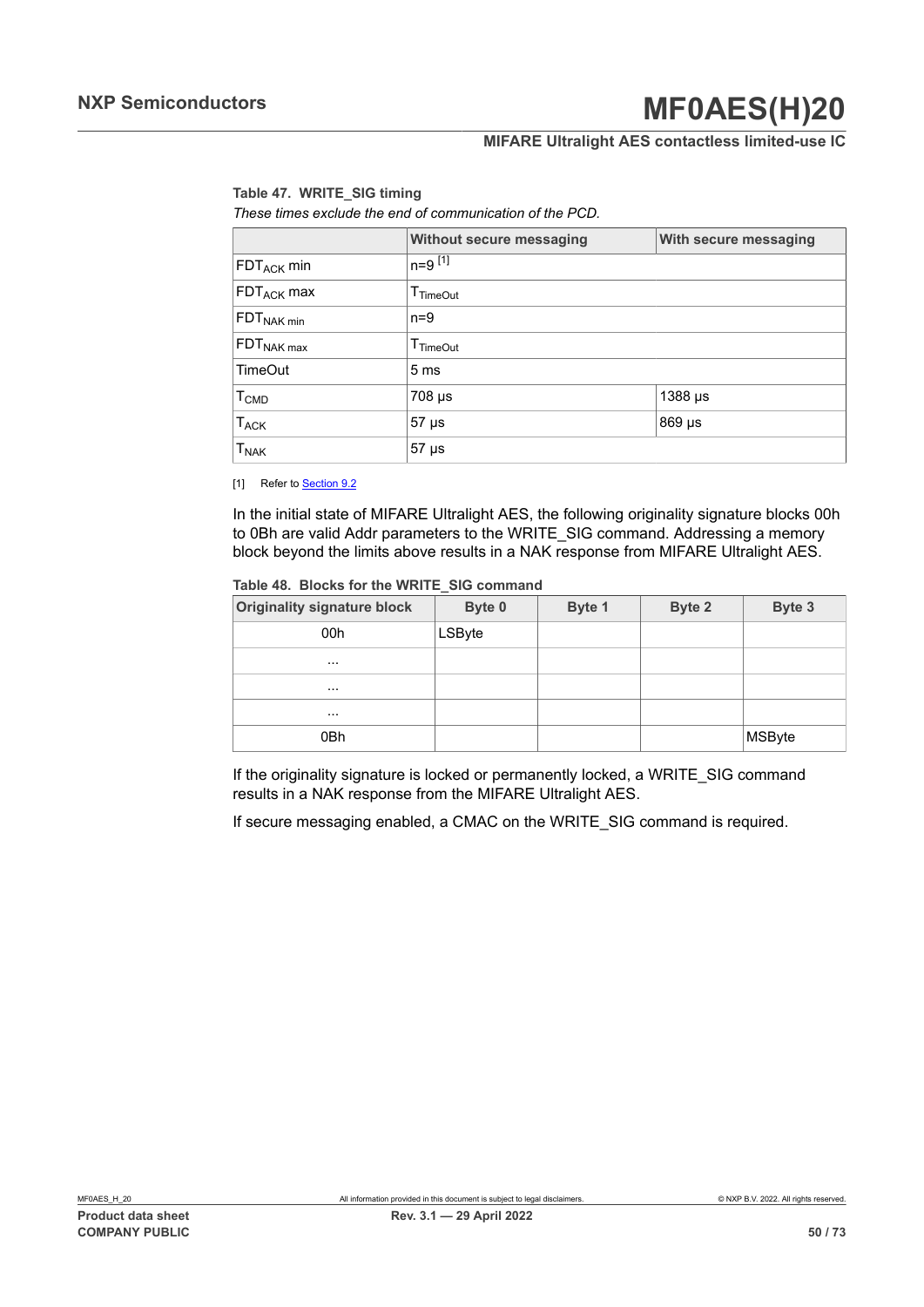### **MIFARE Ultralight AES contactless limited-use IC**

## **10.9 LOCK\_SIG**

<span id="page-50-0"></span>The LOCK SIG command allows the user to unlock, lock or permanently lock the dedicated originality signature memory. The originality signature can only be unlocked, if the originality signature is not permanently locked. There is no command to unlock the originality signature, if the originality signature is permanently locked. The LOCK\_SIG command is shown in [Figure 19](#page-50-1).

[Table](#page-51-0) 51 shows the required timing.

<span id="page-50-1"></span>

<span id="page-50-2"></span>**Table 49. LOCK\_SIG command**

| <b>Name</b>     | Code | <b>Description</b>                                                | Length    |
|-----------------|------|-------------------------------------------------------------------|-----------|
| C <sub>md</sub> | ACh  | lock signature                                                    | 1 byte    |
| Arg             |      | locking action                                                    | 1 byte    |
|                 |      | 00h - unlock                                                      | 1 byte    |
|                 |      | $01h - lock$                                                      | 1 byte    |
|                 |      | 02h - permanently lock                                            | 1 byte    |
| [CMAC]          |      | Optional: If secure messaging is<br>enabled by set of SEC MSG ACT | [8 bytes] |
| <b>CRC</b>      |      | CRC according to [2]                                              | 2 bytes   |

#### <span id="page-50-3"></span>**Table 50. LOCK\_SIG response**

| <b>Name</b> | Code         | <b>Description</b>                                                                                                                                                                             | Length    |
|-------------|--------------|------------------------------------------------------------------------------------------------------------------------------------------------------------------------------------------------|-----------|
| ACK         | see Table 21 | see Section 9.3                                                                                                                                                                                | 4 bits    |
| [CMAC]      |              | Optional: If secure messaging is<br>enabled by set of SEC MSG ACT.<br>Note that the ACK is replaced by<br>a MAC, calculated over just the<br>CmdCtr, and CRC calculated over the<br>MAC bytes. | [8 bytes] |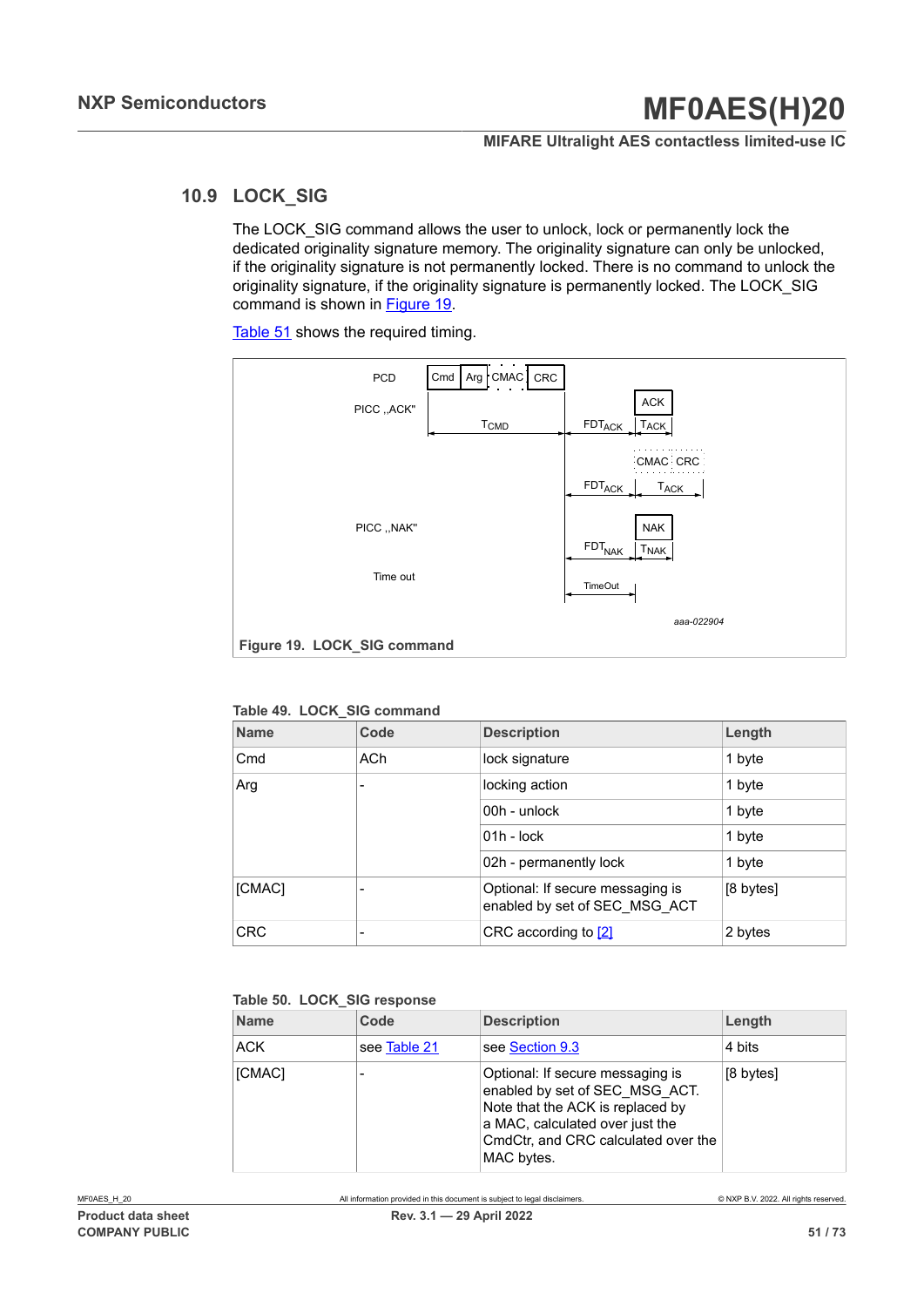### **MIFARE Ultralight AES contactless limited-use IC**

#### <span id="page-51-1"></span>**Table 50. LOCK\_SIG response***...continued*

| <b>Name</b>  | Code         | <b>Description</b>   | Length    |
|--------------|--------------|----------------------|-----------|
| <b>ICRCI</b> | -            | CRC according to [2] | [2 bytes] |
| <b>NAK</b>   | see Table 21 | see Section 9.3      | 4 bits    |

#### <span id="page-51-0"></span>**Table 51. LOCK\_SIG timing**

*These times exclude the end of communication of the PCD.*

|                        | Without secure messaging<br>With secure messaging |         |  |  |
|------------------------|---------------------------------------------------|---------|--|--|
| FDT <sub>ACK</sub> min | $n=9$ [1]                                         |         |  |  |
| FDT <sub>ACK</sub> max | $\mathsf{T}_{\mathsf{TimeOut}}$                   |         |  |  |
| FDT <sub>NAK min</sub> | $n=9$                                             |         |  |  |
| FDT <sub>NAK max</sub> | $T$ TimeOut                                       |         |  |  |
| <b>TimeOut</b>         | 5 <sub>ms</sub>                                   |         |  |  |
| <b>T<sub>CMD</sub></b> | $368 \mu s$                                       | 1048 µs |  |  |
| <b>TACK</b>            | $869$ µs<br>$57 \mu s$                            |         |  |  |
| <b>T<sub>NAK</sub></b> | $57 \mu s$                                        |         |  |  |

[1] Refer to **[Section 9.2](#page-31-0)** 

If secure messaging enabled, a CMAC on the LOCK SIG command is required.

**Remark:** If no further change of the customized originality signature is required, it is recommended to permanently lock the NXP signature during the initialization process with the LOCK SIG command.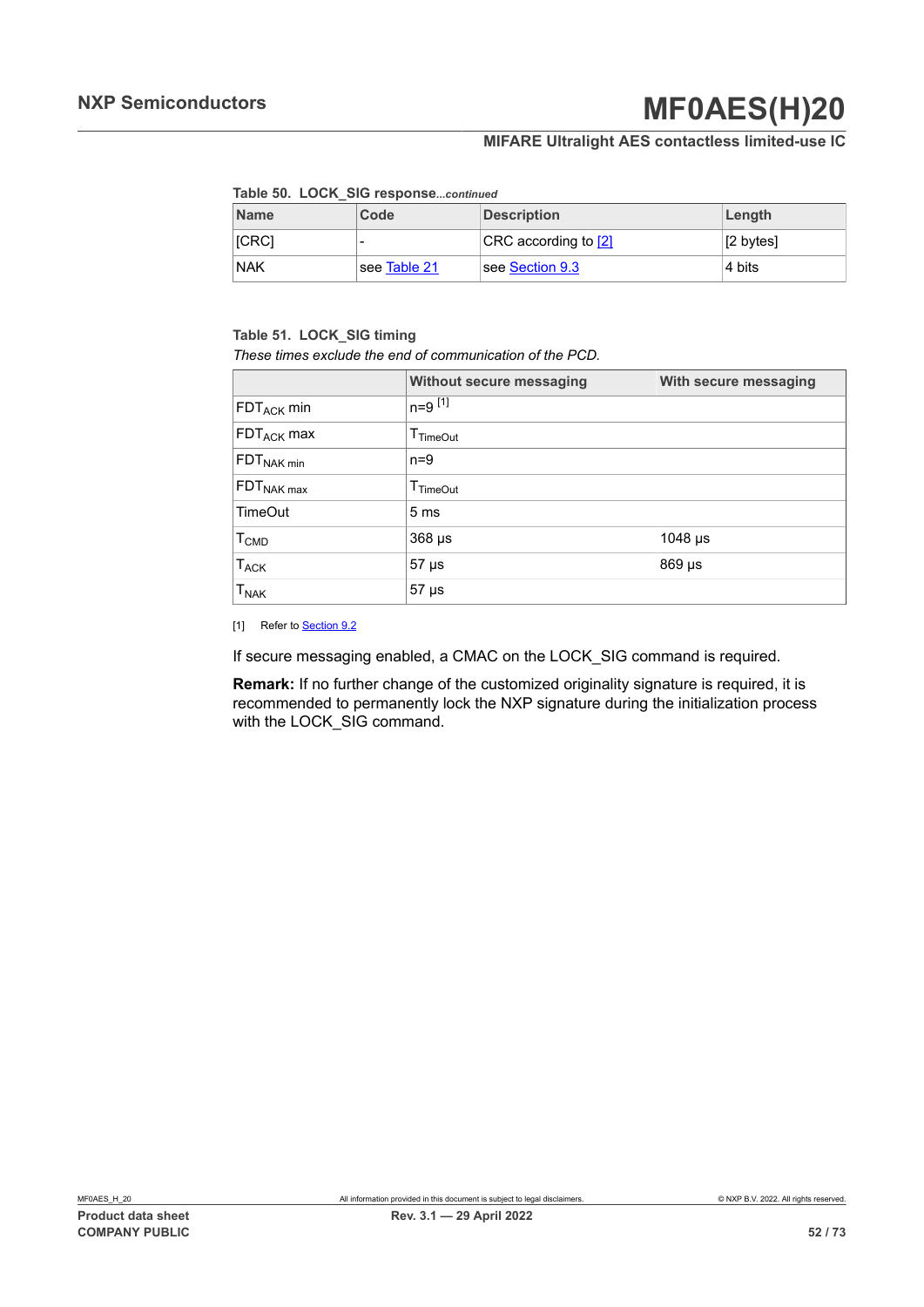#### **MIFARE Ultralight AES contactless limited-use IC**

### **10.10 AUTHENTICATE**

The AUTHENTICATE command is used to authenticate with a 3-pass mutual authentication the MIFARE Ultralight AES and PCD. The authentication process is detailed, in **Section 8.6.2.** Authentication with the defined 128-bit AES Data Protection key or UID retrieval key is required to either access the protected user memory pages or to retrieve the double size UID in case Random ID is enabled, as well as the originality signature.

<span id="page-52-2"></span>

#### <span id="page-52-0"></span>**Table 52. AUTHENTICATE Part 1 command**

| <b>Name</b> | Code            | <b>Description</b>                                                                              | Length   |  |
|-------------|-----------------|-------------------------------------------------------------------------------------------------|----------|--|
| Cmd         | 1Ah             | authentication part 1                                                                           | 1 byte   |  |
| Arg         | 00h / 01h / 02h | 00h  DataProtKey<br>01h  UIDRetrKey<br>02h  OriginalityKey                                      | 1 byte   |  |
| <b>CRC</b>  |                 | CRC according to [2]                                                                            | 2 bytes  |  |
| <b>AFh</b>  | AFh.            | first response byte indicates that<br>the authentication process needs a<br>second command part | 1 byte   |  |
| ek(RndB)    |                 | 16-byte encrypted PICC random<br>number RndB                                                    | 16 bytes |  |
| <b>NAK</b>  | see Table 21    | see Section 9.3                                                                                 | 4-bit    |  |

#### <span id="page-52-1"></span>**Table 53. AUTHENTICATE Part 1 response**

| <b>Name</b> | Code | <b>Description</b>                                                                              | Length   |
|-------------|------|-------------------------------------------------------------------------------------------------|----------|
| AFh         | AFh. | first response byte indicates that<br>the authentication process needs a<br>second command part | 1 byte   |
| ek(RndB)    |      | 16-byte encrypted PICC random<br>number RndB                                                    | 16 bytes |
| <b>CRC</b>  |      | CRC according to [2]                                                                            | 2 bytes  |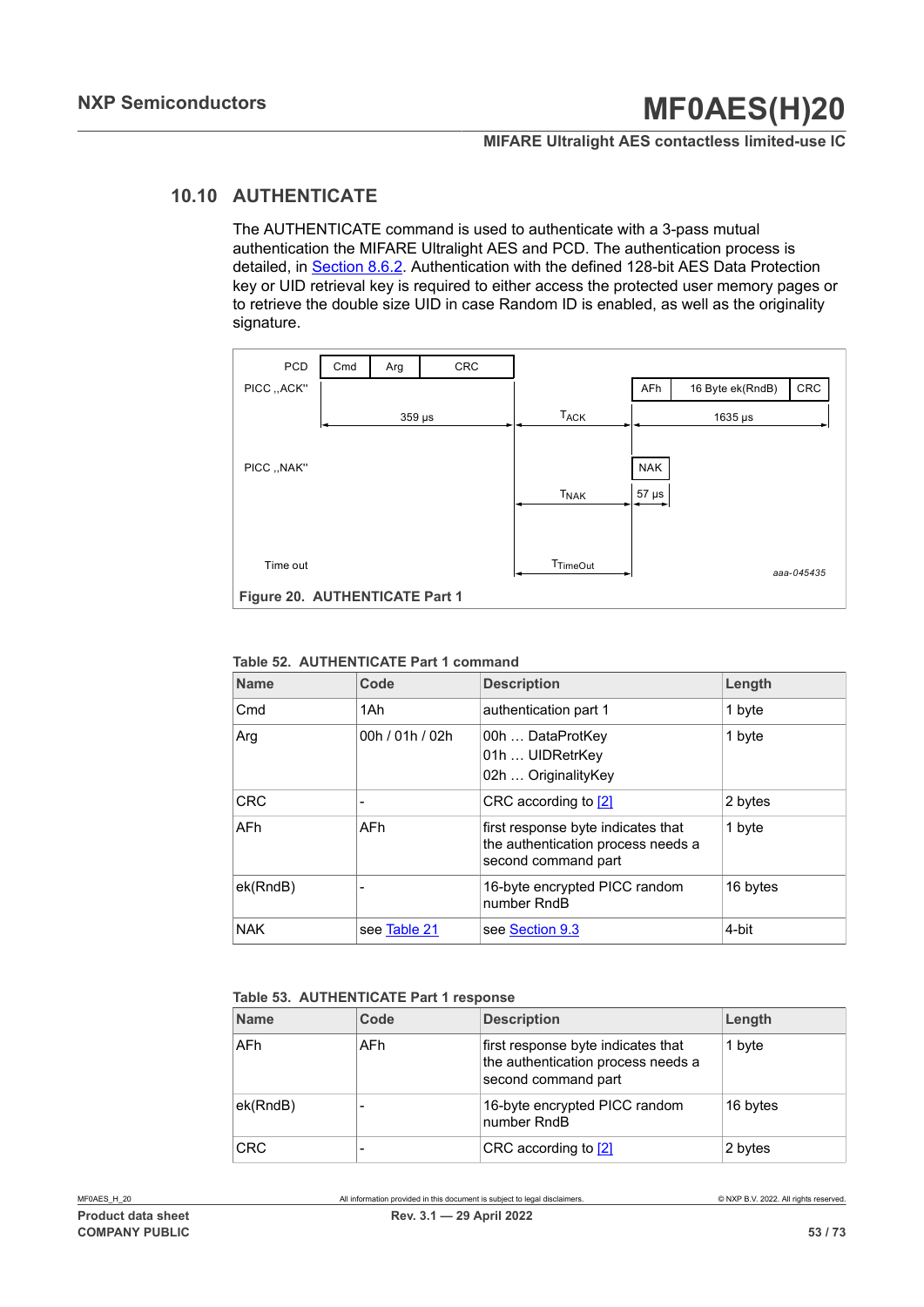## **MIFARE Ultralight AES contactless limited-use IC**

#### <span id="page-53-0"></span>**Table 53. AUTHENTICATE Part 1 response***...continued*

| <b>Name</b> | Code         | <b>Description</b> | Length |
|-------------|--------------|--------------------|--------|
| <b>NAK</b>  | see Table 21 | see Section 9.3    | 4-bit  |

#### <span id="page-53-1"></span>**Table 54. AUTHENTICATE Part 1 timing**

*These times exclude the end of communication of the PCD.*

|                            | $T_{ACK}$ min | $T_{\rm ACK}$ max | I NAK min | I NAK max | <sup>I</sup> TimeOut |
|----------------------------|---------------|-------------------|-----------|-----------|----------------------|
| <b>AUTHENTICATE part 1</b> |               | TimeOut           | $n = 9$   | TimeOut   | 5 <sub>ms</sub>      |

[1] Refers to **Section 9.2** 

#### <span id="page-53-2"></span>**Table 55. AUTHENTICATE Part 2**

|      | Code Parameter | <b>Data</b>    | Integrity mechanism | Response         |
|------|----------------|----------------|---------------------|------------------|
| ∣AFh |                | ek(RndA+RndB') | Parity, CRC         | '00' + ek(RndA') |

<span id="page-53-4"></span>

| PCD          | Cmd 32 Byte ek(RndA    RndB') CRC |                    |            |                   |            |
|--------------|-----------------------------------|--------------------|------------|-------------------|------------|
| PICC ,, ACK" |                                   |                    | 00h        | 16 Byte ek(RndA') | <b>CRC</b> |
|              | 2993 µs                           | <b>FDTACK</b>      |            | $1635 \,\mu s$    |            |
|              |                                   |                    |            |                   |            |
| PICC  NAK"   |                                   |                    | <b>NAK</b> |                   |            |
|              |                                   | FDT <sub>NAK</sub> | $57 \mu s$ |                   |            |
|              |                                   |                    |            |                   |            |
| Time out     |                                   | TimeOut            |            |                   | aaa-045436 |
|              | Figure 21. AUTHENTICATE Part 2    |                    |            |                   |            |

#### <span id="page-53-3"></span>**Table 56. AUTHENTICATE Part 2 command**

| <b>Name</b>            | Code | <b>Description</b>                                               | Length   |  |  |
|------------------------|------|------------------------------------------------------------------|----------|--|--|
| C <sub>md</sub>        | AFh. | fixed first byte for the<br>AUTHENTICATE part 2 command          | 1 byte   |  |  |
| $ek(RndA    RndB')$  - |      | 32-byte encrypted random numbers<br>RNDA concatenated with RndB' | 32 bytes |  |  |
| <b>CRC</b>             |      | CRC according to [2]                                             | 2 bytes  |  |  |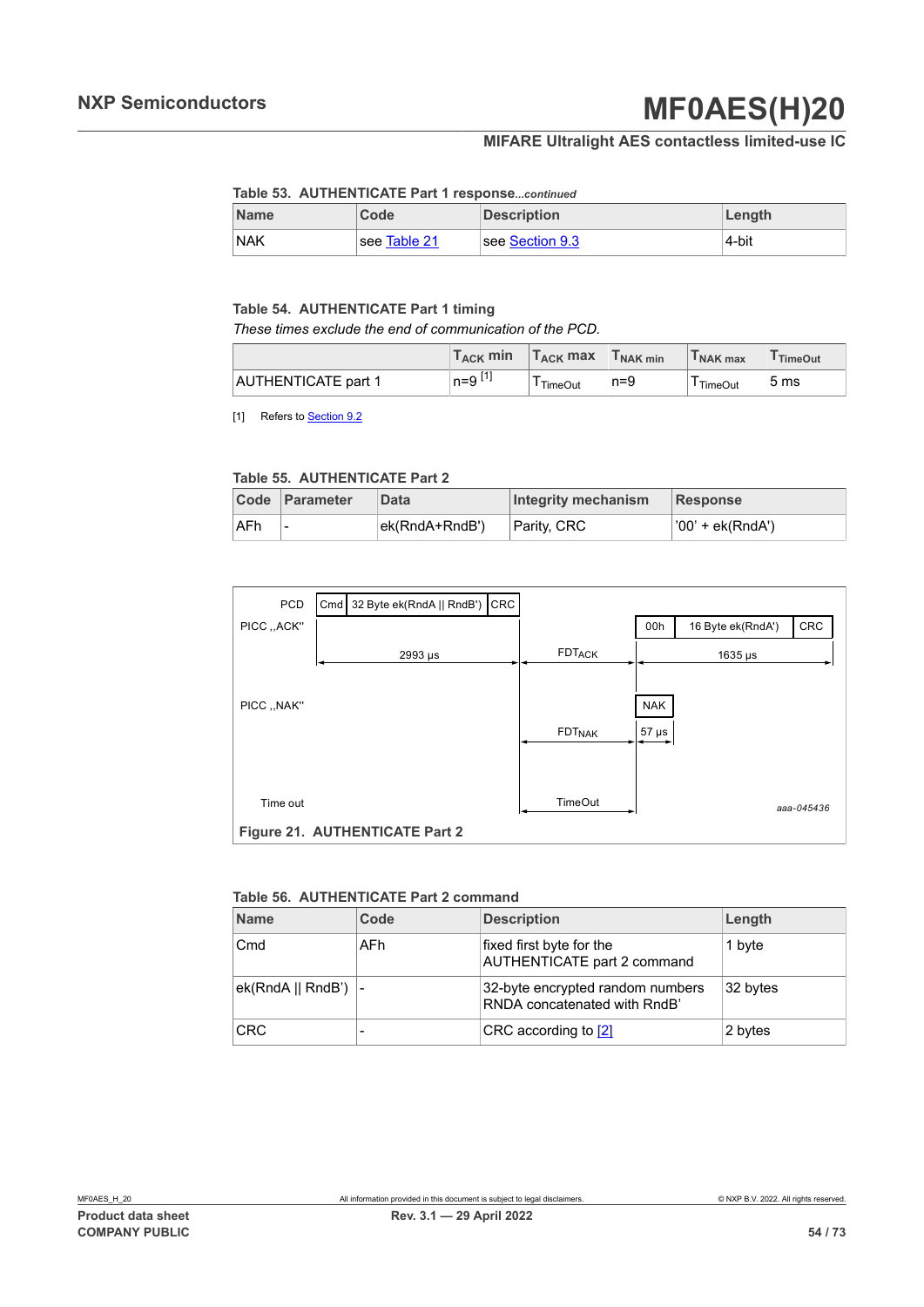# **MIFARE Ultralight AES contactless limited-use IC**

<span id="page-54-0"></span>**Table 57. AUTHENTICATE Part 2 response**

| <b>Name</b> | Code         | <b>Description</b>                                                                                 | Length   |
|-------------|--------------|----------------------------------------------------------------------------------------------------|----------|
| 00h         | 00h          | first response byte indicates that the<br>authentication process is finished<br>after this command | 1 byte   |
| ek(RndA')   |              | 16-byte encrypted, shifted PCD<br>random number RndA'                                              | 16 bytes |
| <b>CRC</b>  |              | CRC according to [2]                                                                               | 2 bytes  |
| <b>NAK</b>  | see Table 21 | see Section 9.3                                                                                    | 4-bit    |

#### <span id="page-54-1"></span>**Table 58. AUTHENTICATE Part 2 timing**

*These times exclude the end of communication of the PCD.*

|                     | $\mathsf{T}_{\mathsf{ACK}}$ min | $T_{ACK}$ max  | T <sub>NAK min</sub> | I NAK max      | <sup>1</sup> TimeOut |
|---------------------|---------------------------------|----------------|----------------------|----------------|----------------------|
| AUTHENTICATE part 2 | n=9[1]                          | <b>TimeOut</b> | $n=9$                | <b>TimeOut</b> | 5 <sub>ms</sub>      |

[1] Refers to **Section 9.2**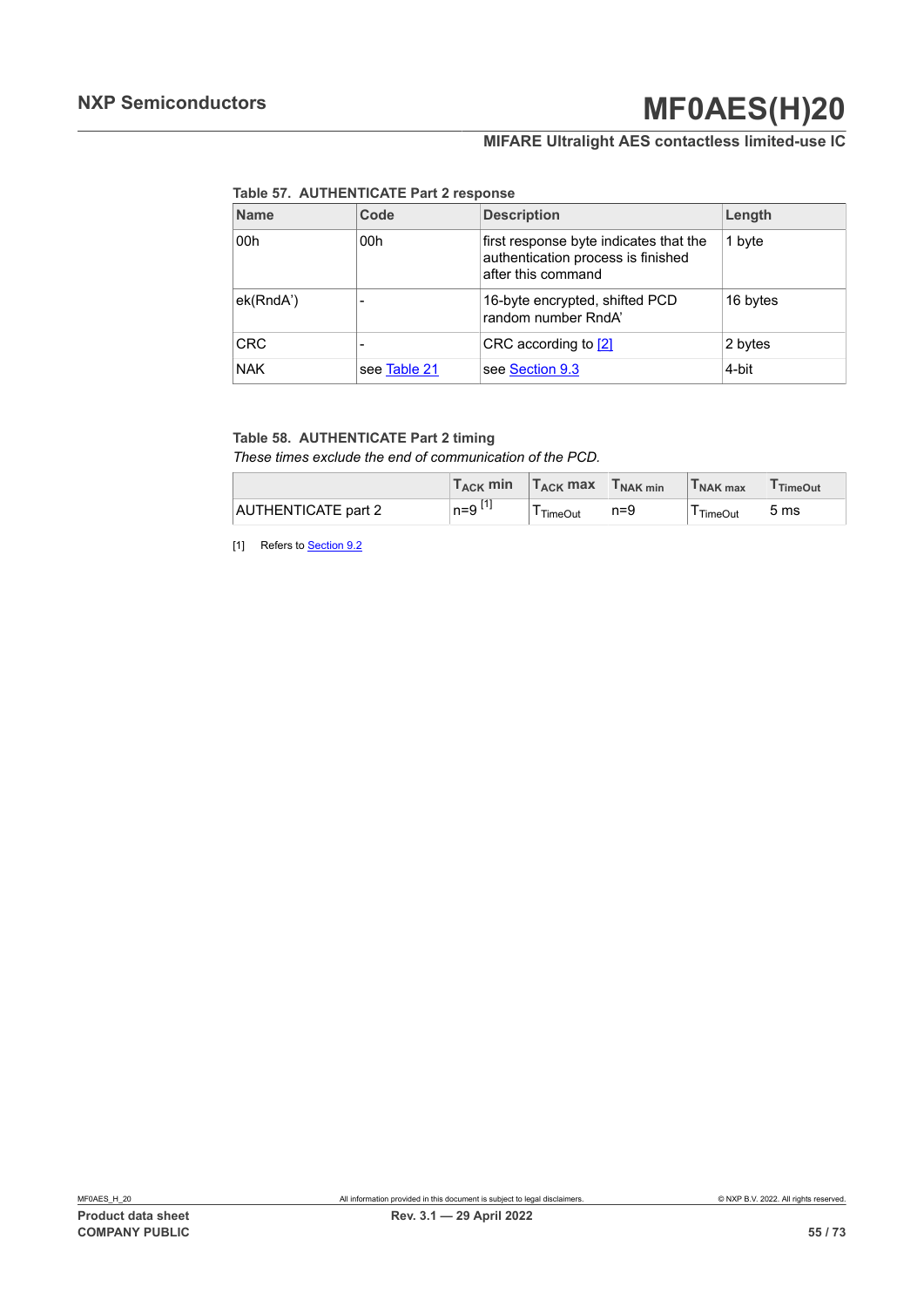#### **MIFARE Ultralight AES contactless limited-use IC**

### **10.11 VCSL**

The VCSL command is used to enable a unique identification and selection process across different physical MIFARE product-based cards and virtual MIFARE implementations. The command requires a 16-byte installation identifier IID and a 4-byte PCD capability value as parameters. The parameters are present to support compatibility to other MIFARE product-based devices, but are not used or checked inside the MIFARE Ultralight AES.

Nevertheless, the number of bytes is checked for correctness. The answer to the VCSL command is the VCTID value stored in the user configuration segment. This identifier indicates the type of card or ticket. Using this information, the contactless reader can decide whether the ticket belongs to the installation or not. The command structure is shown in [Figure 22](#page-55-0) and [Table](#page-55-1) 59.

[Table](#page-56-0) 61 shows the required timing.

<span id="page-55-0"></span>

<span id="page-55-1"></span>

| <b>Name</b>    | Code | <b>Description</b>               | Length   |
|----------------|------|----------------------------------|----------|
| Cmd            | 4B   | Virtual Card Select Last command | 1 byte   |
| IID            |      | installation identifier          | 16 bytes |
| <b>PCDCAPS</b> |      | <b>PCD</b> capabilities          | 4 bytes  |
| <b>CRC</b>     |      | CRC according to [1]             | 2 bytes  |

#### <span id="page-55-2"></span>**Table 60. VCSL command**

| <b>Name</b>  | Code         | <b>Description</b>           | Length  |
|--------------|--------------|------------------------------|---------|
| <b>VCTID</b> | -            | Virtual Card Type Identifier | 1 byte  |
| <b>CRC</b>   | -            | CRC according to [2]         | 2 bytes |
| <b>NAK</b>   | see Table 21 | see Section 9.3              | 4-bit   |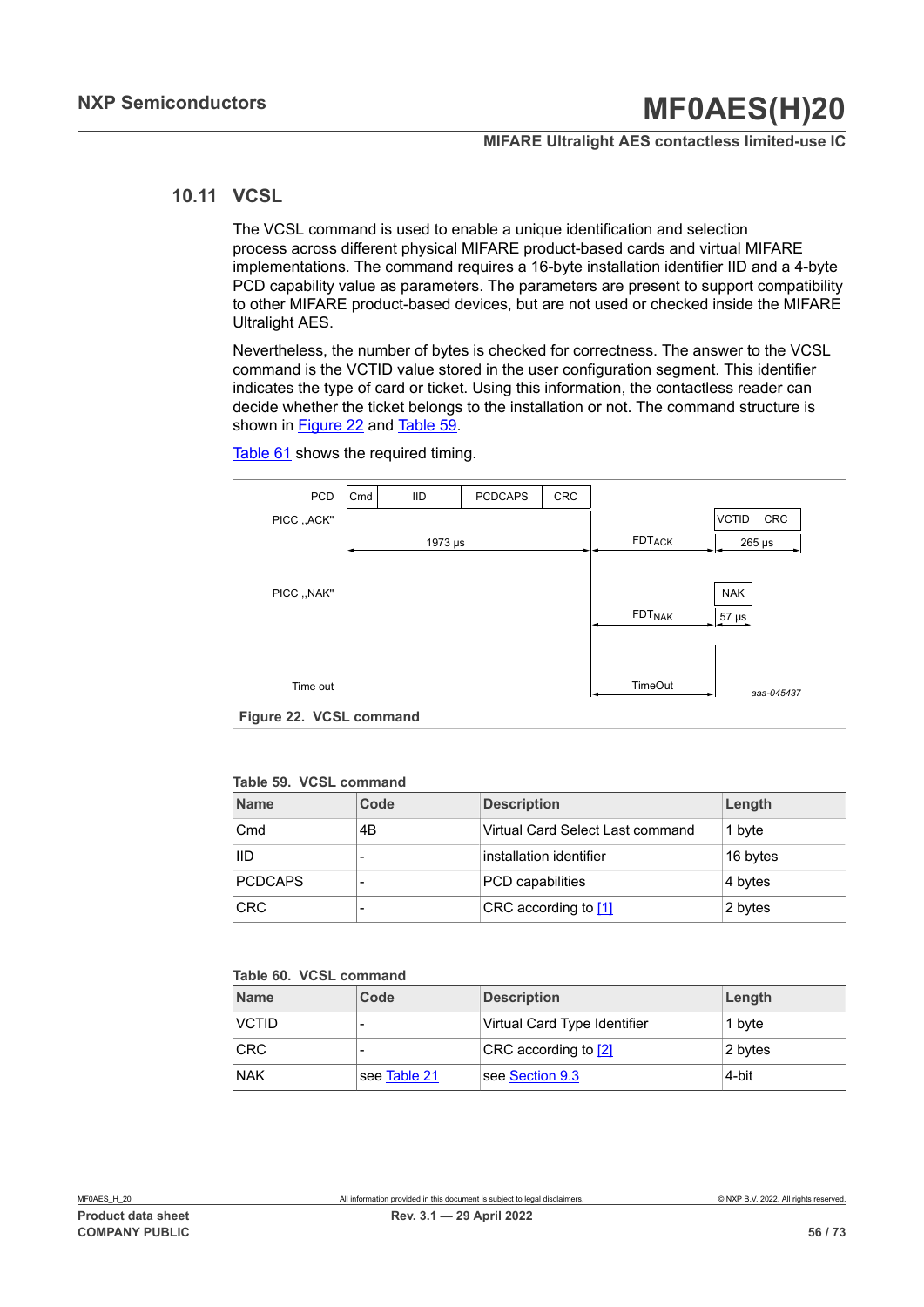# **MIFARE Ultralight AES contactless limited-use IC**

### <span id="page-56-0"></span>**Table 61. VCSL timing**

*These times exclude the end of communication of the PCD.*

|             | $\mathsf{T}_{\mathsf{ACK}}$ min | $T_{\mathsf{ACK}}$ max | I NAK min | I NAK max      | <sup>I</sup> TimeOut |
|-------------|---------------------------------|------------------------|-----------|----------------|----------------------|
| <b>VCSL</b> | $n = 9$ $11$                    | TimeOut                | $n=9$     | <b>TimeOut</b> | 5 <sub>ms</sub>      |

[1] Refers to **Section 9.2**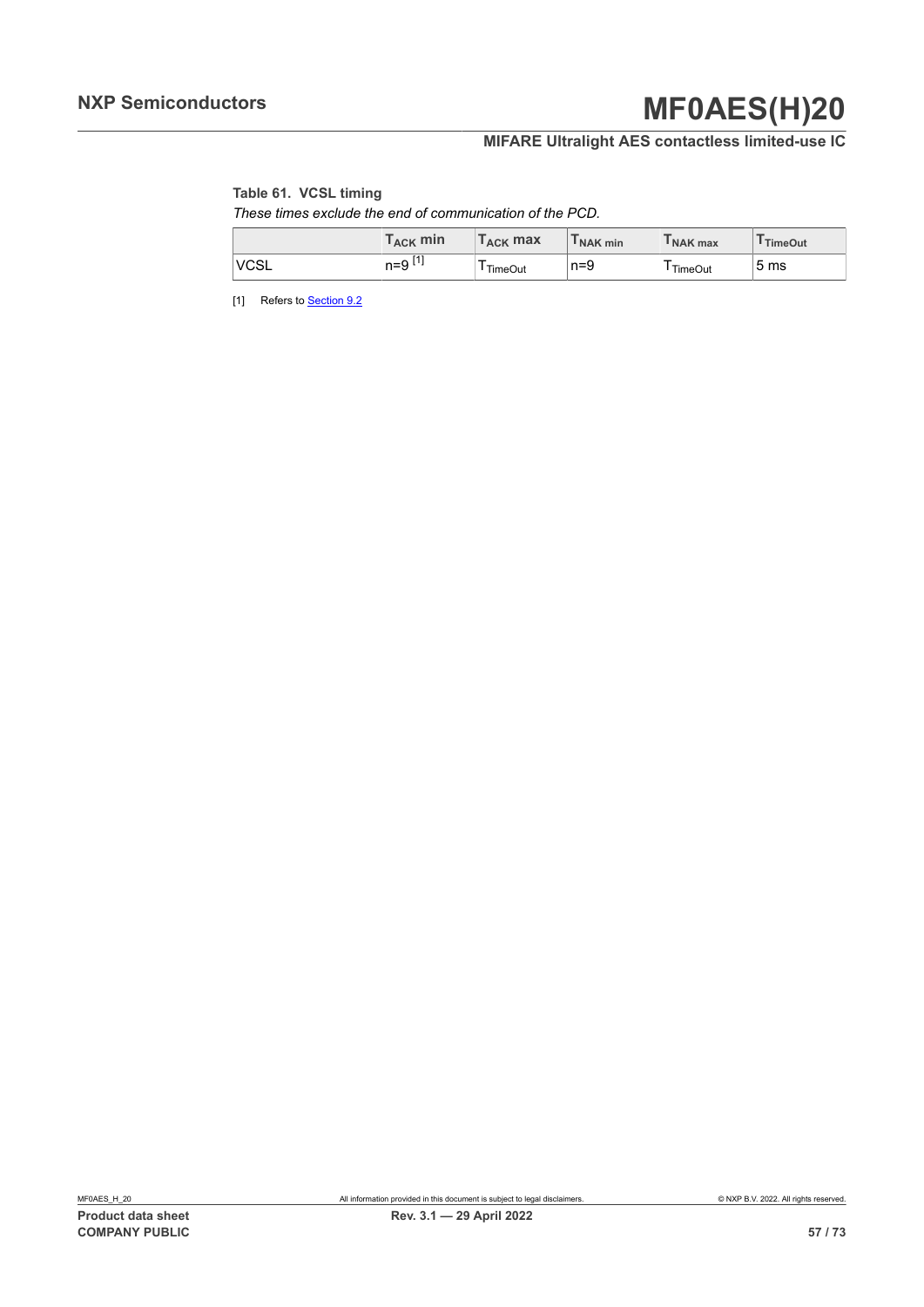#### **MIFARE Ultralight AES contactless limited-use IC**

## **11 Limiting values**

<span id="page-57-0"></span>Stresses exceeding one or more of the limiting values, can cause permanent damage to the device. Exposure to limiting values for extended periods can affect device reliability.

<span id="page-57-1"></span>**Table 62. Limiting values**

| In accordance with the Absolute Maximum Rating System (IEC 60134). |  |  |  |  |  |
|--------------------------------------------------------------------|--|--|--|--|--|
|                                                                    |  |  |  |  |  |

| Symbol                    | <b>Parameter</b>                             | <b>Condition</b> | Min                      | <b>Max</b> | Unit |
|---------------------------|----------------------------------------------|------------------|--------------------------|------------|------|
| $P_{d,max}$               | maximum power dissipation                    |                  | $\overline{\phantom{0}}$ | 120        | mW   |
| $I_{LA-LB,max}$           | maximum input current                        |                  | $\overline{\phantom{0}}$ | 40         | mA   |
| $\mathsf{T}_{\text{stg}}$ | storage temperature                          |                  | $-55$                    | $+125$     | °C   |
| l <sub>amb</sub>          | ambient temperature                          |                  | $-25$                    | $+70$      | °C   |
| $\rm V_{ESD}$             | electrostatic discharge voltage on LA/<br>LВ | $[1]$            | -                        | 2          | kV   |

[1] ANSI/ESDA/JEDEC JS-001; Human body model:  $C = 100$  pF,  $R = 1.5$  k $\Omega$ 

**Remark:** Stress above one or more of the limiting values may cause permanent damage to the device. Exposure to limiting values for extended periods may affect device reliability.

#### **CAUTION**



This device has limited built-in ElectroStatic Discharge (ESD) protection. The leads should be shorted together or the device placed in conductive foam during storage or handling to prevent electrostatic damage to the gates.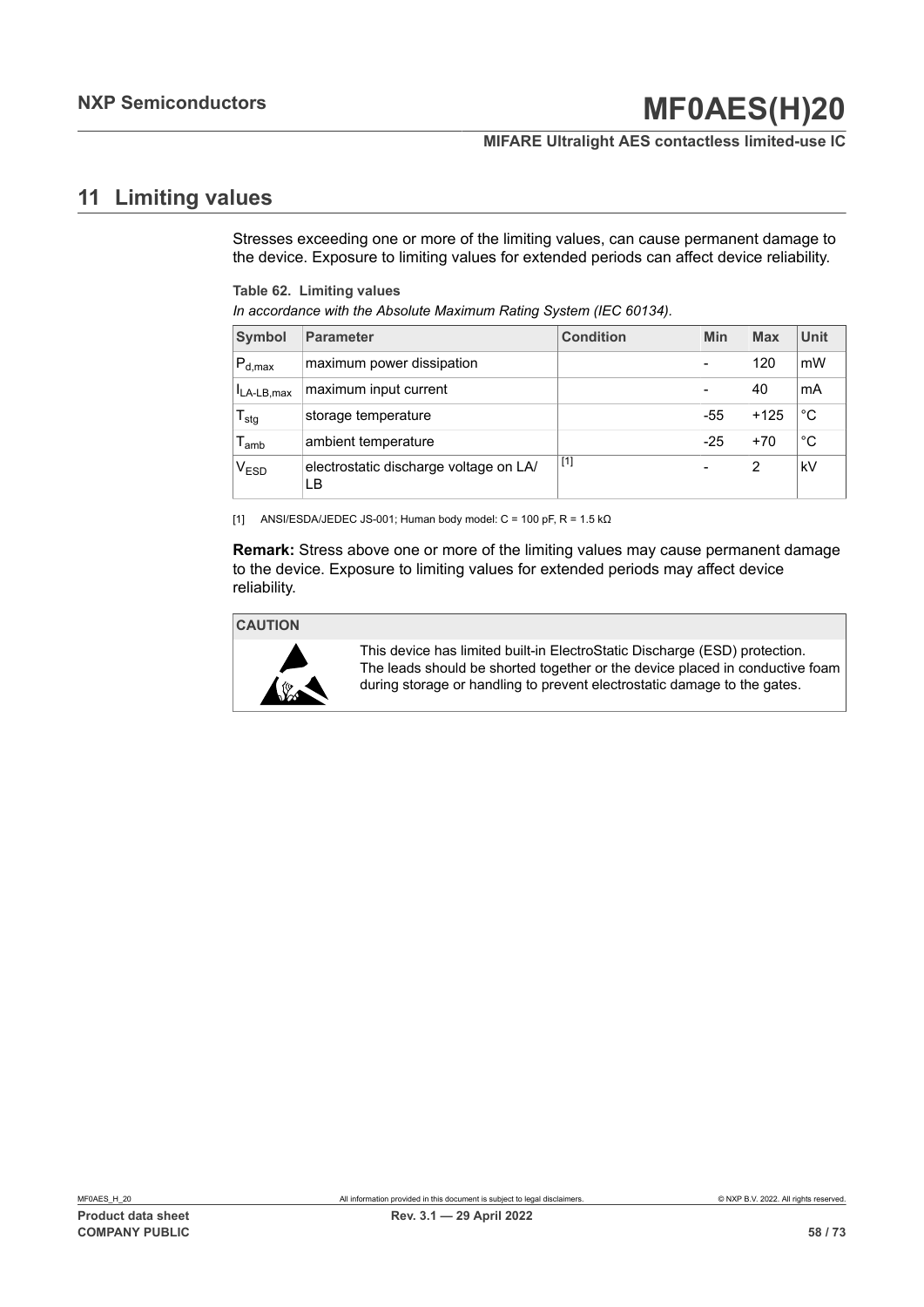**MIFARE Ultralight AES contactless limited-use IC**

## **12 Characteristics**

### <span id="page-58-0"></span>**12.1 Electrical characteristics**

| <b>Symbol</b>                 | <b>Parameter</b>                              | <b>Conditions</b> | <b>Min</b> | <b>Typ</b>               | <b>Max</b>               | <b>Unit</b> |
|-------------------------------|-----------------------------------------------|-------------------|------------|--------------------------|--------------------------|-------------|
| $f_i$                         | input frequency                               |                   |            | 13.56                    |                          | <b>MHz</b>  |
| $C_i$                         | MF0AESxy input<br>capacitance <sup>[1]</sup>  | $T_{amb}$ = 22 °C |            | 17                       |                          | pF          |
|                               | MF0AESHxy input<br>capacitance <sup>[1]</sup> | $T_{amb}$ = 22 °C |            | 50                       |                          | pF          |
| <b>EEPROM characteristics</b> |                                               |                   |            |                          |                          |             |
| $t_{\sf ret}$                 | retention time                                | $T_{amb}$ = 22 °C | 10         |                          |                          | year        |
| $N_{\mathsf{endu}(W)}$        | write endurance                               | $T_{amb}$ = 22 °C | 100000     | $\overline{\phantom{a}}$ | $\overline{\phantom{0}}$ | cycle       |

#### <span id="page-58-1"></span>**Table 63. Characteristics of MIFARE Ultralight AES**

 $[1]$  f<sub>i</sub> = 13.56 MHz; 2 V RMS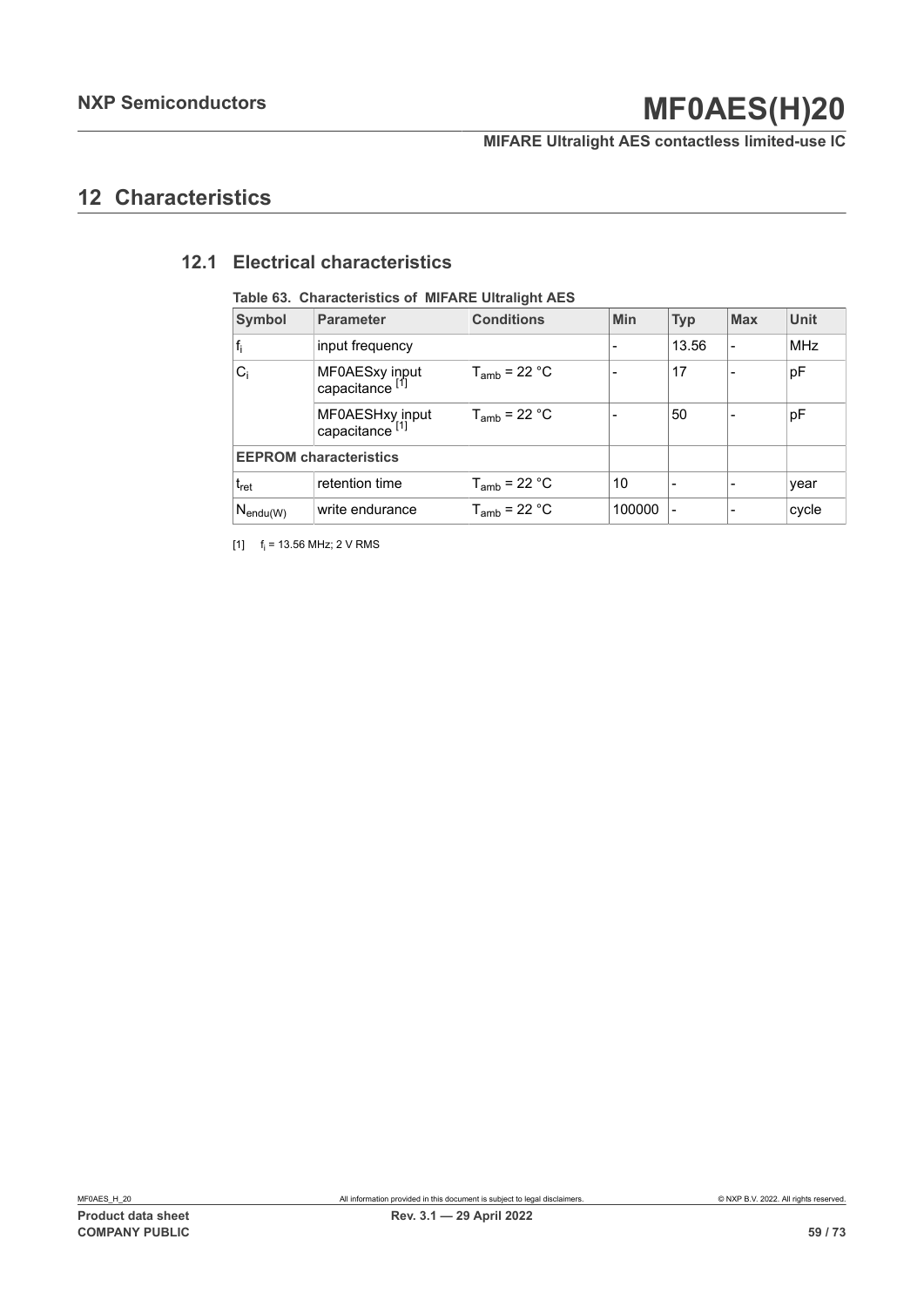## **MIFARE Ultralight AES contactless limited-use IC**

# **13 Wafer specification**

<span id="page-59-2"></span><span id="page-59-1"></span><span id="page-59-0"></span>

| Table 64. Wafer specifications MIFARE Ultralight AES |                                          |  |  |
|------------------------------------------------------|------------------------------------------|--|--|
| Wafer                                                |                                          |  |  |
| diameter                                             | 200 mm typical (8 inches)                |  |  |
| maximum diameter after foil expansion                | 210 mm                                   |  |  |
| die separation process                               | laser dicing                             |  |  |
| thickness                                            | 120 µm ± 15 µm   75 µm ± 10 µm           |  |  |
| flatness                                             | not applicable                           |  |  |
| Potential Good Dies per Wafer (PGDW)                 | 42521                                    |  |  |
| <b>Wafer backside</b>                                |                                          |  |  |
| material                                             | Si                                       |  |  |
| treatment                                            | ground and stress relieve                |  |  |
| roughness                                            | $R_a$ max = 0.5 µm                       |  |  |
|                                                      | $R_t$ max = 5 µm                         |  |  |
| <b>Chip dimensions</b>                               |                                          |  |  |
| step size <sup>[1]</sup>                             | $x = 832 \mu m$                          |  |  |
|                                                      | $y = 832 \mu m$                          |  |  |
| gap between chips <sup>[1]</sup>                     | typical = $20 \mu m$                     |  |  |
|                                                      | minimum = $5 \mu m$                      |  |  |
| <b>Passivation</b>                                   |                                          |  |  |
| type                                                 | sandwich structure                       |  |  |
| material                                             | PSG / nitride                            |  |  |
| thickness                                            | 500 nm / 600 nm                          |  |  |
| Au bump (substrate connected to VSS)                 |                                          |  |  |
| material                                             | > 99.9 % pure Au                         |  |  |
| hardness                                             | 35 to 80 HV 0.005                        |  |  |
| shear strength                                       | > 70 MPa                                 |  |  |
| height                                               | $18 \mu m$                               |  |  |
| height uniformity                                    | within a die = $\pm 2 \mu m$             |  |  |
|                                                      | within a wafer = $\pm 3 \mu m$           |  |  |
|                                                      | wafer to wafer = $±4 \mu m$              |  |  |
| flatness                                             | minimum = $\pm$ 1.5 µm                   |  |  |
| size                                                 | LA, LB, VSS, TP $^{[2]}$ = 60 µm × 60 µm |  |  |
| size variation                                       | $±5 \mu m$                               |  |  |
| under bump metallization                             | sputtered TiW                            |  |  |

[1] The step size and the gap between chips may vary due to changing foil expansion

[2] Pads VSS and TESTIO are disconnected at wafer treatment.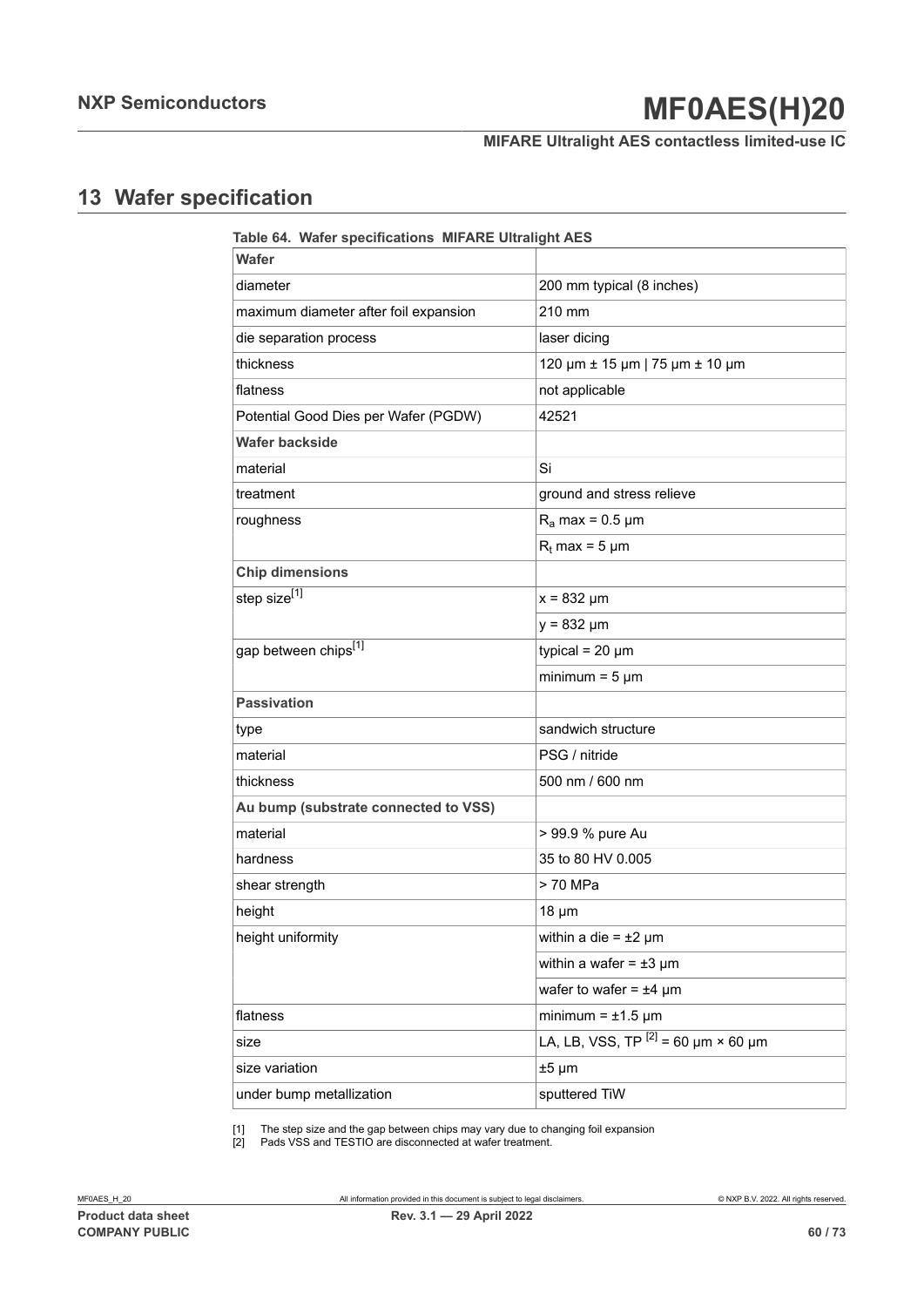### **MIFARE Ultralight AES contactless limited-use IC**

## **14 Delivery**

The customer purchasing a product of the MIFARE Ultralight AES family has to make sure that they receive the evaluated version. This section describes the measures that are needed to ensure delivery of the evaluated version.

The evaluated version of the MIFARE Ultralight AES can be ordered from NXP by referencing the respective commercial type name as listed in [Section 5.](#page-7-0)

NXP offers two ways of delivery of the product:

- 1. The customer collects the product themselves at the NXP site.
- 2. The product is sent by NXP to the customer and protected by special measures.

<span id="page-60-0"></span>These methods are described in the [Section 14.1](#page-60-0) and [Section 14.2](#page-60-1) respectively.

### **14.1 Delivery as a wafer**

When the product is delivered as wafer, there reside functional and non-functional ICs on the wafer. The non-functional ICs cannot be used but have to be handled securely, too. These ICs must be destroyed to such an extent that no analysis or misuse is possible after destruction. The non-functional ICs (scrap) shall be handled secure until the destruction.

Information about non-functional items is accessible via the eMAP-Portal [\(http://](http://wmt.nxp.com) [wmt.nxp.com\)](http://wmt.nxp.com). The Access sheet with the Login data is enclosed with the delivery to allow the download of the electronic wafer map file. In this case, the information about non-functional ICs is stored in a so-called wafer map file. The electronic wafer map file covers the electrical test results and additionally the results of mechanical/visual inspection.

### **14.2 Delivery as a module**

<span id="page-60-1"></span>When the product is delivered as module, there reside functional and non-functional modules on the reel. The non-functional modules cannot be used but have to be handled securely, too. These modules must be destroyed to such an extent that no analysis or misuse is possible after destruction.

The non-functional modules (scrap) shall be handled secure until the destruction. Information about non-functional items is accessible via the eMAP-Portal (http:// wmt.nxp.com). The Access sheet with the Login data is enclosed with the delivery to allow the download of the file. In this case, the information about non-functional modules is stored in a so-called SNR file.

### **14.3 Delivery method one: The customer collects the product themselves**

The customer fetches the product from the following location:

NXP Semiconductors (Thailand)

303 Chaengwattana Rd.Laksi

Bangkok

10210 Thailand

This method guarantees that the customer gets authentic products.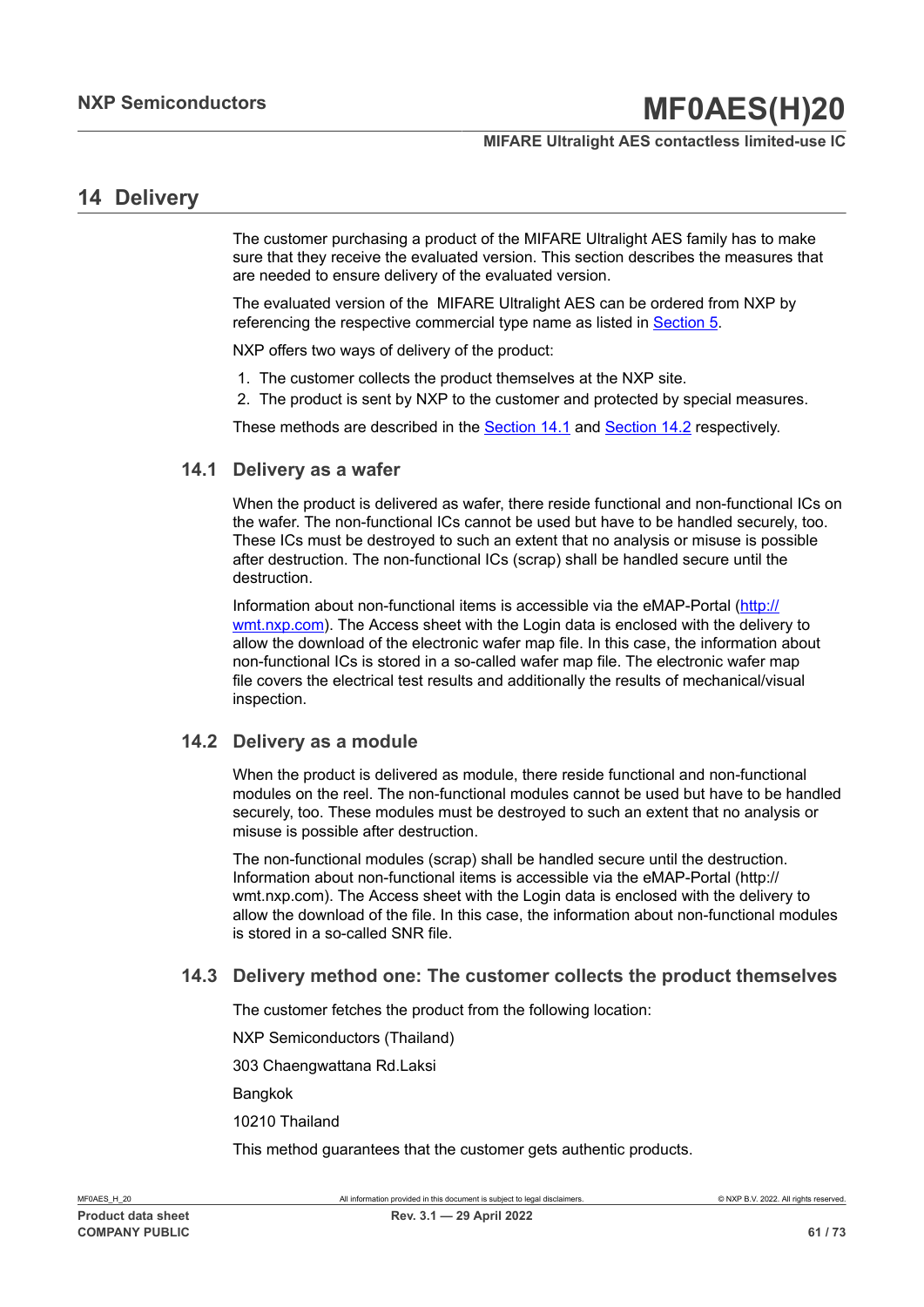#### **MIFARE Ultralight AES contactless limited-use IC**

### **14.4 Delivery method two: The product is sent by NXP and protected by special measures**

To guarantee that the product is not manipulated during the delivery, NXP has defined three security measures:

- 1. The product is delivered in parcels sealed with special tapes. The customer can examine these tapes in order to make sure that they have not been manipulated.
- 2. The customer shall identify the product as described in [Section 10.1](#page-34-0).
- 3. The customer should check the originality by verification of the Originality Signature [Section 8.9.2](#page-30-1).

These measures shall be applied to ensure that a genuine chip is in use. The product is delivered directly to the customer or via the Global Distribution Center:

NXP Semiconductors Netherlands B.V.

(Global Distribution Centre)

c/o CEVA Logistics (Malaysia) Sdn Bhd

Lot 9A Jalan Tiang U8/92, Bukit Jelutong Industrial Park, 40150 Shah Alam, Selangor Darul Ehsan, MALAYSIA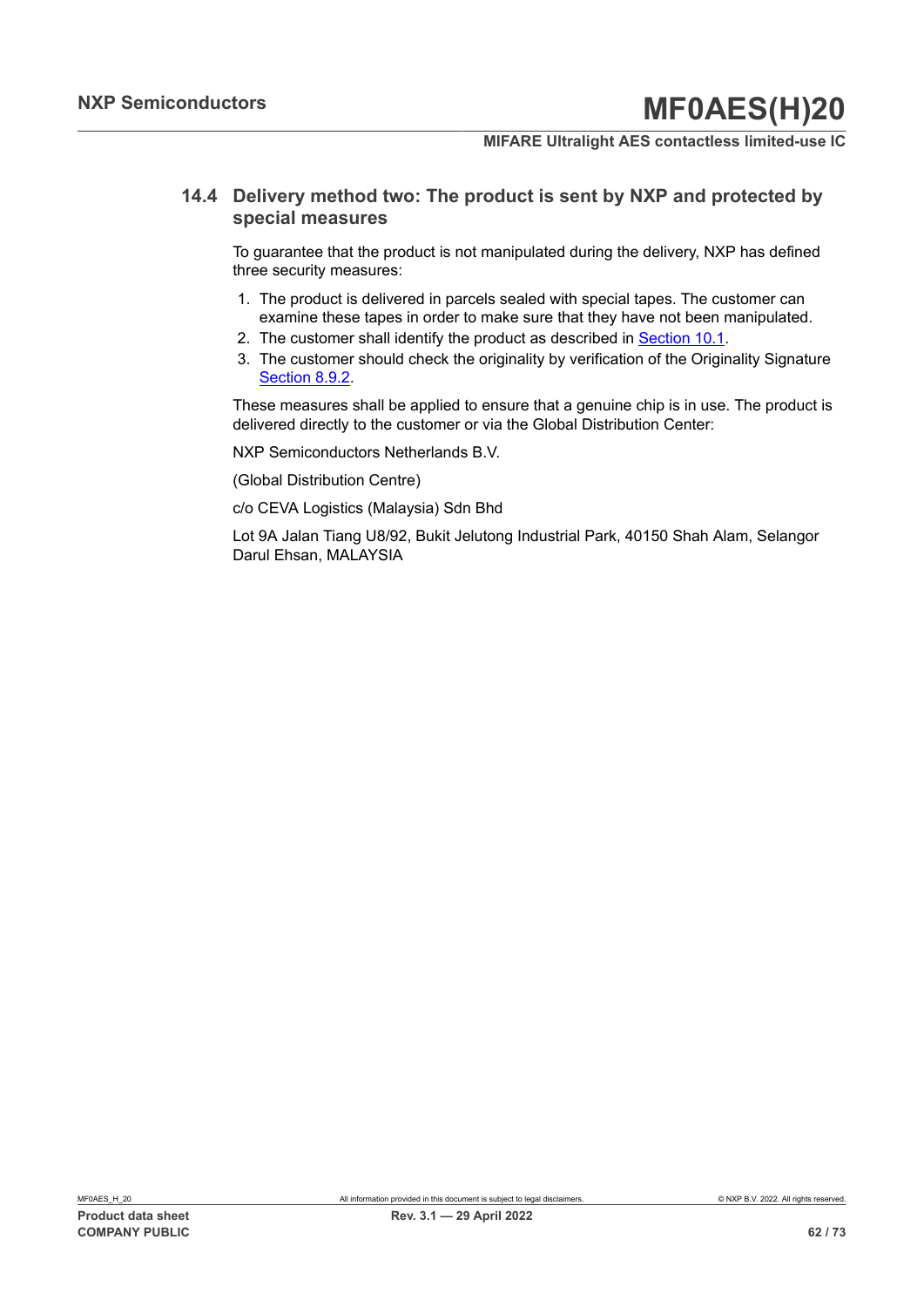**MIFARE Ultralight AES contactless limited-use IC**

# **15 Package outline**

<span id="page-62-0"></span>

For more details on the MOA8 contactless modules, please refer to [\[12\]](#page-65-3).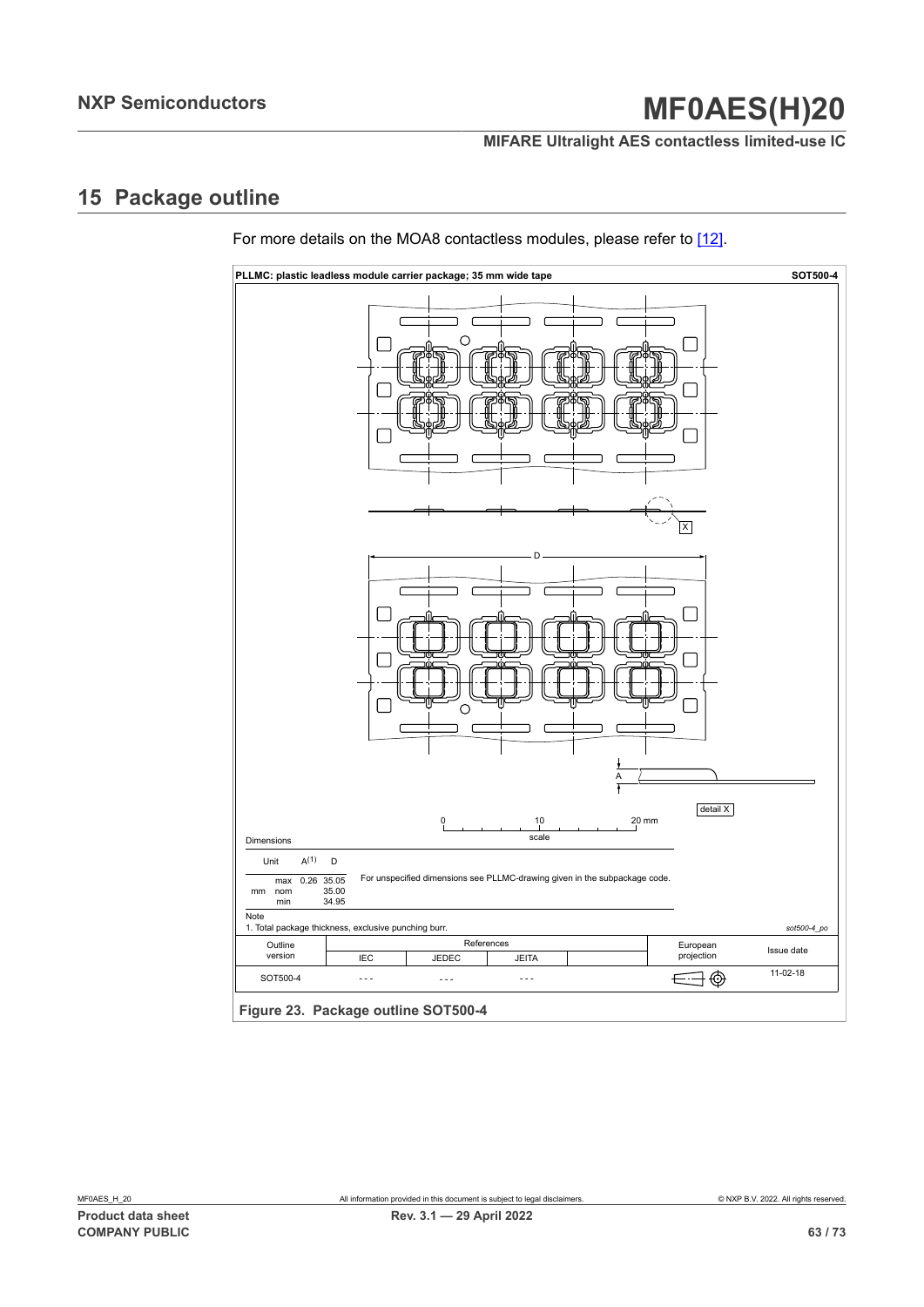### **MIFARE Ultralight AES contactless limited-use IC**

### **15.1 Bare die outline**

For more details on the wafer delivery forms, see [\[13\]](#page-65-4).

<span id="page-63-0"></span>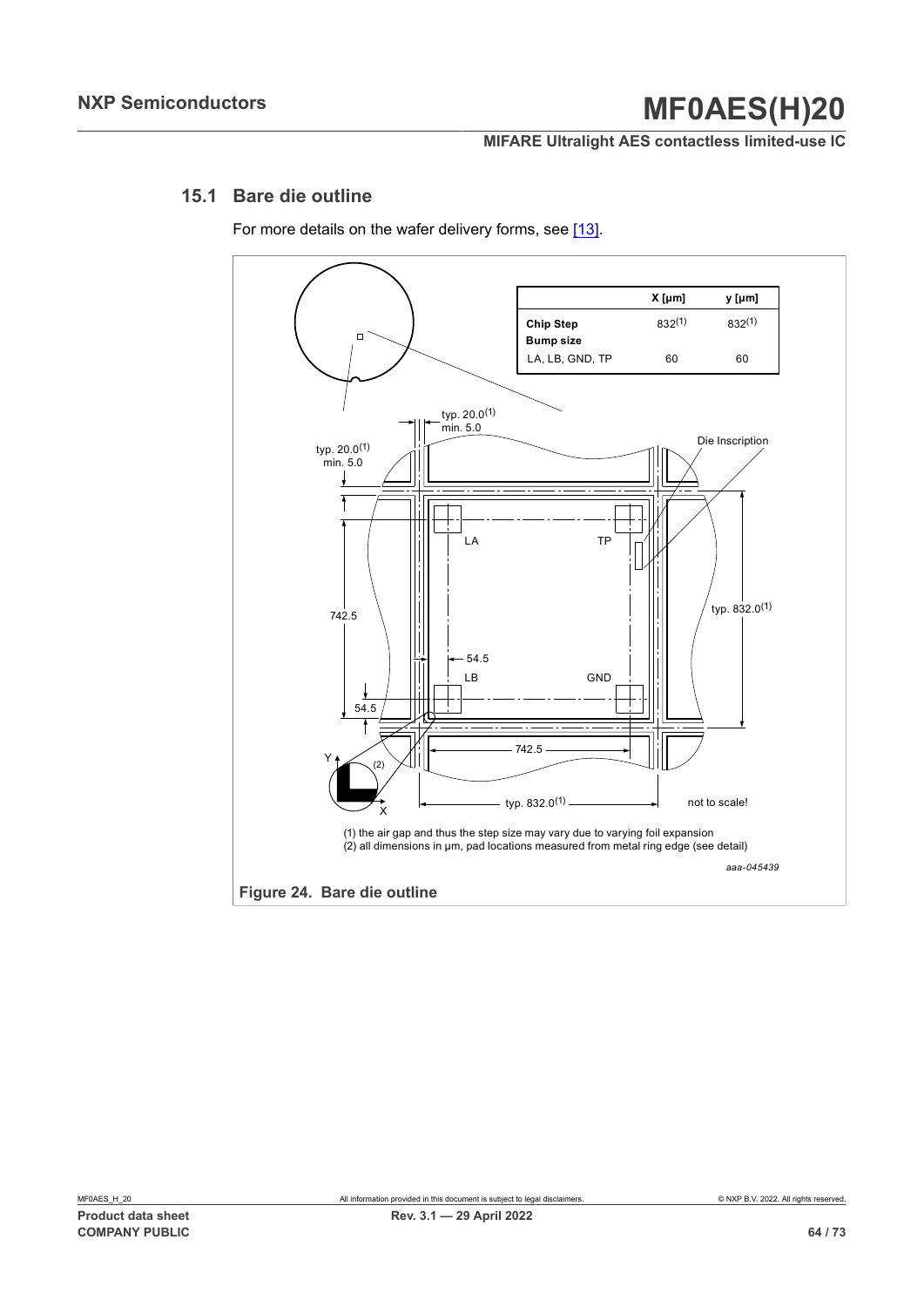# **MIFARE Ultralight AES contactless limited-use IC**

# **16 Abbreviations**

<span id="page-64-0"></span>

| Table 65. Abbreviations |                                                     |  |  |
|-------------------------|-----------------------------------------------------|--|--|
| Acronym                 | <b>Description</b>                                  |  |  |
| AES                     | <b>Advanced Encryption Standard</b>                 |  |  |
| <b>ACK</b>              | Positive Acknowledge                                |  |  |
| <b>ATQA</b>             | Answer To ReQuest, type A                           |  |  |
| <b>BCC</b>              | <b>Block Check Characters byte</b>                  |  |  |
| CBC                     | Cipher-Block Chaining                               |  |  |
| <b>CRC</b>              | <b>Cyclic Redundancy Check</b>                      |  |  |
| <b>CT</b>               | Cascade Tag, Type A                                 |  |  |
| <b>EEPROM</b>           | Electrically Erasable Programmable Read-Only Memory |  |  |
| fc                      | carrier frequency 13.56 MHz                         |  |  |
| <b>FFC</b>              | <b>Film Frame Carrier</b>                           |  |  |
| <b>HLTA</b>             | Halt A command                                      |  |  |
| IC                      | Integrated Circuit                                  |  |  |
| IV                      | Initialization Vector                               |  |  |
| LSB                     | Least Significant Bit                               |  |  |
| <b>CMAC</b>             | Cipher-based Message Authentication Codes           |  |  |
| <b>MSB</b>              | <b>Most Significant Bit</b>                         |  |  |
| <b>NAK</b>              | Negative AcKnowledge                                |  |  |
| <b>NVM</b>              | Non-Volatile Memory                                 |  |  |
| <b>OTP</b>              | One Time Programmable                               |  |  |
| Passive ACK             | Implicit acknowledge without PICC answer            |  |  |
| <b>PCD</b>              | <b>Proximity Coupling Device</b>                    |  |  |
| <b>PICC</b>             | Proximity Integrated Circuit Card                   |  |  |
| <b>POR</b>              | Power On Reset                                      |  |  |
| <b>REQA</b>             | ReQuest Answer, type A                              |  |  |
| <b>RF</b>               | Radio Frequency                                     |  |  |
| <b>SAK</b>              | Select AcKnowledge, type A                          |  |  |
| UID                     | Unique IDentifier                                   |  |  |
| <b>WUPA</b>             | Wake-UP command, type A                             |  |  |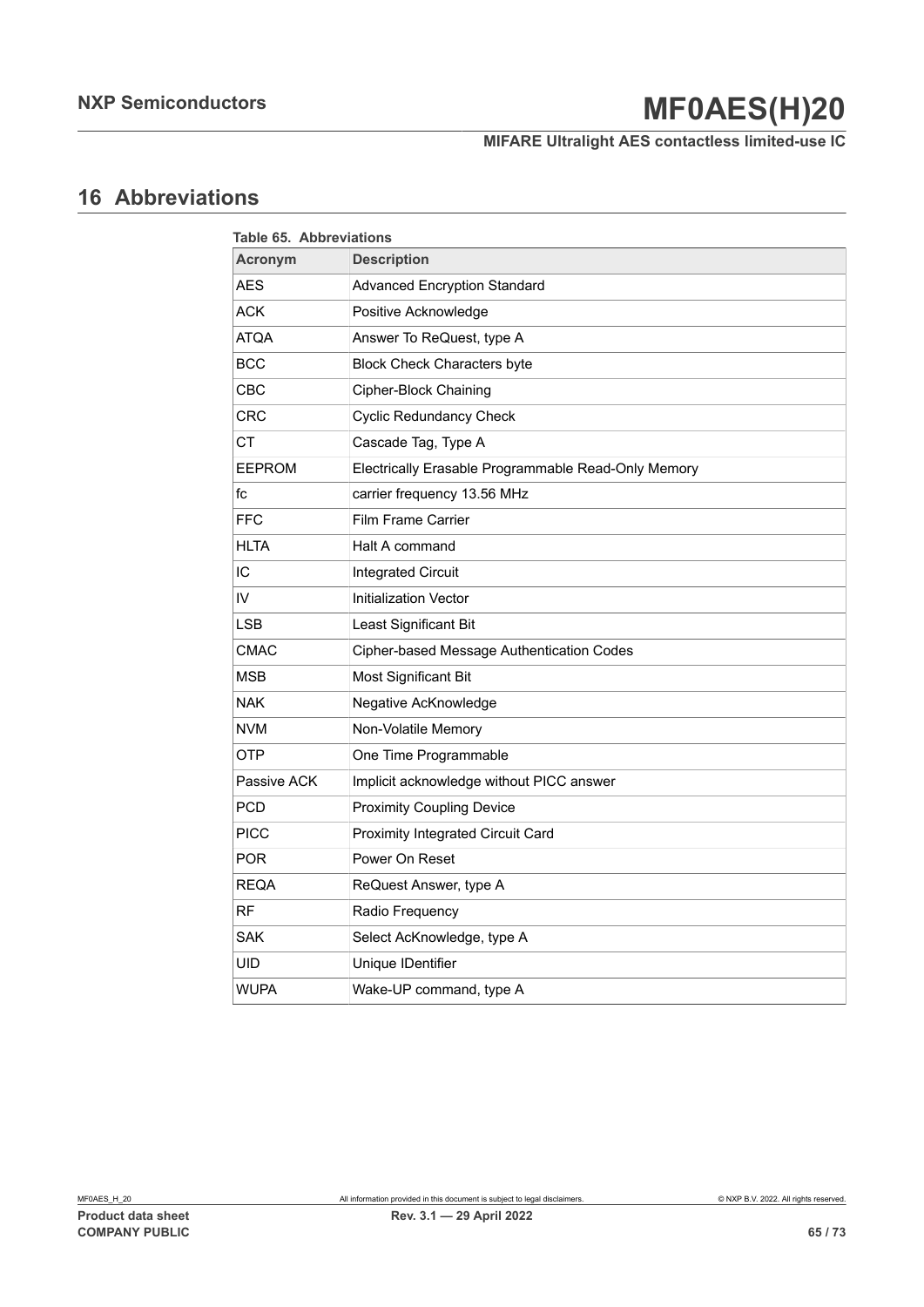#### **MIFARE Ultralight AES contactless limited-use IC**

## <span id="page-65-5"></span>**17 References**

#### <span id="page-65-2"></span>[1] **ISO/IEC 14443-2: July 2016**

Identification cards -- Contactless integrated circuit cards -- Proximity cards -- Part 2: Radio frequency power and signal interface

#### <span id="page-65-0"></span>[2] **ISO/IEC 14443-3: July 2018**

Identification cards -- Contactless integrated circuit cards -- Proximity cards -- Part 3: Initialization and anti-collision

#### [3] **AN10833 MIFARE Interface Platform Type Identification Procedure**

Application note, <https://www.nxp.com/docs/en/application-note/AN10833.pdf>

#### [4] **AN10834 MIFARE ISO/IEC 14443 PICC Selection**

Application note, <https://www.nxp.com/docs/en/application-note/AN10834.pdf>

#### <span id="page-65-1"></span>[5] **AN13452 MIFARE Ultralight AES - features and hints**

Application note, <https://www.nxp.com/docs/en/application-note/AN13452.pdf>

### [6] **AN1303 MIFARE Ultralight as Type 2 Tag**

Application note, <https://www.nxp.com/docs/en/application-note/AN1303.pdf>

#### [7] **AN13453 MIFARE Ultralight AES - coil design guide**

Application note, <https://www.nxp.com/docs/en/application-note/AN13453.pdf>

#### [8] **AN13454 MIFARE Ultralight AES - quick start guide**

Application note, <https://www.nxp.com/docs/en/application-note/AN13454.pdf>

#### [9] **FIPS PUB 197. Advanced Encryption Standard (AES)**

November 2001.

#### [10] **ISO/IEC 10116: Information technology - Security techniques - Modes of operation for an n-bit block cipher**

International Organization for Standardization, 2017,

#### <span id="page-65-3"></span>[12] **Contactless smart card module specification MOA8**

Delivery Type Description, BU-ID Document number 1636\*\*

#### <span id="page-65-4"></span>[13] **General specification for 8" wafer on UV-tape**

Delivery Type Description, BU-ID Document number 1005\*\*

#### [14] **NIST Special Publication 800-38A**

National Institute of Standards and Technology (NIST).

Recommendation for BlockCipher Modes of Operation.

#### [15] **NIST Special Publication 800-38B**

National Institute of Standards and Technology (NIST).

Recommendation for Block Cipher Modes of Operation: The CMAC Mode for Authentication.

<https://csrc.nist.gov/publications/detail/sp/800-38b/final>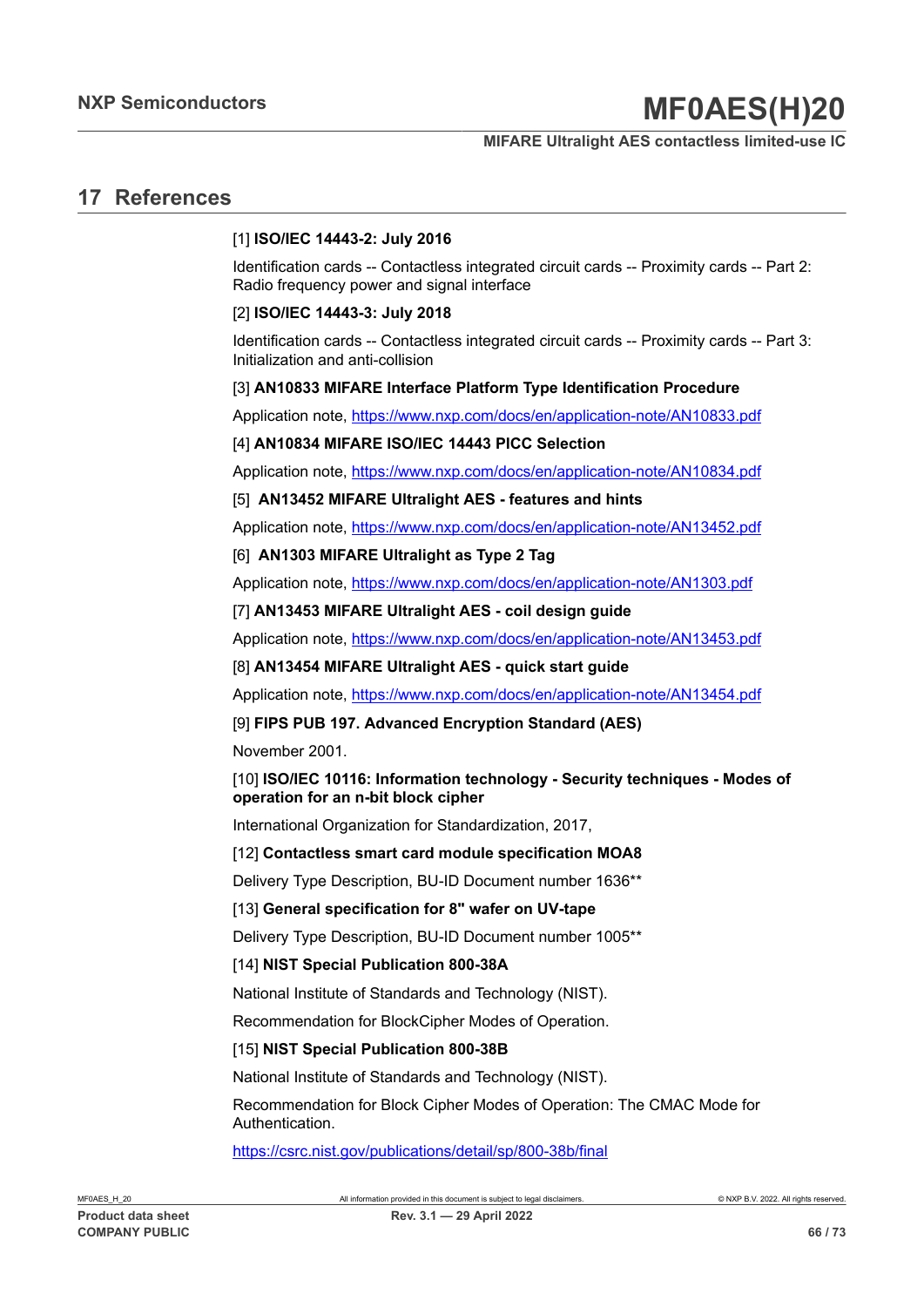#### **MIFARE Ultralight AES contactless limited-use IC**

#### [16] **NIST Special Publication 800-90B**

Recommendation for the Entropy Sources Used for Random Bit Generation, January 2018.

#### [17] **NIST Special Publication 800-108**

National Institute of Standards and Technology (NIST).

Recommendation for key derivation using pseudorandom functions.

#### [18] **Certicom Research. Sec 1**

Elliptic curve cryptography. Version 2.0, May 2009.

#### [19] **Certicom Research. Sec 2**

Recommended Elliptic Curve Domain Parameters. Version 2.0, January 2010.

#### [20] **NFC Forum Tag 2 Type Operation, Technical Specification**

NFC Forum, 31.05.2011, Version 1.0

#### [21] **NFC Data Exchange Format (NDEF), Technical Specification**

NFC Forum, 24.07.2006, Version 1.0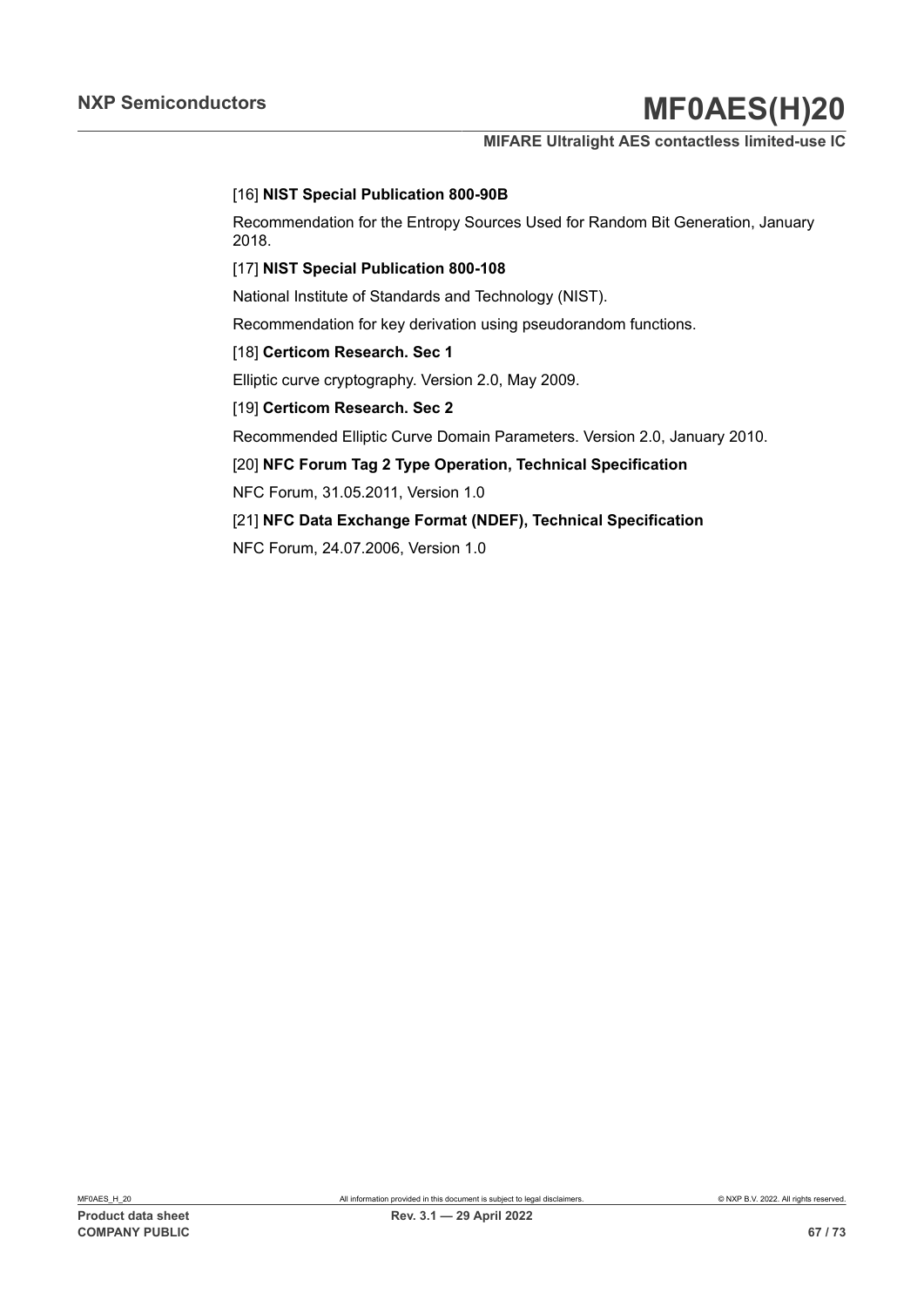**MIFARE Ultralight AES contactless limited-use IC**

# **18 Revision history**

<span id="page-67-0"></span>

| Table 66. Revision history<br><b>Document ID</b> | Release date                                                       | Data sheet status                                         | <b>Supersedes</b> |  |
|--------------------------------------------------|--------------------------------------------------------------------|-----------------------------------------------------------|-------------------|--|
| MF0AES(H)x0 v.3.1                                | 20220429                                                           | Product data sheet                                        | MF0AES(H)x0 v.3.0 |  |
| Modifications:                                   | • Editorial changes<br>· Section 17 "References": updated          |                                                           |                   |  |
| MF0AES(H)x0 v.3.0                                | 20220222                                                           | Product data sheet                                        | MF0AES(H)x0 v.2.0 |  |
| Modifications:                                   |                                                                    | • Data sheet status changed into "Product data sheet"     |                   |  |
| MF0AES(H)x0 v.2.0                                | 20220204                                                           | Preliminary data sheet                                    | MF0AES(H)x0 v.1.2 |  |
| Modifications:                                   |                                                                    | • CMAC inclusion in the commands                          |                   |  |
| MF0AES(H)x0 v.1.2                                | 20220117                                                           | Objective data sheet                                      | MF0AES(H)x0 v.1.1 |  |
| Modifications:                                   |                                                                    | • PROT bit in Configuration parameter description updated |                   |  |
| MF0AES(H)x0 v.1.1                                | 20211220                                                           | Objective data sheet                                      | MF0AES(H)x0 v.1.0 |  |
| Modifications:                                   | • General description<br>$\cdot$ Table 15<br>• Wafer specification |                                                           |                   |  |
| MF0AES(H)x0 v.1.0                                | 20211006                                                           | Objective data sheet                                      | MF0AES(H)x0 v.0.3 |  |
| Modifications:                                   | • General update                                                   |                                                           |                   |  |
| MF0AES(H)x0 v.0.3                                | 20210716                                                           | Objective data sheet                                      | MF0AES(H)x0 v.0.2 |  |
| Modifications:                                   | • General update                                                   |                                                           |                   |  |
| MF0AES(H)x0 v.0.2                                | 20200423                                                           | Objective data sheet                                      | MF0AES(H)x0 v.0.1 |  |
| Modifications:                                   | • General update                                                   |                                                           |                   |  |
| MF0AES(H)x0 v.0.1                                | 20200221                                                           | Objective data sheet                                      |                   |  |
|                                                  |                                                                    |                                                           |                   |  |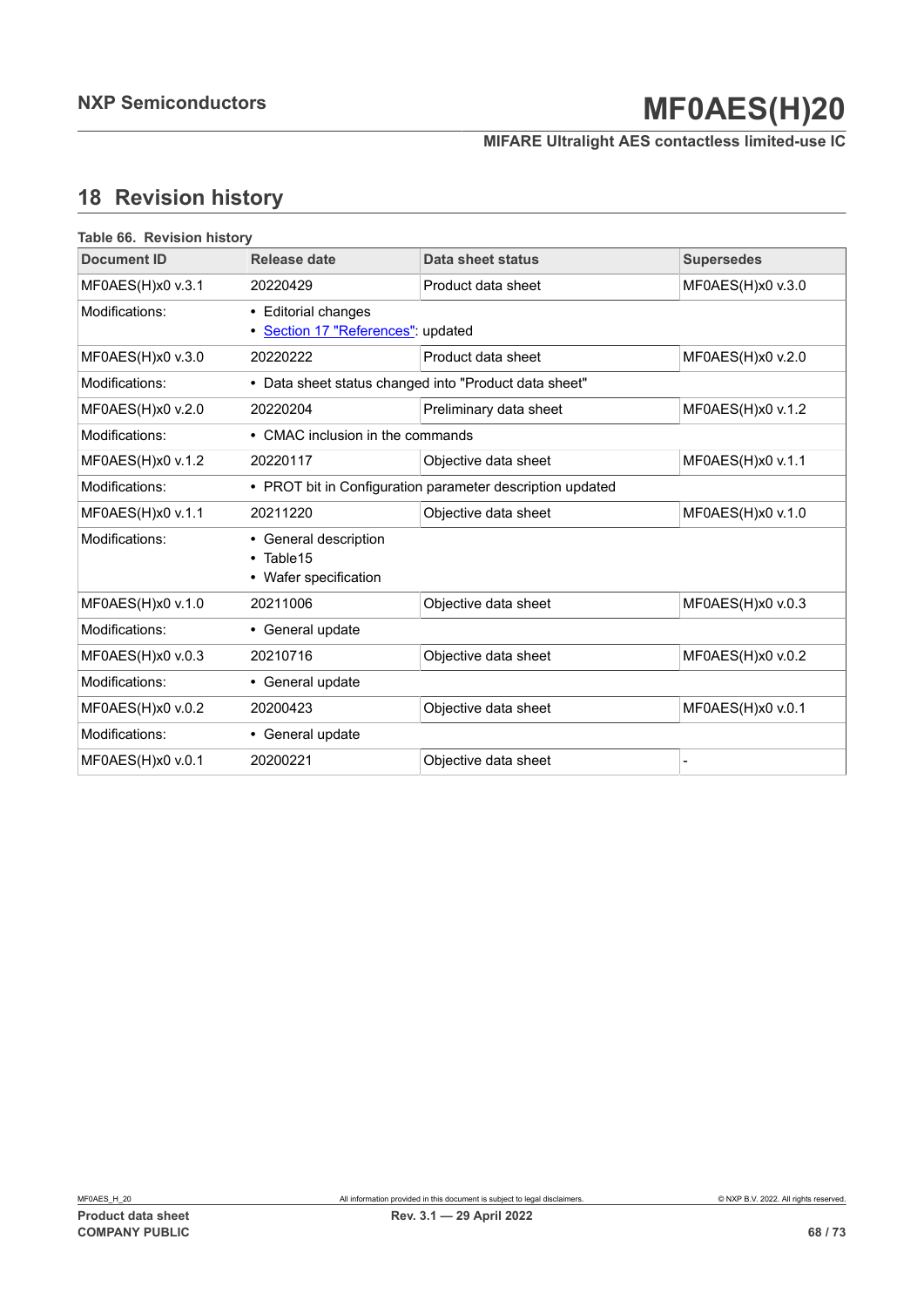### **MIFARE Ultralight AES contactless limited-use IC**

# <span id="page-68-0"></span>**19 Legal information**

### **19.1 Data sheet status**

| Document status <sup>[1][2]</sup> | Product status <sup>[3]</sup> | <b>Definition</b>                                                                        |
|-----------------------------------|-------------------------------|------------------------------------------------------------------------------------------|
| Objective [short] data sheet      | Development                   | This document contains data from the objective specification for product<br>development. |
| Preliminary [short] data sheet    | Qualification                 | This document contains data from the preliminary specification.                          |
| Product [short] data sheet        | Production                    | This document contains the product specification.                                        |

[1] Please consult the most recently issued document before initiating or completing a design.<br>[2] The term 'short data sheet' is explained in section "Definitions".

[2] The term 'short data sheet' is explained in section "Definitions".<br>[2] The term 'short data sheet' is explained in section "Definitions".

[3] The product status of device(s) described in this document may have changed since this document was published and may differ in case of multiple devices. The latest product status information is available on the Internet at URL http://www.nxp.com.

## **19.2 Definitions**

**Draft** — A draft status on a document indicates that the content is still under internal review and subject to formal approval, which may result in modifications or additions. NXP Semiconductors does not give any representations or warranties as to the accuracy or completeness of information included in a draft version of a document and shall have no liability for the consequences of use of such information.

**Short data sheet** — A short data sheet is an extract from a full data sheet with the same product type number(s) and title. A short data sheet is intended for quick reference only and should not be relied upon to contain detailed and full information. For detailed and full information see the relevant full data sheet, which is available on request via the local NXP Semiconductors sales office. In case of any inconsistency or conflict with the short data sheet, the full data sheet shall prevail.

**Product specification** — The information and data provided in a Product data sheet shall define the specification of the product as agreed between NXP Semiconductors and its customer, unless NXP Semiconductors and customer have explicitly agreed otherwise in writing. In no event however, shall an agreement be valid in which the NXP Semiconductors product is deemed to offer functions and qualities beyond those described in the Product data sheet.

## **19.3 Disclaimers**

**Limited warranty and liability** — Information in this document is believed to be accurate and reliable. However, NXP Semiconductors does not give any representations or warranties, expressed or implied, as to the accuracy or completeness of such information and shall have no liability for the consequences of use of such information. NXP Semiconductors takes no responsibility for the content in this document if provided by an information source outside of NXP Semiconductors.

In no event shall NXP Semiconductors be liable for any indirect, incidental, punitive, special or consequential damages (including - without limitation lost profits, lost savings, business interruption, costs related to the removal or replacement of any products or rework charges) whether or not such damages are based on tort (including negligence), warranty, breach of contract or any other legal theory.

Notwithstanding any damages that customer might incur for any reason whatsoever, NXP Semiconductors' aggregate and cumulative liability towards customer for the products described herein shall be limited in accordance with the Terms and conditions of commercial sale of NXP Semiconductors.

**Right to make changes** — NXP Semiconductors reserves the right to make changes to information published in this document, including without limitation specifications and product descriptions, at any time and without notice. This document supersedes and replaces all information supplied prior to the publication hereof.

**Suitability for use** — NXP Semiconductors products are not designed, authorized or warranted to be suitable for use in life support, life-critical or safety-critical systems or equipment, nor in applications where failure or malfunction of an NXP Semiconductors product can reasonably be expected to result in personal injury, death or severe property or environmental damage. NXP Semiconductors and its suppliers accept no liability for inclusion and/or use of NXP Semiconductors products in such equipment or applications and therefore such inclusion and/or use is at the customer's own risk.

**Applications** — Applications that are described herein for any of these products are for illustrative purposes only. NXP Semiconductors makes no representation or warranty that such applications will be suitable for the specified use without further testing or modification.

Customers are responsible for the design and operation of their applications and products using NXP Semiconductors products, and NXP Semiconductors accepts no liability for any assistance with applications or customer product design. It is customer's sole responsibility to determine whether the NXP Semiconductors product is suitable and fit for the customer's applications and products planned, as well as for the planned application and use of customer's third party customer(s). Customers should provide appropriate design and operating safeguards to minimize the risks associated with their applications and products.

NXP Semiconductors does not accept any liability related to any default, damage, costs or problem which is based on any weakness or default in the customer's applications or products, or the application or use by customer's third party customer(s). Customer is responsible for doing all necessary testing for the customer's applications and products using NXP Semiconductors products in order to avoid a default of the applications and the products or of the application or use by customer's third party customer(s). NXP does not accept any liability in this respect.

**Limiting values** — Stress above one or more limiting values (as defined in the Absolute Maximum Ratings System of IEC 60134) will cause permanent damage to the device. Limiting values are stress ratings only and (proper) operation of the device at these or any other conditions above those given in the Recommended operating conditions section (if present) or the Characteristics sections of this document is not warranted. Constant or repeated exposure to limiting values will permanently and irreversibly affect the quality and reliability of the device.

**Terms and conditions of commercial sale** — NXP Semiconductors products are sold subject to the general terms and conditions of commercial sale, as published at http://www.nxp.com/profile/terms, unless otherwise agreed in a valid written individual agreement. In case an individual agreement is concluded only the terms and conditions of the respective agreement shall apply. NXP Semiconductors hereby expressly objects to applying the customer's general terms and conditions with regard to the purchase of NXP Semiconductors products by customer.

**No offer to sell or license** — Nothing in this document may be interpreted or construed as an offer to sell products that is open for acceptance or the grant, conveyance or implication of any license under any copyrights, patents or other industrial or intellectual property rights.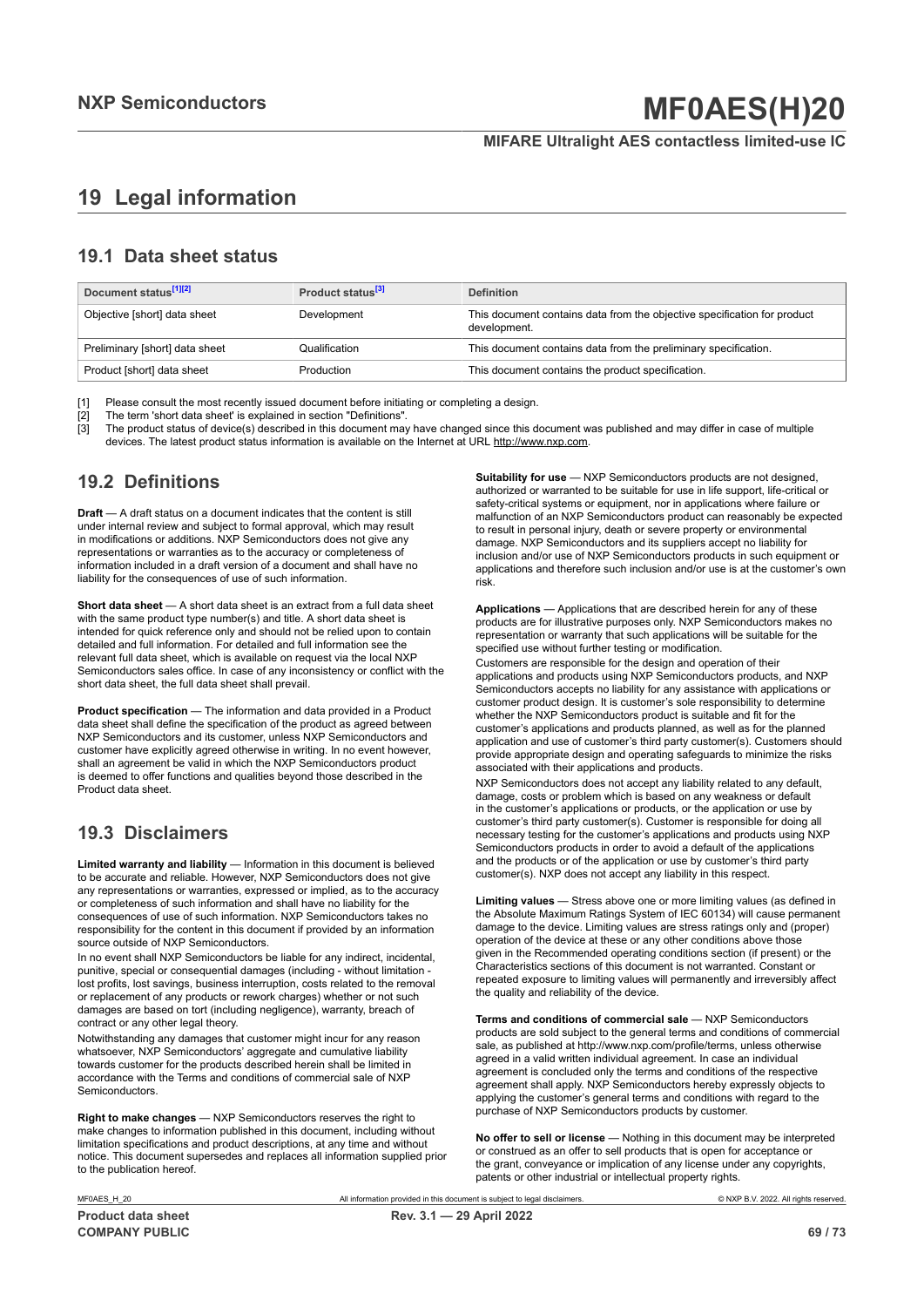#### **Quick reference data** — The Quick reference data is an extract of the product data given in the Limiting values and Characteristics sections of this document, and as such is not complete, exhaustive or legally binding.

**Export control** — This document as well as the item(s) described herein may be subject to export control regulations. Export might require a prior authorization from competent authorities.

**Suitability for use in non-automotive qualified products** — Unless this data sheet expressly states that this specific NXP Semiconductors product is automotive qualified, the product is not suitable for automotive use. It is neither qualified nor tested in accordance with automotive testing or application requirements. NXP Semiconductors accepts no liability for inclusion and/or use of non-automotive qualified products in automotive equipment or applications.

In the event that customer uses the product for design-in and use in automotive applications to automotive specifications and standards, customer (a) shall use the product without NXP Semiconductors' warranty of the product for such automotive applications, use and specifications, and (b) whenever customer uses the product for automotive applications beyond NXP Semiconductors' specifications such use shall be solely at customer's own risk, and (c) customer fully indemnifies NXP Semiconductors for any liability, damages or failed product claims resulting from customer design and use of the product for automotive applications beyond NXP Semiconductors' standard warranty and NXP Semiconductors' product specifications.

**Translations** — A non-English (translated) version of a document, including the legal information in that document, is for reference only. The English version shall prevail in case of any discrepancy between the translated and English versions.

### **MIFARE Ultralight AES contactless limited-use IC**

**Security** — Customer understands that all NXP products may be subject to unidentified vulnerabilities or may support established security standards or specifications with known limitations. Customer is responsible for the design and operation of its applications and products throughout their lifecycles to reduce the effect of these vulnerabilities on customer's applications and products. Customer's responsibility also extends to other open and/or proprietary technologies supported by NXP products for use in customer's applications. NXP accepts no liability for any vulnerability. Customer should regularly check security updates from NXP and follow up appropriately. Customer shall select products with security features that best meet rules, regulations, and standards of the intended application and make the ultimate design decisions regarding its products and is solely responsible for compliance with all legal, regulatory, and security related requirements concerning its products, regardless of any information or support that may be provided by NXP.

NXP has a Product Security Incident Response Team (PSIRT) (reachable at [PSIRT@nxp.com](mailto:PSIRT@nxp.com)) that manages the investigation, reporting, and solution release to security vulnerabilities of NXP products.

### **19.4 Licenses**

**Purchase of NXP ICs with NFC technology** — Purchase of an NXP Semiconductors IC that complies with one of the Near Field Communication (NFC) standards ISO/IEC 18092 and ISO/IEC 21481 does not convey an implied license under any patent right infringed by implementation of any of those standards. Purchase of NXP Semiconductors IC does not include a license to any NXP patent (or other IP right) covering combinations of those products with other products, whether hardware or software.

## **19.5 Trademarks**

Notice: All referenced brands, product names, service names, and trademarks are the property of their respective owners.

**NXP** — wordmark and logo are trademarks of NXP B.V.

**DESFire** — is a trademark of NXP B.V.

**MIFARE** — is a trademark of NXP B.V.

**MIFARE Plus** — is a trademark of NXP B.V.

**MIFARE Ultralight** — is a trademark of NXP B.V.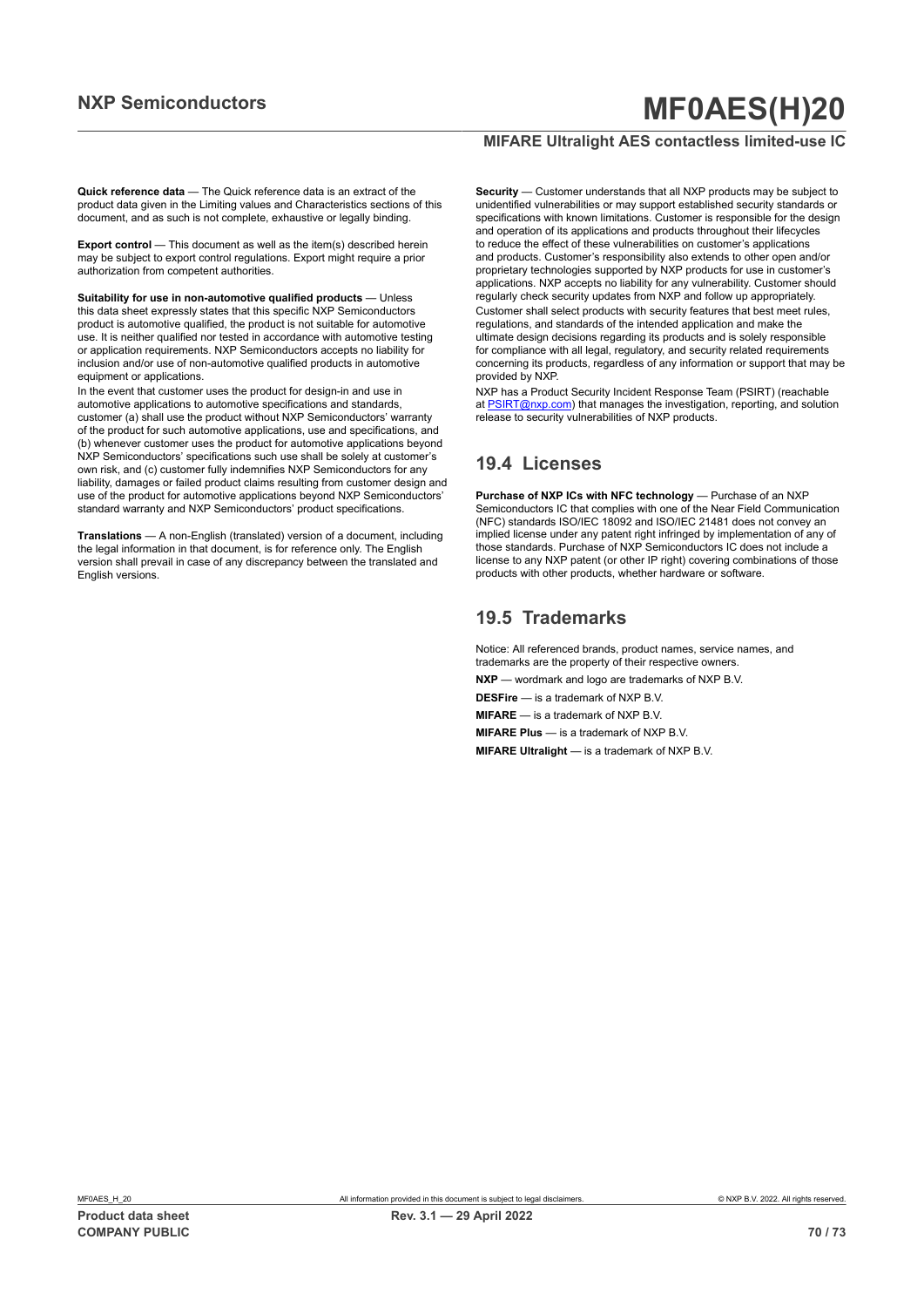**MIFARE Ultralight AES contactless limited-use IC**

# **Tables**

| Tab. 1.<br>Tab. 2.<br>Tab. 3. | Characteristics of MIFARE Ultralight AES 7<br>Ordering information MF0AES(H)xy 8 |  |
|-------------------------------|----------------------------------------------------------------------------------|--|
| Tab. 4.                       |                                                                                  |  |
| Tab. 5.                       |                                                                                  |  |
| Tab. 6.                       | Memory organization [144-byte user                                               |  |
|                               |                                                                                  |  |
| Tab. 7.                       |                                                                                  |  |
| Tab. 8.                       | Random ID RID_ACT and Secure                                                     |  |
|                               | Messaging SEC_MSG_ACT - configuration                                            |  |
|                               |                                                                                  |  |
| Tab. 9.                       | User memory protection AUTH0 -                                                   |  |
|                               |                                                                                  |  |
| Tab. 10.                      | Counter CNT - configuration byte  21                                             |  |
| Tab. 11.                      | Virtual Card Type IDentifier VCTID -                                             |  |
|                               |                                                                                  |  |
| Tab. 12.                      | Negative authentication limit AUTH_LIM0 -                                        |  |
|                               |                                                                                  |  |
| Tab. 13.                      | Negative authentication limit AUTH_LIM1 -                                        |  |
| Tab. 14.                      | Lock keys LOCK_Keys configuration byte 22                                        |  |
| Tab. 15.                      | Configuration parameter descriptions 22                                          |  |
| Tab. 16.                      |                                                                                  |  |
| Tab. 17.                      | Numerical AES authentication example  26                                         |  |
| Tab. 18.                      | DataProtKey memory configuration 27                                              |  |
| Tab. 19.                      | DataProtKey memory configuration based                                           |  |
|                               |                                                                                  |  |
| Tab. 20.                      |                                                                                  |  |
| Tab. 21.                      |                                                                                  |  |
| Tab. 22.                      | Summary of relevant data for device                                              |  |
|                               |                                                                                  |  |
| Tab. 23.                      |                                                                                  |  |
| Tab. 24.                      | GET VERSION response  35                                                         |  |
| Tab. 25.                      | GET VERSION data response for MIFARE                                             |  |
|                               |                                                                                  |  |
| Tab. 26.                      |                                                                                  |  |
| Tab. 27.                      |                                                                                  |  |
| Tab. 28.                      |                                                                                  |  |
| Tab. 29.                      |                                                                                  |  |

| Tab. 30. |                                              |  |
|----------|----------------------------------------------|--|
| Tab. 31. |                                              |  |
| Tab. 32. |                                              |  |
| Tab. 33. |                                              |  |
| Tab. 34. |                                              |  |
| Tab. 35. |                                              |  |
| Tab. 36. |                                              |  |
| Tab. 37. |                                              |  |
| Tab. 38. |                                              |  |
| Tab. 39. |                                              |  |
| Tab. 40. |                                              |  |
| Tab. 41. |                                              |  |
| Tab. 42. |                                              |  |
| Tab. 43. |                                              |  |
| Tab. 44. |                                              |  |
| Tab. 45. |                                              |  |
| Tab. 46. |                                              |  |
| Tab. 47. |                                              |  |
| Tab. 48. | Blocks for the WRITE_SIG command  50         |  |
| Tab. 49. |                                              |  |
| Tab. 50. |                                              |  |
| Tab. 51. |                                              |  |
| Tab. 52. | AUTHENTICATE Part 1 command 53               |  |
| Tab. 53. | AUTHENTICATE Part 1 response 53              |  |
| Tab. 54. | AUTHENTICATE Part 1 timing 54                |  |
| Tab. 55. | AUTHENTICATE Part 2  54                      |  |
| Tab. 56. | AUTHENTICATE Part 2 command 54               |  |
| Tab. 57. | AUTHENTICATE Part 2 response 55              |  |
| Tab. 58. | AUTHENTICATE Part 2 timing 55                |  |
| Tab. 59. |                                              |  |
| Tab. 60. |                                              |  |
| Tab. 61. |                                              |  |
| Tab. 62. |                                              |  |
| Tab. 63. | Characteristics of MIFARE Ultralight AES  59 |  |
| Tab. 64. | Wafer specifications MIFARE Ultralight       |  |
|          |                                              |  |
| Tab. 65. |                                              |  |
| Tab. 66. |                                              |  |
|          |                                              |  |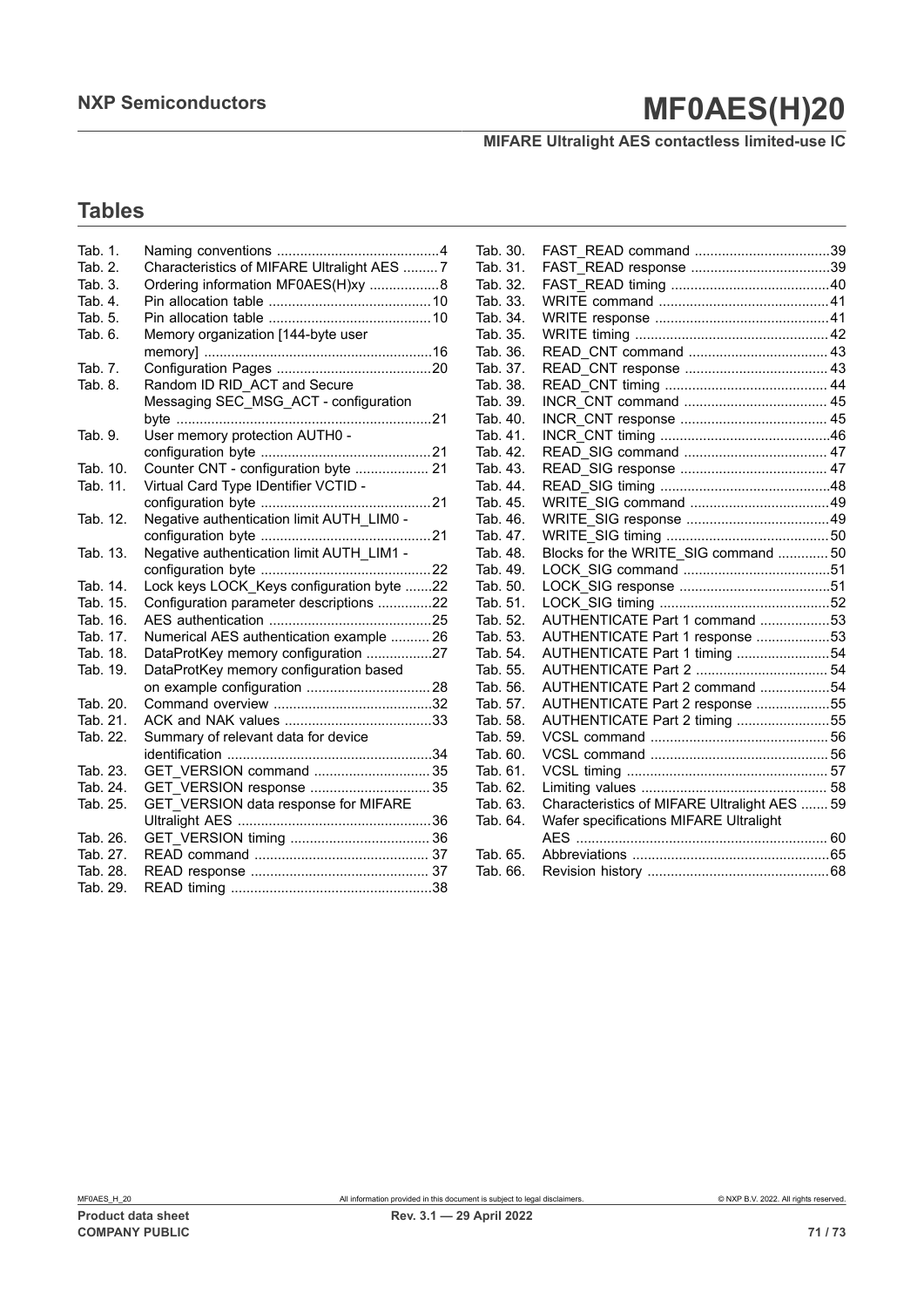**MIFARE Ultralight AES contactless limited-use IC**

# **Figures**

| Fig. 1.  |                                         |
|----------|-----------------------------------------|
| Fig. 2.  |                                         |
| Fig. 3.  | Contact assignments for SOT500-4        |
|          |                                         |
| Fig. 4.  |                                         |
| Fig. 5.  |                                         |
| Fig. 6.  |                                         |
| Fig. 7.  |                                         |
| Fig. 8.  |                                         |
| Fig. 9.  | Session key generation for Secure       |
|          |                                         |
| Fig. 10. | Frame Delay Time (from PCD to PICC)  33 |
| Fig. 11. | GET VERSION command  35                 |

| Fig. 12. |  |
|----------|--|
| Fig. 13. |  |
| Fig. 14. |  |
| Fig. 15. |  |
| Fig. 16. |  |
| Fig. 17. |  |
| Fig. 18. |  |
| Fig. 19. |  |
| Fig. 20. |  |
| Fig. 21. |  |
| Fig. 22. |  |
| Fig. 23. |  |
| Fig. 24. |  |
|          |  |